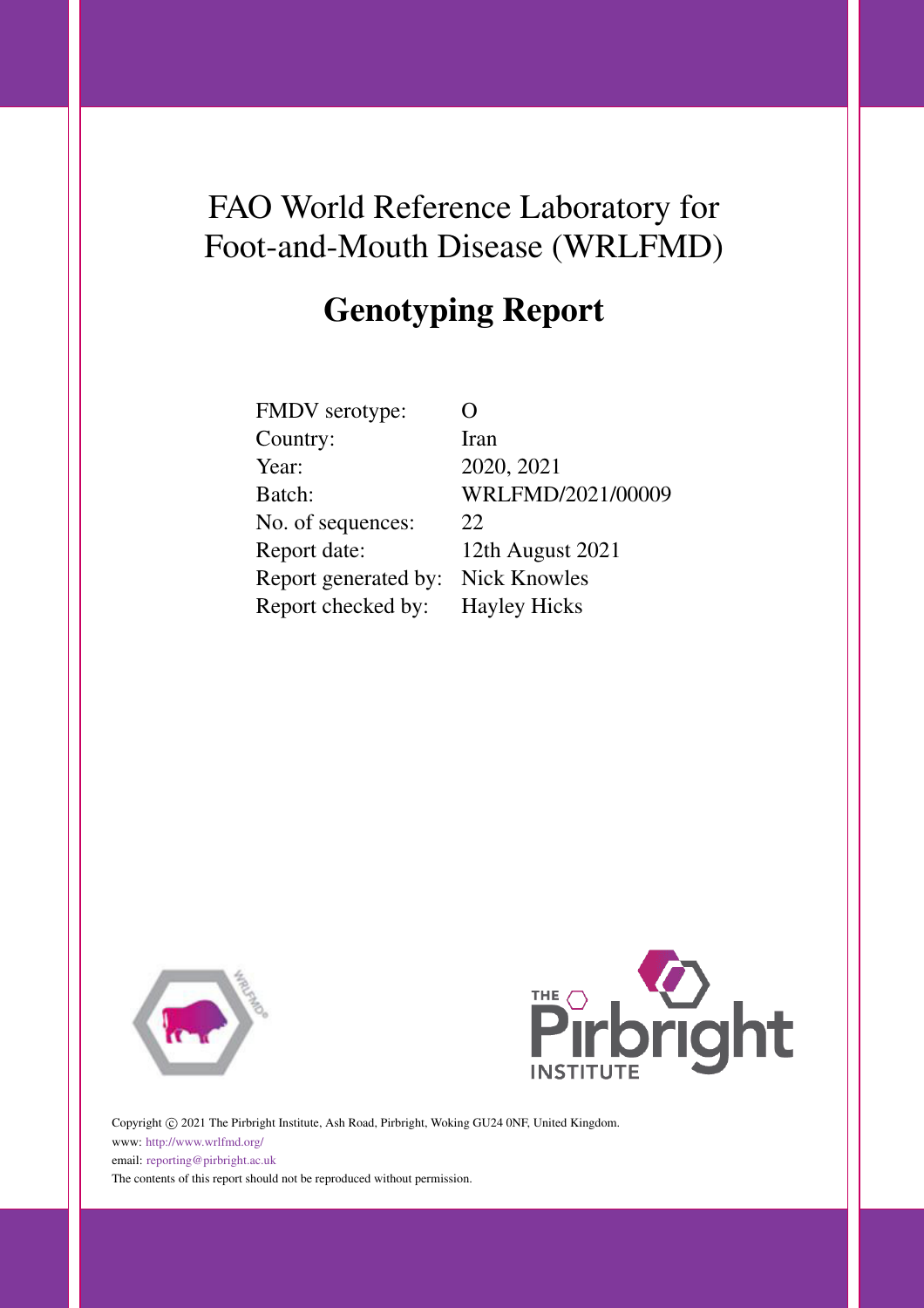| Virus sample name:                                                                  | <b>IRN/4/2020</b>                       |
|-------------------------------------------------------------------------------------|-----------------------------------------|
| Sender reference:                                                                   | IR/1400/73                              |
| Location of origin:                                                                 | Oom                                     |
| Country of origin:                                                                  | Iran                                    |
| Date of collection:                                                                 | 22/07/2020                              |
| Host species:                                                                       | bovine                                  |
| Serotype:                                                                           | Ω                                       |
| Topotype:                                                                           | ME-SA                                   |
| Lineage:                                                                            | PanAsia-2                               |
| Sublineage:                                                                         | $ANT-10$                                |
| Sequence length:                                                                    | 633                                     |
| Ambiguities:                                                                        | $\theta$                                |
| Material submitted for sequencing:                                                  | WRL-LFBK1                               |
| Harvest date of material:                                                           | 13/07/2021                              |
| Primers:                                                                            | O-1C244F/EUR-2B52R, FMD-3161F/FMD-4303R |
| Received for sequencing:                                                            | 09/08/2021                              |
| Created:                                                                            | 12/08/2021                              |
| Last updated:                                                                       | 12/08/2021                              |
| VIBASys IDs: sample 48388, genome 48389, sequence viba 48390, sequencing info 48391 |                                         |

| sequence   | virus name      | Host   | $\%$ Id. | # Ambig. | serotype | topotype | lineage   | sublineage |
|------------|-----------------|--------|----------|----------|----------|----------|-----------|------------|
| viba 48434 | IRN/22/2020     | bovine | 99.4     | 0        | О        | ME-SA    | PanAsia-2 | $ANT-10$   |
| viba 48394 | IRN/5/2020      | bovine | 98.7     | 0        | $\Omega$ | ME-SA    | PanAsia-2 | $ANT-10$   |
| viba 48418 | IRN/15/2020     | sheep  | 98.7     | $\Omega$ | $\Omega$ | ME-SA    | PanAsia-2 | $ANT-10$   |
| viba 48398 | IRN/7/2020      | bovine | 98.7     | $\Omega$ | $\Omega$ | ME-SA    | PanAsia-2 | $ANT-10$   |
| viba 48406 | IRN/9/2020      | bovine | 98.6     | $\Omega$ | $\Omega$ | ME-SA    | PanAsia-2 | $ANT-10$   |
| viba 48402 | IRN/8/2020      | bovine | 98.6     | $\Omega$ | $\Omega$ | ME-SA    | PanAsia-2 | $ANT-10$   |
| viba 48410 | IRN/10/2020     | bovine | 98.4     | $\Omega$ | $\Omega$ | ME-SA    | PanAsia-2 | $ANT-10$   |
| viba 45468 | TUR/178/2020.75 | cattle | 98.4     | $\theta$ | $\Omega$ | ME-SA    | PanAsia-2 | $ANT-10$   |
| viba 48414 | IRN/11/2020     | sheep  | 98.4     | $\Omega$ | $\Omega$ | ME-SA    | PanAsia-2 | $ANT-10$   |
| viba 48442 | IRN/7/2021      | bovine | 98.3     | $\theta$ | $\Omega$ | ME-SA    | PanAsia-2 | $ANT-10$   |

### Most Closely Related Prototype Sequences

| sequence | virus name   | Host    | $%$ Id. | # Ambig. | serotype | topotype | lineage   | sublineage    |
|----------|--------------|---------|---------|----------|----------|----------|-----------|---------------|
| viba 719 | IRN/88/2009  |         | 92.0    | $^{0}$   | O        | ME-SA    | PanAsia-2 | $ANT-10$      |
| viba 766 | IRN/31/2009  | cattle  | 90.0    | $\Omega$ | $\Omega$ | ME-SA    | PanAsia-2 | <b>FAR-09</b> |
| viba 491 | TUR/257/2008 |         | 89.9    | $\Omega$ | $\Omega$ | ME-SA    | PanAsia-2 | <b>TER-08</b> |
| viba 354 | PAK/16/2010  | cattle  | 89.4    | $\Omega$ | $\Omega$ | ME-SA    | PanAsia-2 | $PUN-10$      |
| viba 650 | IRN/8/2005   | ovine   | 89.4    | $\Omega$ | $\Omega$ | ME-SA    | PanAsia-2 |               |
| viba 505 | TUR/264/2009 |         | 89.3    | $\Omega$ | $\Omega$ | ME-SA    | PanAsia-2 | <b>SAN-09</b> |
| viba 666 | IRN/18/2010  | cattle  | 89.3    | $\Omega$ | $\Omega$ | ME-SA    | PanAsia-2 | BAL-09        |
| viba 285 | UKG/35/2001  | porcine | 89.1    | $\Omega$ | $\Omega$ | ME-SA    | PanAsia   |               |
| viba 860 | IRN/6/2015   | cattle  | 88.6    | $\Omega$ | $\Omega$ | ME-SA    | PanAsia-2 | $OM-15$       |
| viba 850 | NEP/1/2015   | cattle  | 88.0    |          | $\Omega$ | ME-SA    | PanAsia-2 | $KAT-15$      |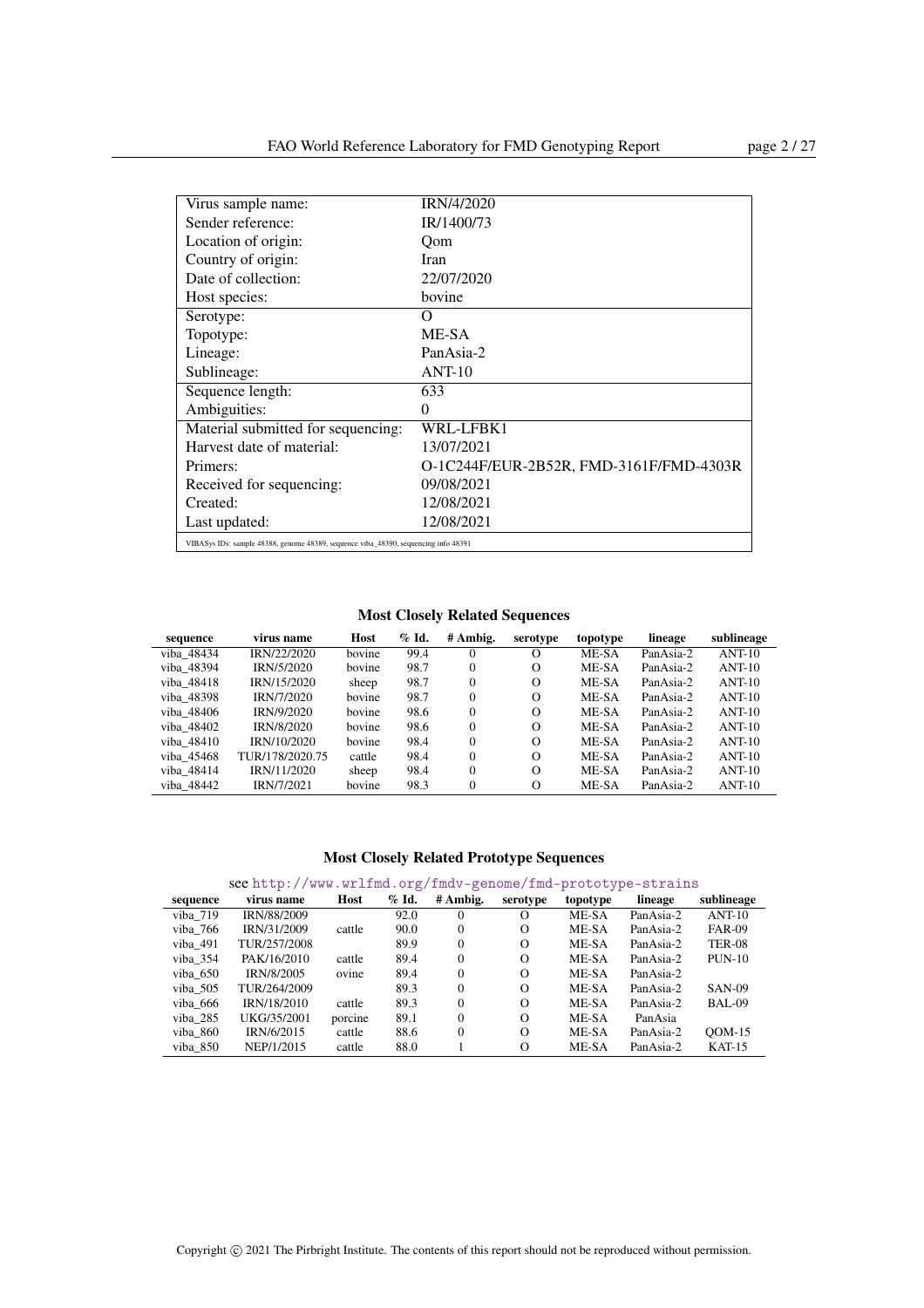| Virus sample name:                                                                  | <b>IRN/5/2020</b>                       |
|-------------------------------------------------------------------------------------|-----------------------------------------|
| Sender reference:                                                                   | IR/1400/74                              |
| Location of origin:                                                                 | Mazandaran                              |
| Country of origin:                                                                  | Iran                                    |
| Date of collection:                                                                 | 23/07/2020                              |
| Host species:                                                                       | bovine                                  |
| Serotype:                                                                           | Ω                                       |
| Topotype:                                                                           | ME-SA                                   |
| Lineage:                                                                            | PanAsia-2                               |
| Sublineage:                                                                         | $ANT-10$                                |
| Sequence length:                                                                    | 633                                     |
| Ambiguities:                                                                        | $\theta$                                |
| Material submitted for sequencing:                                                  | WRL-LFBK1                               |
| Harvest date of material:                                                           | 14/07/2021                              |
| Primers:                                                                            | O-1C244F/EUR-2B52R, FMD-3161F/FMD-4303R |
| Received for sequencing:                                                            | 09/08/2021                              |
| Created:                                                                            | 12/08/2021                              |
| Last updated:                                                                       | 12/08/2021                              |
| VIBASys IDs: sample 48392, genome 48393, sequence viba 48394, sequencing info 48395 |                                         |

| sequence   | virus name        | Host   | $\%$ Id. | # Ambig. | serotype | topotype | lineage   | sublineage |
|------------|-------------------|--------|----------|----------|----------|----------|-----------|------------|
| viba 48434 | IRN/22/2020       | bovine | 99.1     | 0        | $\Omega$ | ME-SA    | PanAsia-2 | $ANT-10$   |
| viba 48402 | <b>IRN/8/2020</b> | bovine | 98.9     | $\Omega$ | $\Omega$ | ME-SA    | PanAsia-2 | $ANT-10$   |
| viba 48390 | IRN/4/2020        | bovine | 98.7     | $\Omega$ | $\Omega$ | ME-SA    | PanAsia-2 | $ANT-10$   |
| viba 48418 | IRN/15/2020       | sheep  | 98.7     | $\Omega$ | $\Omega$ | ME-SA    | PanAsia-2 | $ANT-10$   |
| viba 48398 | IRN/7/2020        | bovine | 98.7     | $\Omega$ | $\Omega$ | ME-SA    | PanAsia-2 | $ANT-10$   |
| viba 48410 | IRN/10/2020       | bovine | 98.4     | $\Omega$ | $\Omega$ | ME-SA    | PanAsia-2 | $ANT-10$   |
| viba 48414 | IRN/11/2020       | sheep  | 98.4     | $\Omega$ | $\Omega$ | ME-SA    | PanAsia-2 | $ANT-10$   |
| viba 48442 | IRN/7/2021        | bovine | 98.3     | $\Omega$ | $\Omega$ | ME-SA    | PanAsia-2 | $ANT-10$   |
| viba 45460 | TUR/156/2020.635  | cattle | 98.3     | $\Omega$ | $\Omega$ | ME-SA    | PanAsia-2 | $ANT-10$   |
| viba 48422 | IRN/16/2020       | bovine | 98.3     | $\Omega$ | $\Omega$ | ME-SA    | PanAsia-2 | $ANT-10$   |

### Most Closely Related Prototype Sequences

| sequence | virus name        | Host    | $\%$ Id. | # Ambig. | serotype | topotype | lineage   | sublineage    |
|----------|-------------------|---------|----------|----------|----------|----------|-----------|---------------|
| viba 719 | IRN/88/2009       |         | 92.0     |          |          | ME-SA    | PanAsia-2 | $ANT-10$      |
| viba 766 | IRN/31/2009       | cattle  | 90.2     | $\Omega$ | $\Omega$ | ME-SA    | PanAsia-2 | <b>FAR-09</b> |
| viba 491 | TUR/257/2008      |         | 90.0     | $\Omega$ | $\Omega$ | ME-SA    | PanAsia-2 | <b>TER-08</b> |
| viba 354 | PAK/16/2010       | cattle  | 89.6     | $\Omega$ | $\Omega$ | ME-SA    | PanAsia-2 | $PUN-10$      |
| viba 285 | UKG/35/2001       | porcine | 89.4     | $\Omega$ | $\Omega$ | ME-SA    | PanAsia   |               |
| viba 505 | TUR/264/2009      |         | 89.4     | $\Omega$ | $\Omega$ | ME-SA    | PanAsia-2 | <b>SAN-09</b> |
| viba 666 | IRN/18/2010       | cattle  | 89.4     | $\Omega$ | $\Omega$ | ME-SA    | PanAsia-2 | <b>BAL-09</b> |
| viba 650 | <b>IRN/8/2005</b> | ovine   | 89.4     | $\Omega$ | $\Omega$ | ME-SA    | PanAsia-2 |               |
| viba 860 | IRN/6/2015        | cattle  | 88.6     | $\Omega$ | $\Omega$ | ME-SA    | PanAsia-2 | $OM-15$       |
| viba 850 | NEP/1/2015        | cattle  | 88.2     |          | $\Omega$ | ME-SA    | PanAsia-2 | $KAT-15$      |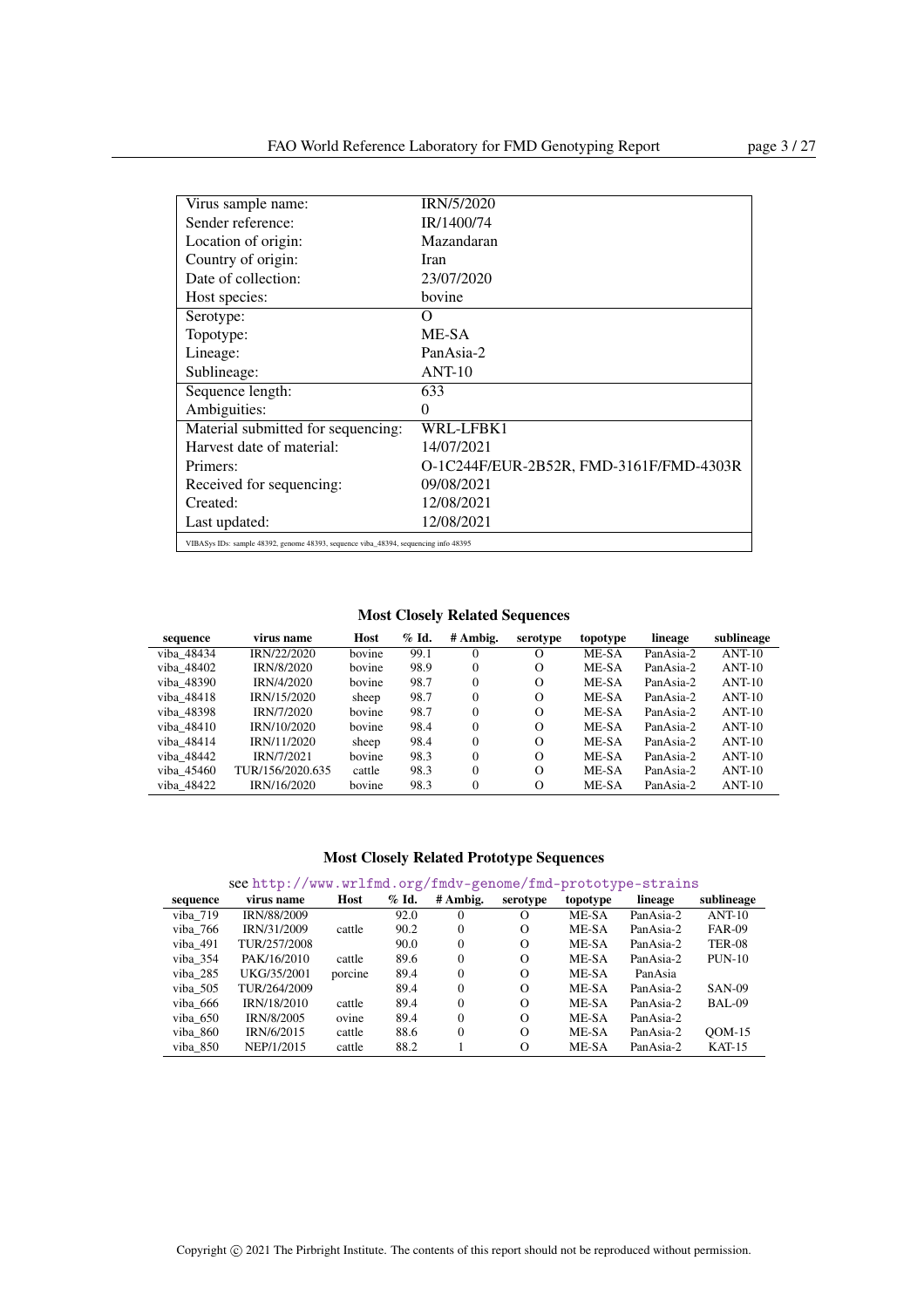| Virus sample name:                                                                  | <b>IRN/7/2020</b>                       |
|-------------------------------------------------------------------------------------|-----------------------------------------|
| Sender reference:                                                                   | IR/1400/75                              |
| Location of origin:                                                                 | Kordestan                               |
| Country of origin:                                                                  | Iran                                    |
| Date of collection:                                                                 | 28/07/2020                              |
| Host species:                                                                       | bovine                                  |
| Serotype:                                                                           | Ω                                       |
| Topotype:                                                                           | ME-SA                                   |
| Lineage:                                                                            | PanAsia-2                               |
| Sublineage:                                                                         | $ANT-10$                                |
| Sequence length:                                                                    | 633                                     |
| Ambiguities:                                                                        | $\theta$                                |
| Material submitted for sequencing:                                                  | WRL-LFBK2                               |
| Harvest date of material:                                                           | 16/07/2021                              |
| Primers:                                                                            | O-1C244F/EUR-2B52R, FMD-3161F/FMD-4303R |
| Received for sequencing:                                                            | 09/08/2021                              |
| Created:                                                                            | 12/08/2021                              |
| Last updated:                                                                       | 12/08/2021                              |
| VIBASys IDs: sample 48396, genome 48397, sequence viba 48398, sequencing info 48399 |                                         |

Most Closely Related Sequences

| sequence   | virus name  | Host   | $%$ Id. | # Ambig. | serotype | topotype | lineage   | sublineage |
|------------|-------------|--------|---------|----------|----------|----------|-----------|------------|
| viba 48434 | IRN/22/2020 | bovine | 99.1    | $\Omega$ | O        | ME-SA    | PanAsia-2 | $ANT-10$   |
| viba 48394 | IRN/5/2020  | bovine | 98.7    | $\Omega$ | $\Omega$ | ME-SA    | PanAsia-2 | $ANT-10$   |
| viba 48390 | IRN/4/2020  | hovine | 98.7    | $\Omega$ | $\Omega$ | ME-SA    | PanAsia-2 | $ANT-10$   |
| viba 48418 | IRN/15/2020 | sheep  | 98.7    | $\Omega$ | $\Omega$ | ME-SA    | PanAsia-2 | $ANT-10$   |
| viba 48410 | IRN/10/2020 | bovine | 98.6    | $\Omega$ | $\Omega$ | ME-SA    | PanAsia-2 | $ANT-10$   |
| viba 48402 | IRN/8/2020  | bovine | 98.6    | $\Omega$ | $\Omega$ | ME-SA    | PanAsia-2 | $ANT-10$   |
| viba 48414 | IRN/11/2020 | sheep  | 98.6    | $\Omega$ | $\Omega$ | ME-SA    | PanAsia-2 | $ANT-10$   |
| viba 48442 | IRN/7/2021  | bovine | 98.4    | $\Omega$ | $\Omega$ | ME-SA    | PanAsia-2 | $ANT-10$   |
| viba 48430 | IRN/21/2020 | bovine | 98.4    | $\Omega$ | $\Omega$ | ME-SA    | PanAsia-2 | $ANT-10$   |
| viba 48474 | IRN/25/2021 | bovine | 98.3    | $\Omega$ | $\Omega$ | ME-SA    | PanAsia-2 | $ANT-10$   |

| sequence | virus name         | Host    | $\%$ Id. | # Ambig. | serotype | topotype | lineage   | sublineage    |
|----------|--------------------|---------|----------|----------|----------|----------|-----------|---------------|
| viba 719 | <b>IRN/88/2009</b> |         | 92.3     |          | O        | ME-SA    | PanAsia-2 | $ANT-10$      |
| viba 766 | IRN/31/2009        | cattle  | 90.4     | $\Omega$ | $\Omega$ | ME-SA    | PanAsia-2 | <b>FAR-09</b> |
| viba 491 | TUR/257/2008       |         | 90.2     | $\Omega$ | $\Omega$ | ME-SA    | PanAsia-2 | <b>TER-08</b> |
| viba 354 | PAK/16/2010        | cattle  | 89.7     | $\Omega$ | $\Omega$ | ME-SA    | PanAsia-2 | $PUN-10$      |
| viba 650 | IRN/8/2005         | ovine   | 89.7     | $\Omega$ | $\Omega$ | ME-SA    | PanAsia-2 |               |
| viba 505 | TUR/264/2009       |         | 89.6     | $^{0}$   | $\Omega$ | ME-SA    | PanAsia-2 | <b>SAN-09</b> |
| viba 666 | <b>IRN/18/2010</b> | cattle  | 89.6     | $\Omega$ | $\Omega$ | ME-SA    | PanAsia-2 | BAL-09        |
| viba 285 | UKG/35/2001        | porcine | 89.4     | $\Omega$ | $\Omega$ | ME-SA    | PanAsia   |               |
| viba 860 | IRN/6/2015         | cattle  | 88.8     | $\Omega$ | $\Omega$ | ME-SA    | PanAsia-2 | $OM-15$       |
| viba 850 | NEP/1/2015         | cattle  | 88.5     |          | $\Omega$ | ME-SA    | PanAsia-2 | $KAT-15$      |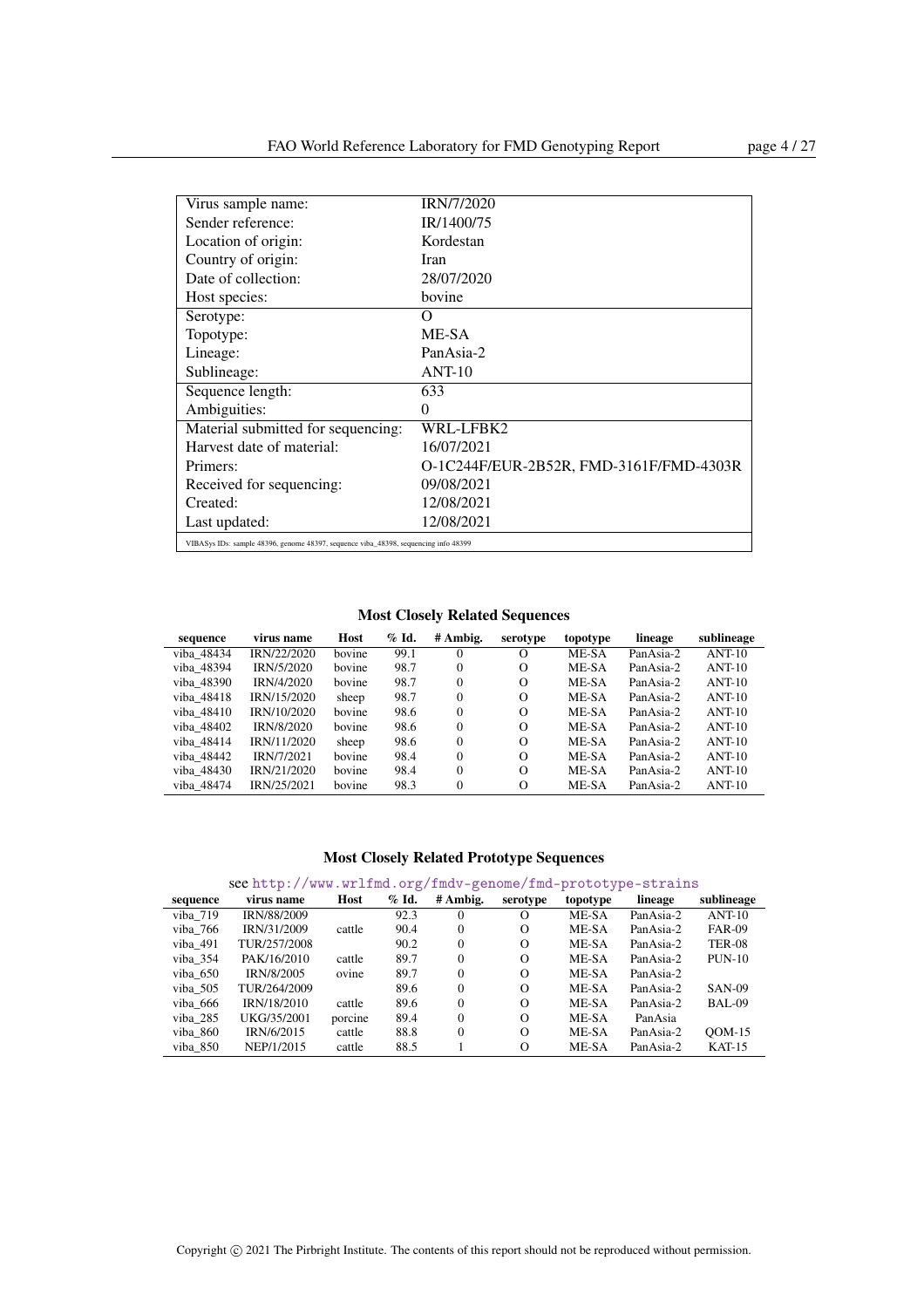| Virus sample name:                                                                  | <b>IRN/8/2020</b>                       |
|-------------------------------------------------------------------------------------|-----------------------------------------|
| Sender reference:                                                                   | IR/1400/66                              |
| Location of origin:                                                                 | West Azerbaijan                         |
| Country of origin:                                                                  | Iran                                    |
| Date of collection:                                                                 | 20/08/2020                              |
| Host species:                                                                       | bovine                                  |
| Serotype:                                                                           | Ω                                       |
| Topotype:                                                                           | ME-SA                                   |
| Lineage:                                                                            | PanAsia-2                               |
| Sublineage:                                                                         | $ANT-10$                                |
| Sequence length:                                                                    | 633                                     |
| Ambiguities:                                                                        | $\theta$                                |
| Material submitted for sequencing:                                                  | WRL-LFBK2                               |
| Harvest date of material:                                                           | 16/07/2021                              |
| Primers:                                                                            | O-1C244F/EUR-2B52R, FMD-3161F/FMD-4303R |
| Received for sequencing:                                                            | 09/08/2021                              |
| Created:                                                                            | 12/08/2021                              |
| Last updated:                                                                       | 12/08/2021                              |
| VIBASys IDs: sample 48400, genome 48401, sequence viba 48402, sequencing info 48403 |                                         |

| sequence   | virus name        | Host   | $%$ Id. | # Ambig. | serotype | topotype | lineage   | sublineage |
|------------|-------------------|--------|---------|----------|----------|----------|-----------|------------|
| viba 48394 | IRN/5/2020        | bovine | 98.9    | $\Omega$ | $\Omega$ | ME-SA    | PanAsia-2 | $ANT-10$   |
| viba 48434 | IRN/22/2020       | bovine | 98.9    | $\Omega$ | O        | ME-SA    | PanAsia-2 | $ANT-10$   |
| viba 48390 | <b>IRN/4/2020</b> | bovine | 98.6    | $\Omega$ | $\Omega$ | ME-SA    | PanAsia-2 | $ANT-10$   |
| viba 45460 | TUR/156/2020.635  | cattle | 98.6    | $\Omega$ | $\Omega$ | ME-SA    | PanAsia-2 | $ANT-10$   |
| viba 48418 | IRN/15/2020       | sheep  | 98.6    | $\Omega$ | $\Omega$ | ME-SA    | PanAsia-2 | $ANT-10$   |
| viba 48398 | IRN/7/2020        | bovine | 98.6    | $\Omega$ | $\Omega$ | ME-SA    | PanAsia-2 | $ANT-10$   |
| viba 48410 | IRN/10/2020       | bovine | 98.3    | $\Omega$ | $\Omega$ | ME-SA    | PanAsia-2 | $ANT-10$   |
| viba 48414 | IRN/11/2020       | sheep  | 98.3    | 0        | $\Omega$ | ME-SA    | PanAsia-2 | $ANT-10$   |
| viba 48442 | IRN/7/2021        | bovine | 98.1    | $\Omega$ | $\Omega$ | ME-SA    | PanAsia-2 | $ANT-10$   |
| viba 48430 | IRN/21/2020       | bovine | 98.1    | $\Omega$ | $\Omega$ | ME-SA    | PanAsia-2 | $ANT-10$   |

### Most Closely Related Prototype Sequences

| sequence   | virus name   | Host    | $\%$ Id. | # Ambig. | serotype | topotype | lineage     | sublineage    |
|------------|--------------|---------|----------|----------|----------|----------|-------------|---------------|
| viba 719   | IRN/88/2009  |         | 91.8     | 0        | O        | ME-SA    | PanAsia-2   | $ANT-10$      |
| viba 491   | TUR/257/2008 |         | 90.0     | 0        | $\Omega$ | ME-SA    | PanAsia-2   | <b>TER-08</b> |
| viba 766   | IRN/31/2009  | cattle  | 89.9     | 0        | $\Omega$ | ME-SA    | PanAsia-2   | <b>FAR-09</b> |
| viba 285   | UKG/35/2001  | porcine | 89.6     | 0        | $\Omega$ | ME-SA    | PanAsia     |               |
| viba 354   | PAK/16/2010  | cattle  | 89.6     | 0        | $\Omega$ | ME-SA    | PanAsia-2   | $PUN-10$      |
| viba 650   | IRN/8/2005   | ovine   | 89.3     | 0        | $\Omega$ | ME-SA    | PanAsia-2   |               |
| viba 505   | TUR/264/2009 |         | 89.1     | 0        | $\Omega$ | ME-SA    | PanAsia-2   | <b>SAN-09</b> |
| viba 666   | IRN/18/2010  | cattle  | 89.1     | 0        | $\Omega$ | ME-SA    | PanAsia-2   | BAL-09        |
| viba 860   | IRN/6/2015   | cattle  | 88.2     | 0        | $\Omega$ | ME-SA    | PanAsia-2   | $ODM-15$      |
| viba $541$ | OMN/7/2001   | bovine  | 88.0     | 0        | $\Omega$ | ME-SA    | Ind- $2001$ | b             |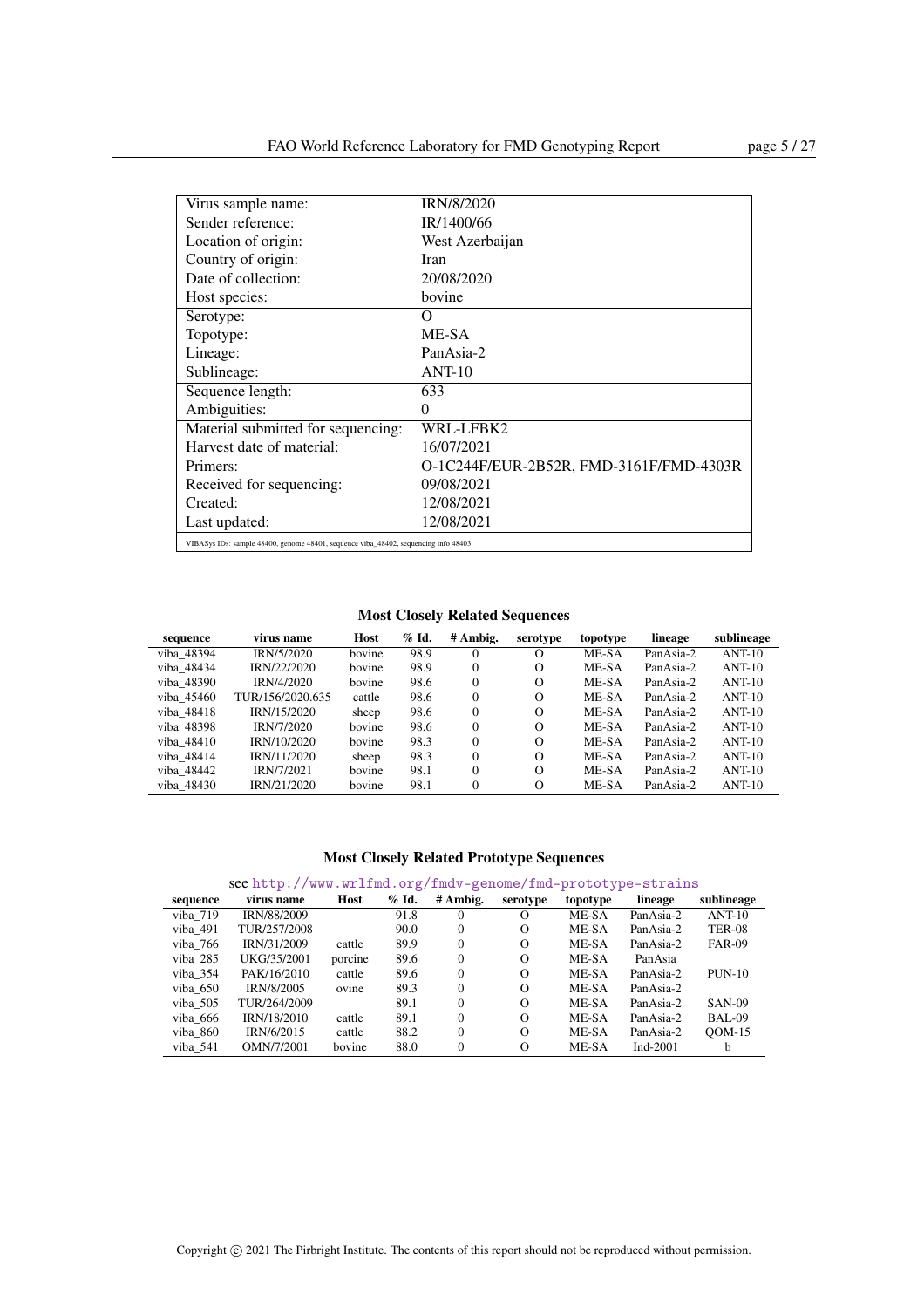| Virus sample name:                 | <b>IRN/9/2020</b>                       |
|------------------------------------|-----------------------------------------|
| Sender reference:                  | IR/1400/36                              |
| Location of origin:                | Kordestan                               |
| Country of origin:                 | Iran                                    |
| Date of collection:                | 22/08/2020                              |
| Host species:                      | bovine                                  |
| Serotype:                          | Ω                                       |
| Topotype:                          | ME-SA                                   |
| Lineage:                           | PanAsia-2                               |
| Sublineage:                        | $ANT-10$                                |
| Sequence length:                   | 633                                     |
| Ambiguities:                       | $\Omega$                                |
| Material submitted for sequencing: | WRL-LFBK1                               |
| Harvest date of material:          | 14/07/2021                              |
| Primers:                           | O-1C244F/EUR-2B52R, FMD-3161F/FMD-4303R |
| Received for sequencing:           | 09/08/2021                              |
| Created:                           | 12/08/2021                              |
| Last updated:                      | 12/08/2021                              |
|                                    |                                         |

VIBASys IDs: sample 48404, genome 48405, sequence viba\_48406, sequencing info 48407

### Most Closely Related Sequences

| sequence   | virus name        | Host   | $\%$ Id. | # Ambig. | serotype | topotype | lineage   | sublineage |
|------------|-------------------|--------|----------|----------|----------|----------|-----------|------------|
| viba 48390 | <b>IRN/4/2020</b> | bovine | 98.6     | 0        | О        | ME-SA    | PanAsia-2 | $ANT-10$   |
| viba 48434 | IRN/22/2020       | bovine | 98.6     | 0        | $\Omega$ | ME-SA    | PanAsia-2 | $ANT-10$   |
| viba 48394 | IRN/5/2020        | bovine | 97.9     | $\Omega$ | $\Omega$ | ME-SA    | PanAsia-2 | $ANT-10$   |
| viba 48418 | IRN/15/2020       | sheep  | 97.9     | $\Omega$ | $\Omega$ | ME-SA    | PanAsia-2 | $ANT-10$   |
| viba 48398 | IRN/7/2020        | bovine | 97.9     | $\Omega$ | $\Omega$ | ME-SA    | PanAsia-2 | $ANT-10$   |
| viba 48402 | IRN/8/2020        | bovine | 97.8     | $\Omega$ | $\Omega$ | ME-SA    | PanAsia-2 | $ANT-10$   |
| viba 48410 | IRN/10/2020       | bovine | 97.6     | $\Omega$ | $\Omega$ | ME-SA    | PanAsia-2 | $ANT-10$   |
| viba 45468 | TUR/178/2020.75   | cattle | 97.6     | $\Omega$ | $\Omega$ | ME-SA    | PanAsia-2 | $ANT-10$   |
| viba 48414 | IRN/11/2020       | sheep  | 97.6     | $\Omega$ | $\Omega$ | ME-SA    | PanAsia-2 | $ANT-10$   |
| viba 48442 | IRN/7/2021        | bovine | 97.5     | $\theta$ | $\Omega$ | ME-SA    | PanAsia-2 | $ANT-10$   |

### Most Closely Related Prototype Sequences

### see <http://www.wrlfmd.org/fmdv-genome/fmd-prototype-strains>

| sequence | virus name   | Host    | $%$ Id. | # Ambig. | serotype | topotype | lineage   | sublineage    |
|----------|--------------|---------|---------|----------|----------|----------|-----------|---------------|
| viba 719 | IRN/88/2009  |         | 91.7    | 0        | O        | ME-SA    | PanAsia-2 | $ANT-10$      |
| viba 766 | IRN/31/2009  | cattle  | 89.7    | $\Omega$ | $\Omega$ | ME-SA    | PanAsia-2 | <b>FAR-09</b> |
| viba 650 | IRN/8/2005   | ovine   | 89.4    | $^{0}$   | $\Omega$ | ME-SA    | PanAsia-2 |               |
| viba 491 | TUR/257/2008 |         | 89.3    | $\Omega$ | $\Omega$ | ME-SA    | PanAsia-2 | <b>TER-08</b> |
| viba 354 | PAK/16/2010  | cattle  | 89.1    | $\Omega$ | $\Omega$ | ME-SA    | PanAsia-2 | $PUN-10$      |
| viba 666 | IRN/18/2010  | cattle  | 88.9    | $\Omega$ | $\Omega$ | ME-SA    | PanAsia-2 | BAL-09        |
| viba 285 | UKG/35/2001  | porcine | 88.8    | $\Omega$ | $\Omega$ | ME-SA    | PanAsia   |               |
| viba 505 | TUR/264/2009 |         | 88.6    | $\Omega$ | $\Omega$ | ME-SA    | PanAsia-2 | <b>SAN-09</b> |
| viba 860 | IRN/6/2015   | cattle  | 88.3    | $\Omega$ | $\Omega$ | ME-SA    | PanAsia-2 | $OM-15$       |
| viba 705 | KUW/3/97     | bovine  | 87.8    | 0        | $\Omega$ | ME-SA    | Ind-2001  | a             |

ı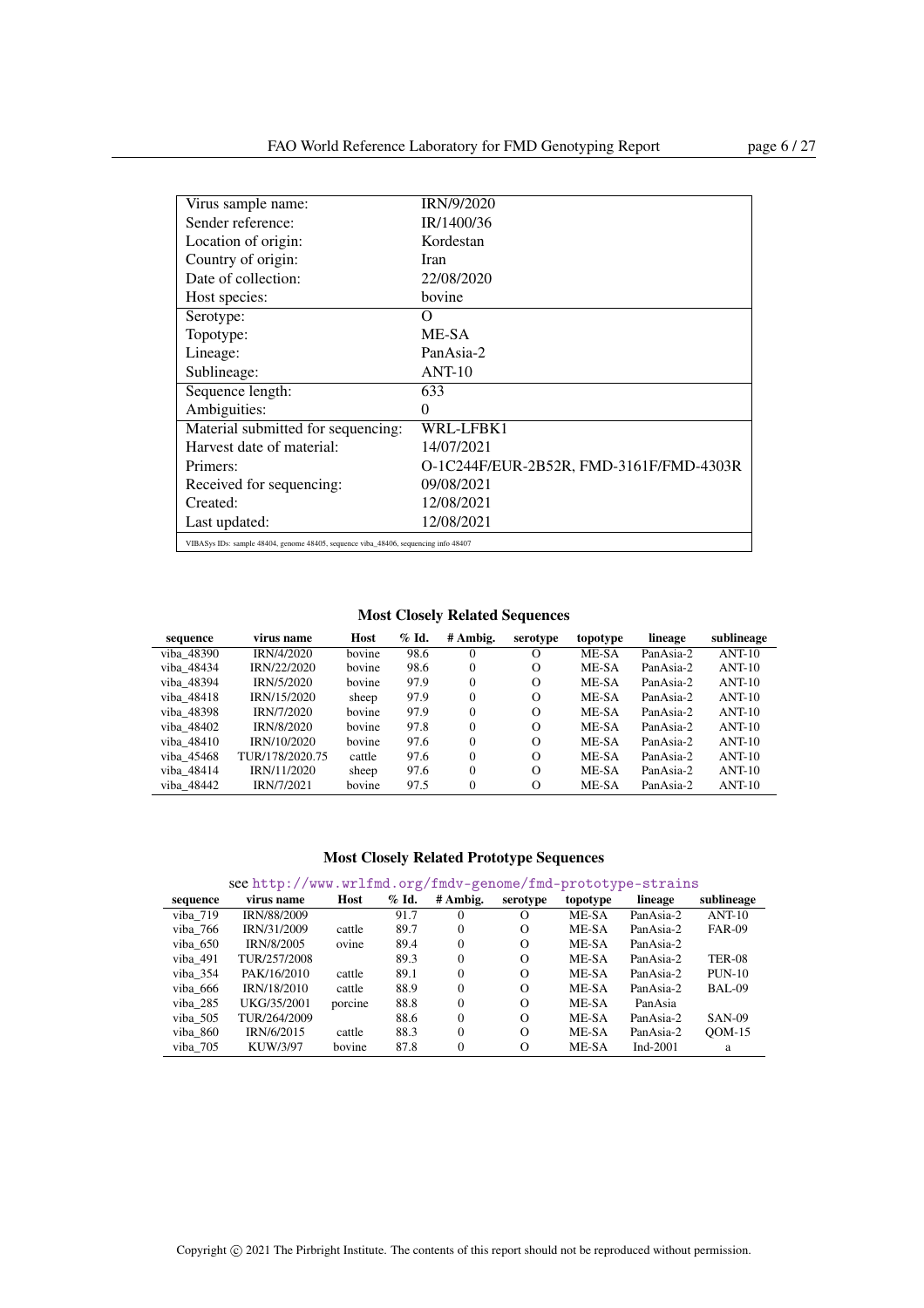| Virus sample name:                                                                  | IRN/10/2020                             |
|-------------------------------------------------------------------------------------|-----------------------------------------|
| Sender reference:                                                                   | IR/1400/71                              |
| Location of origin:                                                                 | Kordestan                               |
| Country of origin:                                                                  | Iran                                    |
| Date of collection:                                                                 | 01/10/2020                              |
| Host species:                                                                       | bovine                                  |
| Serotype:                                                                           | Ω                                       |
| Topotype:                                                                           | ME-SA                                   |
| Lineage:                                                                            | PanAsia-2                               |
| Sublineage:                                                                         | $ANT-10$                                |
| Sequence length:                                                                    | 633                                     |
| Ambiguities:                                                                        | $\theta$                                |
| Material submitted for sequencing:                                                  | WRL-LFBK1                               |
| Harvest date of material:                                                           | 13/07/2021                              |
| Primers:                                                                            | O-1C244F/EUR-2B52R, FMD-3161F/FMD-4303R |
| Received for sequencing:                                                            | 09/08/2021                              |
| Created:                                                                            | 12/08/2021                              |
| Last updated:                                                                       | 12/08/2021                              |
| VIBASys IDs: sample 48408, genome 48409, sequence viba 48410, sequencing info 48411 |                                         |

| sequence   | virus name  | Host   | $\%$ Id. | # Ambig. | serotype | topotype | lineage   | sublineage |
|------------|-------------|--------|----------|----------|----------|----------|-----------|------------|
| viba 48426 | IRN/17/2020 | bovine | 99.5     | $\Omega$ | O        | ME-SA    | PanAsia-2 | $ANT-10$   |
| viba 48422 | IRN/16/2020 | bovine | 99.5     | $\Omega$ | $\Omega$ | ME-SA    | PanAsia-2 | $ANT-10$   |
| viba 48466 | IRN/19/2021 | hovine | 99.4     | $\Omega$ | $\Omega$ | ME-SA    | PanAsia-2 | $ANT-10$   |
| viba 48450 | IRN/11/2021 | bovine | 99.4     | $\Omega$ | $\Omega$ | ME-SA    | PanAsia-2 | $ANT-10$   |
| viba 48474 | IRN/25/2021 | bovine | 99.4     | $\Omega$ | $\Omega$ | ME-SA    | PanAsia-2 | $ANT-10$   |
| viba 48454 | IRN/12/2021 | bovine | 99.4     | $\Omega$ | $\Omega$ | ME-SA    | PanAsia-2 | $ANT-10$   |
| viba 48414 | IRN/11/2020 | sheep  | 99.4     | $\Omega$ | $\Omega$ | ME-SA    | PanAsia-2 | $ANT-10$   |
| viba 48470 | IRN/21/2021 | bovine | 99.2     | $\Omega$ | $\Omega$ | ME-SA    | PanAsia-2 | $ANT-10$   |
| viba 48442 | IRN/7/2021  | bovine | 99.2     | $\Omega$ | $\Omega$ | ME-SA    | PanAsia-2 | $ANT-10$   |
| viba 48458 | IRN/13/2021 | sheep  | 99.2     | $\Omega$ | $\Omega$ | ME-SA    | PanAsia-2 | $ANT-10$   |

### Most Closely Related Prototype Sequences

| sequence   | virus name   | Host    | $\%$ Id. | # Ambig. | serotype | topotype | lineage     | sublineage    |
|------------|--------------|---------|----------|----------|----------|----------|-------------|---------------|
| viba 719   | IRN/88/2009  |         | 92.3     | 0        | O        | ME-SA    | PanAsia-2   | $ANT-10$      |
| viba 766   | IRN/31/2009  | cattle  | 90.4     | $\theta$ | $\Omega$ | ME-SA    | PanAsia-2   | <b>FAR-09</b> |
| viba 491   | TUR/257/2008 |         | 89.9     | $\Omega$ | $\Omega$ | ME-SA    | PanAsia-2   | <b>TER-08</b> |
| viba 650   | IRN/8/2005   | ovine   | 89.7     | $\Omega$ | $\Omega$ | ME-SA    | PanAsia-2   |               |
| viba 666   | IRN/18/2010  | cattle  | 89.6     | $\Omega$ | $\Omega$ | ME-SA    | PanAsia-2   | <b>BAL-09</b> |
| viba 354   | PAK/16/2010  | cattle  | 89.4     | $\Omega$ | $\Omega$ | ME-SA    | PanAsia-2   | $PUN-10$      |
| viba 505   | TUR/264/2009 |         | 89.3     | $\theta$ | $\Omega$ | ME-SA    | PanAsia-2   | <b>SAN-09</b> |
| viba 285   | UKG/35/2001  | porcine | 89.1     | $\theta$ | $\Omega$ | ME-SA    | PanAsia     |               |
| viba 860   | IRN/6/2015   | cattle  | 88.9     | $\theta$ | $\Omega$ | ME-SA    | PanAsia-2   | $OM-15$       |
| viba 30238 | MUR/19/2016  | cattle  | 88.6     | $\theta$ | $\Omega$ | ME-SA    | Ind- $2001$ | e             |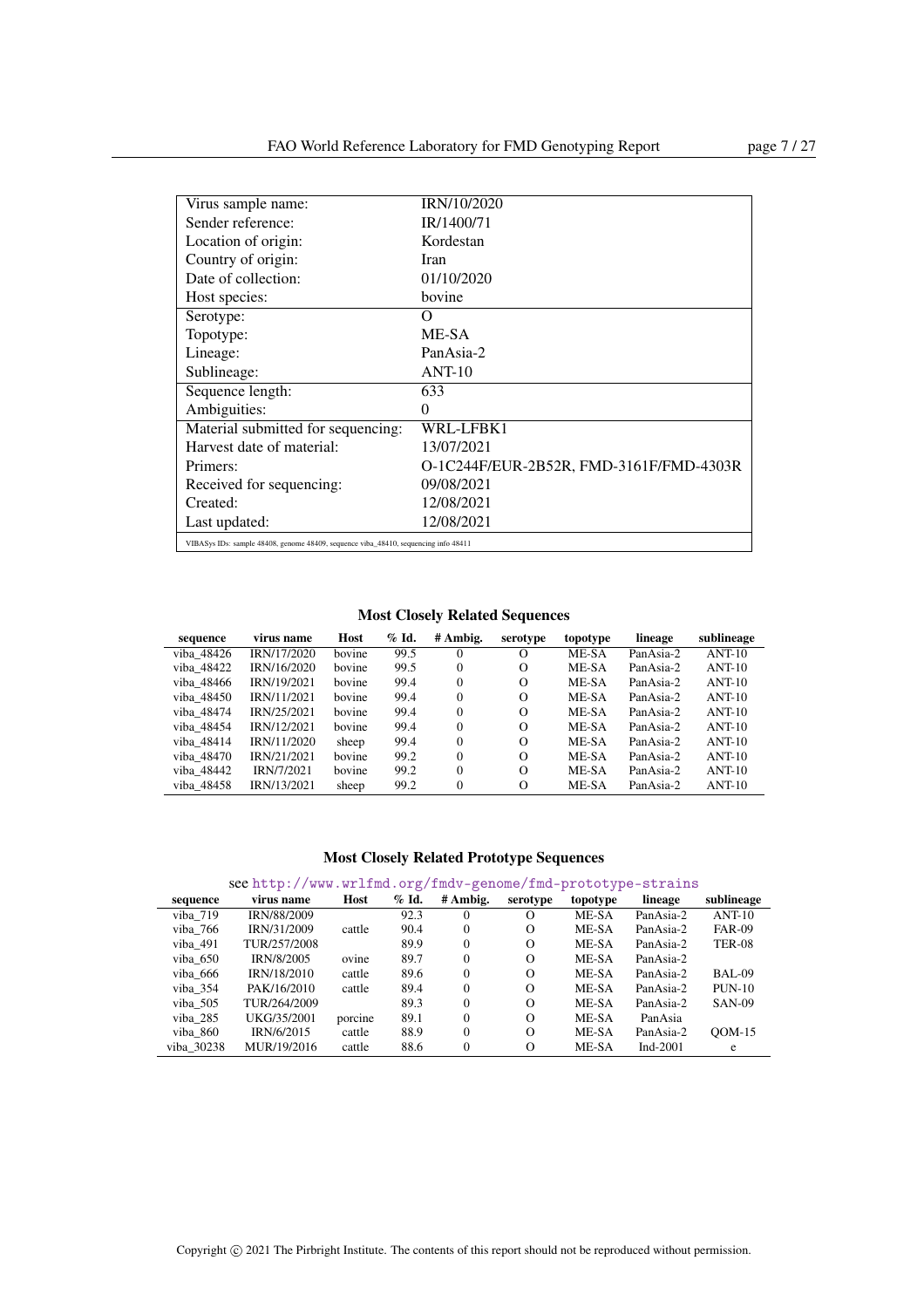| Virus sample name:                                                                  | IRN/11/2020                             |
|-------------------------------------------------------------------------------------|-----------------------------------------|
| Sender reference:                                                                   | IR/1400/56                              |
| Location of origin:                                                                 | Ardabil                                 |
| Country of origin:                                                                  | Iran                                    |
| Date of collection:                                                                 | 22/10/2020                              |
| Host species:                                                                       | sheep                                   |
| Serotype:                                                                           | Ω                                       |
| Topotype:                                                                           | ME-SA                                   |
| Lineage:                                                                            | PanAsia-2                               |
| Sublineage:                                                                         | $ANT-10$                                |
| Sequence length:                                                                    | 633                                     |
| Ambiguities:                                                                        | $\theta$                                |
| Material submitted for sequencing:                                                  | WRL-LFBK1                               |
| Harvest date of material:                                                           | 14/07/2021                              |
| Primers:                                                                            | O-1C244F/EUR-2B52R, FMD-3161F/FMD-4303R |
| Received for sequencing:                                                            | 09/08/2021                              |
| Created:                                                                            | 12/08/2021                              |
| Last updated:                                                                       | 12/08/2021                              |
| VIBASys IDs: sample 48412, genome 48413, sequence viba 48414, sequencing info 48415 |                                         |

| sequence   | virus name  | Host   | $\%$ Id. | # Ambig. | serotype | topotype | lineage   | sublineage |
|------------|-------------|--------|----------|----------|----------|----------|-----------|------------|
| viba 48442 | IRN/7/2021  | bovine | 99.5     | $\Omega$ | O        | ME-SA    | PanAsia-2 | $ANT-10$   |
| viba 48410 | IRN/10/2020 | bovine | 99.4     | $\Omega$ | $\Omega$ | ME-SA    | PanAsia-2 | $ANT-10$   |
| viba 48474 | IRN/25/2021 | hovine | 99.4     | $\Omega$ | $\Omega$ | ME-SA    | PanAsia-2 | $ANT-10$   |
| viba 48426 | IRN/17/2020 | bovine | 98.9     | $\Omega$ | $\Omega$ | ME-SA    | PanAsia-2 | $ANT-10$   |
| viba 48422 | IRN/16/2020 | bovine | 98.9     | $\Omega$ | $\Omega$ | ME-SA    | PanAsia-2 | $ANT-10$   |
| viba 48466 | IRN/19/2021 | bovine | 98.7     | $\Omega$ | $\Omega$ | ME-SA    | PanAsia-2 | $ANT-10$   |
| viba 48450 | IRN/11/2021 | bovine | 98.7     | $\Omega$ | $\Omega$ | ME-SA    | PanAsia-2 | $ANT-10$   |
| viba 48454 | IRN/12/2021 | bovine | 98.7     | $\Omega$ | $\Omega$ | ME-SA    | PanAsia-2 | $ANT-10$   |
| viba 48434 | IRN/22/2020 | bovine | 98.7     | $\Omega$ | $\Omega$ | ME-SA    | PanAsia-2 | $ANT-10$   |
| viba 48470 | IRN/21/2021 | bovine | 98.6     | $\Omega$ | $\Omega$ | ME-SA    | PanAsia-2 | $ANT-10$   |

### Most Closely Related Prototype Sequences

| sequence   | virus name   | Host    | $%$ Id. | # Ambig. | serotype | topotype | lineage     | sublineage    |
|------------|--------------|---------|---------|----------|----------|----------|-------------|---------------|
| viba 719   | IRN/88/2009  |         | 92.0    | 0        |          | ME-SA    | PanAsia-2   | $ANT-10$      |
| viba 766   | IRN/31/2009  | cattle  | 90.4    | $\Omega$ | $\Omega$ | ME-SA    | PanAsia-2   | <b>FAR-09</b> |
| viba 491   | TUR/257/2008 |         | 89.9    | $\Omega$ | $\Omega$ | ME-SA    | PanAsia-2   | <b>TER-08</b> |
| viba 354   | PAK/16/2010  | cattle  | 89.4    | $\Omega$ | $\Omega$ | ME-SA    | PanAsia-2   | $PUN-10$      |
| viba 650   | IRN/8/2005   | ovine   | 89.4    | $\Omega$ | $\Omega$ | ME-SA    | PanAsia-2   |               |
| viba 505   | TUR/264/2009 |         | 89.3    | $\Omega$ | $\Omega$ | ME-SA    | PanAsia-2   | <b>SAN-09</b> |
| viba 666   | IRN/18/2010  | cattle  | 89.3    | $\Omega$ | $\Omega$ | ME-SA    | PanAsia-2   | BAL-09        |
| viba 285   | UKG/35/2001  | porcine | 89.1    | $\Omega$ | $\Omega$ | ME-SA    | PanAsia     |               |
| viba 860   | IRN/6/2015   | cattle  | 88.6    | $\Omega$ | $\Omega$ | ME-SA    | PanAsia-2   | $OM-15$       |
| viba 30238 | MUR/19/2016  | cattle  | 88.3    | $\theta$ | O        | ME-SA    | Ind- $2001$ | e             |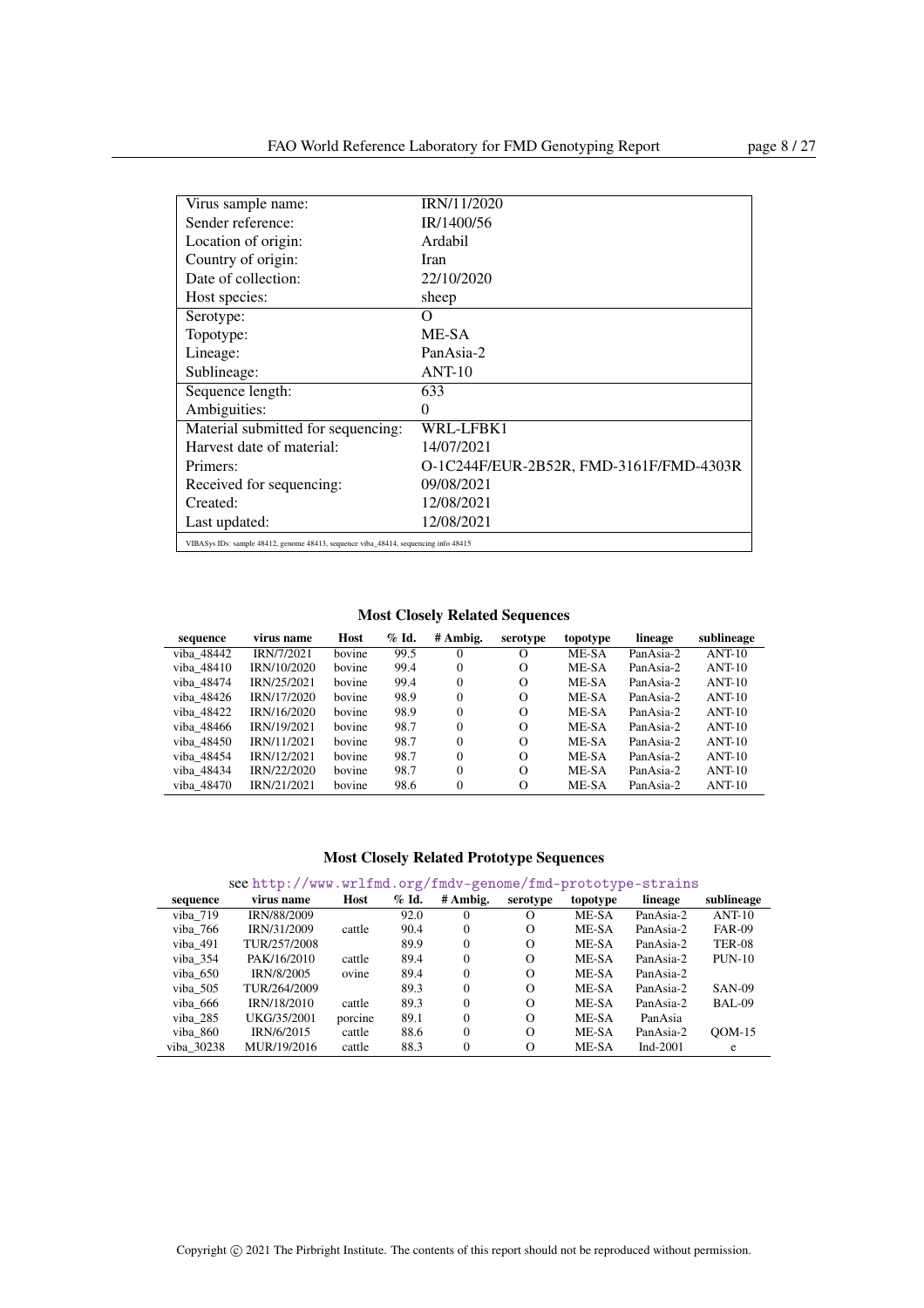| Virus sample name:                                                                  | IRN/15/2020                             |
|-------------------------------------------------------------------------------------|-----------------------------------------|
| Sender reference:                                                                   | IR/1400/57                              |
| Location of origin:                                                                 | Ardabil                                 |
| Country of origin:                                                                  | Iran                                    |
| Date of collection:                                                                 | 16/11/2020                              |
| Host species:                                                                       | sheep                                   |
| Serotype:                                                                           | Ω                                       |
| Topotype:                                                                           | ME-SA                                   |
| Lineage:                                                                            | PanAsia-2                               |
| Sublineage:                                                                         | $ANT-10$                                |
| Sequence length:                                                                    | 633                                     |
| Ambiguities:                                                                        | $\theta$                                |
| Material submitted for sequencing:                                                  | WRL-LFBK1                               |
| Harvest date of material:                                                           | 15/07/2021                              |
| Primers:                                                                            | O-1C244F/EUR-2B52R, FMD-3161F/FMD-4303R |
| Received for sequencing:                                                            | 09/08/2021                              |
| Created:                                                                            | 12/08/2021                              |
| Last updated:                                                                       | 12/08/2021                              |
| VIBASys IDs: sample 48416, genome 48417, sequence viba 48418, sequencing info 48419 |                                         |

| sequence   | virus name       | Host   | $\%$ Id. | # Ambig. | serotype | topotype | lineage   | sublineage |
|------------|------------------|--------|----------|----------|----------|----------|-----------|------------|
| viba 48434 | IRN/22/2020      | bovine | 99.1     | 0        | $\Omega$ | ME-SA    | PanAsia-2 | $ANT-10$   |
| viba 48394 | IRN/5/2020       | bovine | 98.7     | $\Omega$ | $\Omega$ | ME-SA    | PanAsia-2 | $ANT-10$   |
| viba 48390 | IRN/4/2020       | bovine | 98.7     | $\Omega$ | $\Omega$ | ME-SA    | PanAsia-2 | $ANT-10$   |
| viba 48398 | IRN/7/2020       | bovine | 98.7     | $\Omega$ | $\circ$  | ME-SA    | PanAsia-2 | $ANT-10$   |
| viba 48402 | IRN/8/2020       | bovine | 98.6     | $\Omega$ | $\Omega$ | ME-SA    | PanAsia-2 | $ANT-10$   |
| viba 48410 | IRN/10/2020      | bovine | 98.4     | $\Omega$ | $\Omega$ | ME-SA    | PanAsia-2 | $ANT-10$   |
| viba 48414 | IRN/11/2020      | sheep  | 98.4     | $\Omega$ | $\Omega$ | ME-SA    | PanAsia-2 | $ANT-10$   |
| viba 48442 | IRN/7/2021       | bovine | 98.3     | $\Omega$ | $\Omega$ | ME-SA    | PanAsia-2 | $ANT-10$   |
| viba 45460 | TUR/156/2020.635 | cattle | 98.3     | $\Omega$ | $\Omega$ | ME-SA    | PanAsia-2 | $ANT-10$   |
| viba 48430 | IRN/21/2020      | bovine | 98.3     | $\Omega$ | $\Omega$ | ME-SA    | PanAsia-2 | $ANT-10$   |

### Most Closely Related Prototype Sequences

| sequence | virus name   | Host    | $%$ Id. | # Ambig. | serotype | topotype | lineage   | sublineage    |
|----------|--------------|---------|---------|----------|----------|----------|-----------|---------------|
| viba 719 | IRN/88/2009  |         | 92.0    | $^{0}$   | O        | ME-SA    | PanAsia-2 | $ANT-10$      |
| viba 491 | TUR/257/2008 |         | 90.5    | $\Omega$ | $\Omega$ | ME-SA    | PanAsia-2 | <b>TER-08</b> |
| viba 766 | IRN/31/2009  | cattle  | 90.4    | $\Omega$ | $\Omega$ | ME-SA    | PanAsia-2 | <b>FAR-09</b> |
| viba 354 | PAK/16/2010  | cattle  | 90.0    | $\Omega$ | $\Omega$ | ME-SA    | PanAsia-2 | $PUN-10$      |
| viba 650 | IRN/8/2005   | ovine   | 90.0    | $\Omega$ | $\Omega$ | ME-SA    | PanAsia-2 |               |
| viba 505 | TUR/264/2009 |         | 89.9    | $\Omega$ | $\Omega$ | ME-SA    | PanAsia-2 | <b>SAN-09</b> |
| viba 666 | IRN/18/2010  | cattle  | 89.9    | $\Omega$ | $\Omega$ | ME-SA    | PanAsia-2 | BAL-09        |
| viba 285 | UKG/35/2001  | porcine | 89.4    | $\Omega$ | $\Omega$ | ME-SA    | PanAsia   |               |
| viba 860 | IRN/6/2015   | cattle  | 88.6    | $\Omega$ | $\Omega$ | ME-SA    | PanAsia-2 | $OM-15$       |
| viba 850 | NEP/1/2015   | cattle  | 88.6    |          | $\Omega$ | ME-SA    | PanAsia-2 | $KAT-15$      |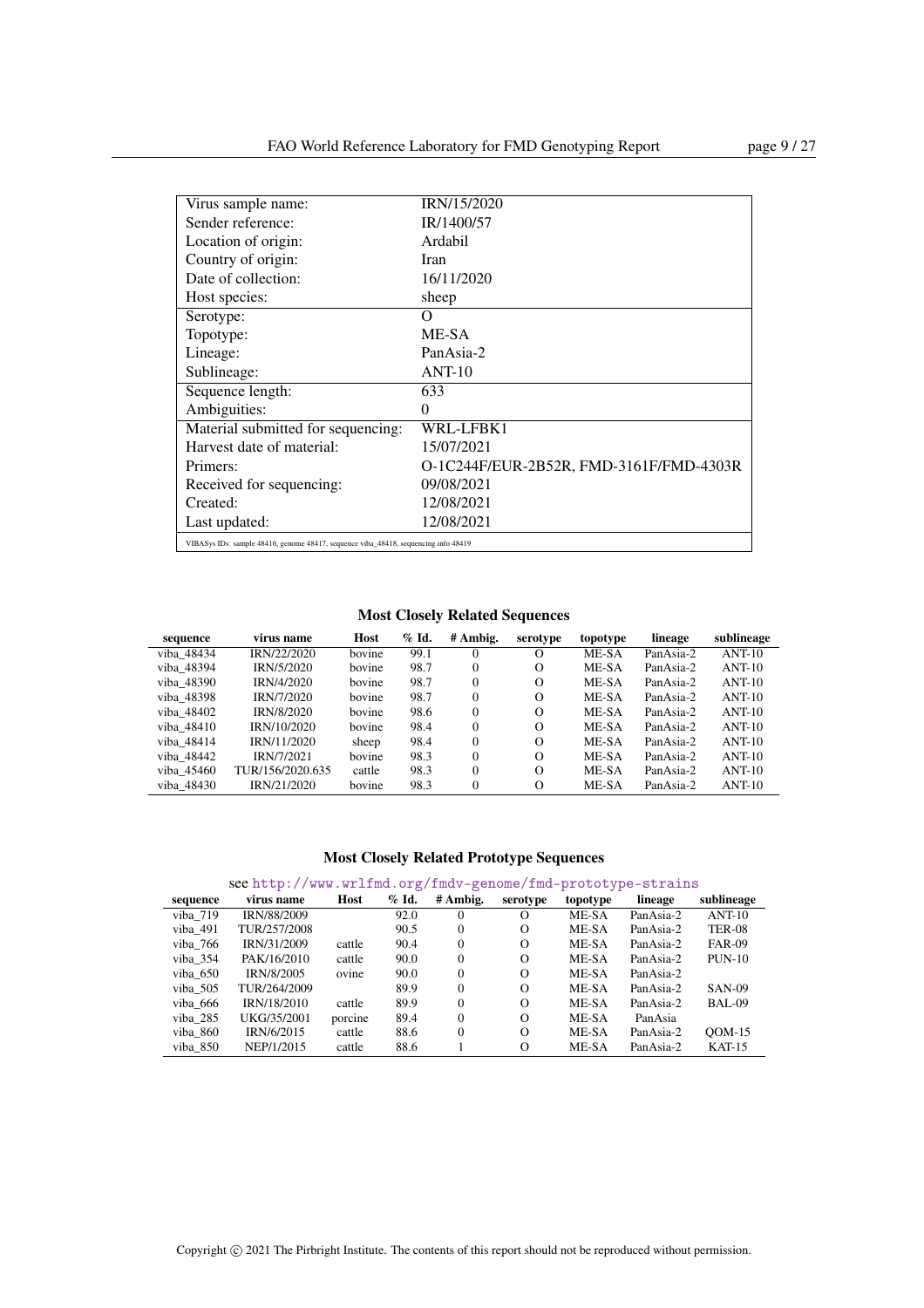| Virus sample name:                                                                  | IRN/16/2020                             |
|-------------------------------------------------------------------------------------|-----------------------------------------|
| Sender reference:                                                                   | IR/1400/65                              |
| Location of origin:                                                                 | Ardabil                                 |
| Country of origin:                                                                  | Iran                                    |
| Date of collection:                                                                 | 17/11/2020                              |
| Host species:                                                                       | bovine                                  |
| Serotype:                                                                           | O                                       |
| Topotype:                                                                           | ME-SA                                   |
| Lineage:                                                                            | PanAsia-2                               |
| Sublineage:                                                                         | $ANT-10$                                |
| Sequence length:                                                                    | 633                                     |
| Ambiguities:                                                                        | 0                                       |
| Material submitted for sequencing:                                                  | WRL-LFBK1                               |
| Harvest date of material:                                                           | 15/07/2021                              |
| Primers:                                                                            | O-1C244F/EUR-2B52R, FMD-3161F/FMD-4303R |
| Received for sequencing:                                                            | 09/08/2021                              |
| Created:                                                                            | 12/08/2021                              |
| Last updated:                                                                       | 12/08/2021                              |
| VIBASys IDs: sample 48420, genome 48421, sequence viba_48422, sequencing info 48423 |                                         |

Most Closely Related Sequences

| sequence   | virus name  | Host   | $%$ Id. | # Ambig. | serotype | topotype | lineage   | sublineage |
|------------|-------------|--------|---------|----------|----------|----------|-----------|------------|
| viba 48410 | IRN/10/2020 | bovine | 99.5    | 0        | $\Omega$ | ME-SA    | PanAsia-2 | $ANT-10$   |
| viba 48426 | IRN/17/2020 | bovine | 99.1    | $\Omega$ | $\Omega$ | ME-SA    | PanAsia-2 | $ANT-10$   |
| viba 48466 | IRN/19/2021 | bovine | 98.9    | $\Omega$ | $\Omega$ | ME-SA    | PanAsia-2 | $ANT-10$   |
| viba 48450 | IRN/11/2021 | bovine | 98.9    | $\Omega$ | $\Omega$ | ME-SA    | PanAsia-2 | $ANT-10$   |
| viba 48474 | IRN/25/2021 | bovine | 98.9    | $\Omega$ | $\Omega$ | ME-SA    | PanAsia-2 | $ANT-10$   |
| viba 48454 | IRN/12/2021 | bovine | 98.9    | $\Omega$ | $\Omega$ | ME-SA    | PanAsia-2 | $ANT-10$   |
| viba 48414 | IRN/11/2020 | sheep  | 98.9    | $\Omega$ | $\Omega$ | ME-SA    | PanAsia-2 | $ANT-10$   |
| viba 48470 | IRN/21/2021 | bovine | 98.7    | $\Omega$ | $\Omega$ | ME-SA    | PanAsia-2 | $ANT-10$   |
| viba 48442 | IRN/7/2021  | bovine | 98.7    | $\Omega$ | $\Omega$ | ME-SA    | PanAsia-2 | $ANT-10$   |
| viba 48458 | IRN/13/2021 | sheep  | 98.7    | $\Omega$ | $\Omega$ | ME-SA    | PanAsia-2 | $ANT-10$   |

| 'nΔ | virus name                                                  | Host | % Id #Ambig serotyne tonotyne |  | lineage | - 611 |
|-----|-------------------------------------------------------------|------|-------------------------------|--|---------|-------|
|     | see http://www.wrlfmd.org/fmdv-genome/fmd-prototype-strains |      |                               |  |         |       |

| sequence   | virus name   | Host    | $\%$ Id. | # Ambig. | serotype | topotype | lineage     | sublineage    |
|------------|--------------|---------|----------|----------|----------|----------|-------------|---------------|
| viba 719   | IRN/88/2009  |         | 91.8     | $\Omega$ | O        | ME-SA    | PanAsia-2   | $ANT-10$      |
| viba 766   | IRN/31/2009  | cattle  | 90.0     | $\Omega$ | $\Omega$ | ME-SA    | PanAsia-2   | <b>FAR-09</b> |
| viba 491   | TUR/257/2008 |         | 89.6     | $\Omega$ | $\Omega$ | ME-SA    | PanAsia-2   | <b>TER-08</b> |
| viba 666   | IRN/18/2010  | cattle  | 89.3     | $\Omega$ | $\Omega$ | ME-SA    | PanAsia-2   | BAL-09        |
| viba 650   | IRN/8/2005   | ovine   | 89.3     | $\Omega$ | $\Omega$ | ME-SA    | PanAsia-2   |               |
| viba 354   | PAK/16/2010  | cattle  | 89.1     | $\Omega$ | $\Omega$ | ME-SA    | PanAsia-2   | $PUN-10$      |
| viba 505   | TUR/264/2009 |         | 88.9     | $\Omega$ | $\Omega$ | ME-SA    | PanAsia-2   | <b>SAN-09</b> |
| viba 860   | IRN/6/2015   | cattle  | 88.8     | $\Omega$ | $\Omega$ | ME-SA    | PanAsia-2   | $OM-15$       |
| viba 285   | UKG/35/2001  | porcine | 88.6     | $\Omega$ | $\Omega$ | ME-SA    | PanAsia     |               |
| viba 30238 | MUR/19/2016  | cattle  | 88.2     | $\Omega$ | $\Omega$ | ME-SA    | Ind- $2001$ | e             |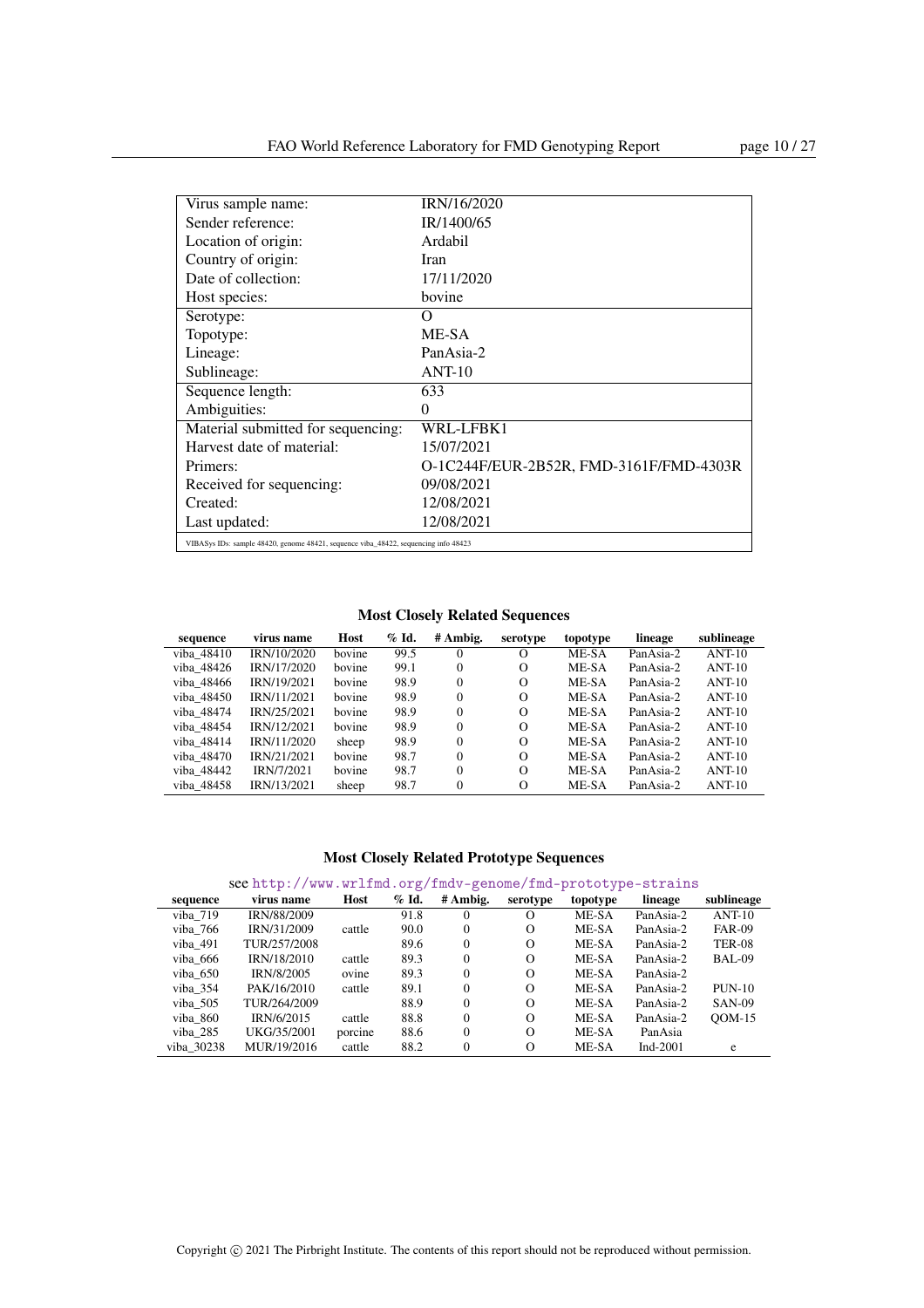| Virus sample name:                                                                  | IRN/17/2020                             |
|-------------------------------------------------------------------------------------|-----------------------------------------|
| Sender reference:                                                                   | IR/1400/62                              |
| Location of origin:                                                                 | Ardabil                                 |
| Country of origin:                                                                  | Iran                                    |
| Date of collection:                                                                 | 21/11/2020                              |
| Host species:                                                                       | bovine                                  |
| Serotype:                                                                           | Ω                                       |
| Topotype:                                                                           | ME-SA                                   |
| Lineage:                                                                            | PanAsia-2                               |
| Sublineage:                                                                         | $ANT-10$                                |
| Sequence length:                                                                    | 633                                     |
| Ambiguities:                                                                        | $\theta$                                |
| Material submitted for sequencing:                                                  | WRL-LFBK2                               |
| Harvest date of material:                                                           | 17/07/2021                              |
| Primers:                                                                            | O-1C244F/EUR-2B52R, FMD-3161F/FMD-4303R |
| Received for sequencing:                                                            | 09/08/2021                              |
| Created:                                                                            | 12/08/2021                              |
| Last updated:                                                                       | 12/08/2021                              |
| VIBASys IDs: sample 48424, genome 48425, sequence viba 48426, sequencing info 48427 |                                         |

Most Closely Related Sequences

| sequence   | virus name  | Host   | $\%$ Id. | # Ambig. | serotype | topotype | lineage   | sublineage |
|------------|-------------|--------|----------|----------|----------|----------|-----------|------------|
| viba 48410 | IRN/10/2020 | bovine | 99.5     | $\theta$ | $\Omega$ | ME-SA    | PanAsia-2 | $ANT-10$   |
| viba 48422 | IRN/16/2020 | bovine | 99.1     | $\Omega$ | $\Omega$ | ME-SA    | PanAsia-2 | $ANT-10$   |
| viba 48466 | IRN/19/2021 | bovine | 98.9     | $\Omega$ | $\Omega$ | ME-SA    | PanAsia-2 | $ANT-10$   |
| viba 48450 | IRN/11/2021 | bovine | 98.9     | $\Omega$ | $\Omega$ | ME-SA    | PanAsia-2 | $ANT-10$   |
| viba 48474 | IRN/25/2021 | bovine | 98.9     | $\Omega$ | $\Omega$ | ME-SA    | PanAsia-2 | $ANT-10$   |
| viba 48454 | IRN/12/2021 | bovine | 98.9     | $\Omega$ | $\Omega$ | ME-SA    | PanAsia-2 | $ANT-10$   |
| viba 48414 | IRN/11/2020 | sheep  | 98.9     | $\Omega$ | $\Omega$ | ME-SA    | PanAsia-2 | $ANT-10$   |
| viba 48470 | IRN/21/2021 | bovine | 98.7     | $\Omega$ | $\Omega$ | ME-SA    | PanAsia-2 | $ANT-10$   |
| viba 48442 | IRN/7/2021  | bovine | 98.7     | $\Omega$ | $\Omega$ | ME-SA    | PanAsia-2 | $ANT-10$   |
| viba 48458 | IRN/13/2021 | sheep  | 98.7     | $\Omega$ | $\Omega$ | ME-SA    | PanAsia-2 | $ANT-10$   |

|  |  |  | see http://www.wrlfmd.org/fmdv-genome/fmd-prototype-strains |
|--|--|--|-------------------------------------------------------------|
|--|--|--|-------------------------------------------------------------|

| sequence | virus name   | Host    | $\%$ Id. | # Ambig. | serotype | topotype | lineage   | sublineage    |
|----------|--------------|---------|----------|----------|----------|----------|-----------|---------------|
| viba 719 | IRN/88/2009  |         | 92.4     |          | O        | ME-SA    | PanAsia-2 | $ANT-10$      |
| viba 766 | IRN/31/2009  | cattle  | 90.2     | $\Omega$ | $\Omega$ | ME-SA    | PanAsia-2 | <b>FAR-09</b> |
| viba 491 | TUR/257/2008 |         | 90.0     | $\Omega$ | $\Omega$ | ME-SA    | PanAsia-2 | <b>TER-08</b> |
| viba 650 | IRN/8/2005   | ovine   | 89.9     | $\Omega$ | $\Omega$ | ME-SA    | PanAsia-2 |               |
| viba 666 | IRN/18/2010  | cattle  | 89.7     | $\Omega$ | $\Omega$ | ME-SA    | PanAsia-2 | <b>BAL-09</b> |
| viba 354 | PAK/16/2010  | cattle  | 89.4     | $\Omega$ | $\Omega$ | ME-SA    | PanAsia-2 | $PUN-10$      |
| viba 505 | TUR/264/2009 |         | 89.4     | $\Omega$ | $\Omega$ | ME-SA    | PanAsia-2 | <b>SAN-09</b> |
| viba 860 | IRN/6/2015   | cattle  | 89.1     | $\Omega$ | $\Omega$ | ME-SA    | PanAsia-2 | $OM-15$       |
| viba 285 | UKG/35/2001  | porcine | 88.9     | $\Omega$ | $\Omega$ | ME-SA    | PanAsia   |               |
| viba 850 | NEP/1/2015   | cattle  | 88.3     |          | $\Omega$ | ME-SA    | PanAsia-2 | $KAT-15$      |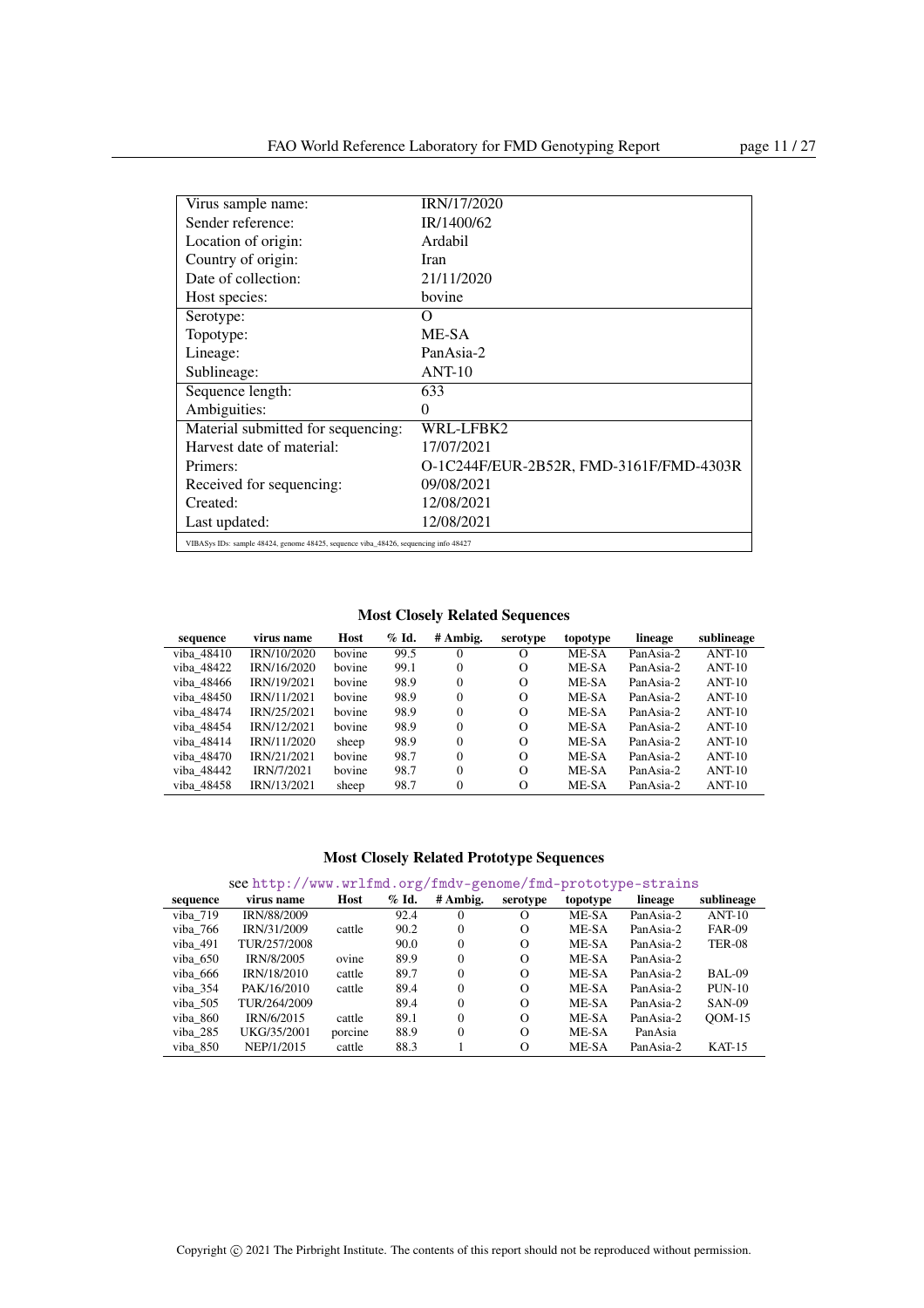| Virus sample name:                                                                  | IRN/21/2020                             |
|-------------------------------------------------------------------------------------|-----------------------------------------|
| Sender reference:                                                                   | IR/1400/61                              |
| Location of origin:                                                                 | Tehran                                  |
| Country of origin:                                                                  | Iran                                    |
| Date of collection:                                                                 | 07/12/2020                              |
| Host species:                                                                       | bovine                                  |
| Serotype:                                                                           | Ω                                       |
| Topotype:                                                                           | ME-SA                                   |
| Lineage:                                                                            | PanAsia-2                               |
| Sublineage:                                                                         | $ANT-10$                                |
| Sequence length:                                                                    | 633                                     |
| Ambiguities:                                                                        | 0                                       |
| Material submitted for sequencing:                                                  | WRL-LFBK1                               |
| Harvest date of material:                                                           | 15/07/2021                              |
| Primers:                                                                            | O-1C244F/EUR-2B52R, FMD-3161F/FMD-4303R |
| Received for sequencing:                                                            | 09/08/2021                              |
| Created:                                                                            | 12/08/2021                              |
| Last updated:                                                                       | 12/08/2021                              |
| VIBASys IDs: sample 48428, genome 48429, sequence viba_48430, sequencing info 48431 |                                         |

| sequence   | virus name      | Host   | $%$ Id. | # Ambig.     | serotype | topotype | lineage   | sublineage |
|------------|-----------------|--------|---------|--------------|----------|----------|-----------|------------|
| viba 48446 | IRN/10/2021     | sheep  | 99.8    | $\Omega$     | $\Omega$ | ME-SA    | PanAsia-2 | $ANT-10$   |
| viba 48438 | IRN/3/2021      | bovine | 99.8    | $\mathbf{0}$ | $\Omega$ | ME-SA    | PanAsia-2 | $ANT-10$   |
| viba 48434 | IRN/22/2020     | hovine | 98.6    | $\Omega$     | $\Omega$ | ME-SA    | PanAsia-2 | $ANT-10$   |
| viba 48398 | IRN/7/2020      | bovine | 98.4    | $\Omega$     | $\Omega$ | ME-SA    | PanAsia-2 | $ANT-10$   |
| viba 48394 | IRN/5/2020      | bovine | 98.3    | $\Omega$     | $\Omega$ | ME-SA    | PanAsia-2 | $ANT-10$   |
| viba 48390 | IRN/4/2020      | bovine | 98.3    | $\mathbf{0}$ | $\Omega$ | ME-SA    | PanAsia-2 | $ANT-10$   |
| viba 48410 | IRN/10/2020     | bovine | 98.3    | $\Omega$     | $\Omega$ | ME-SA    | PanAsia-2 | $ANT-10$   |
| viba 45468 | TUR/178/2020.75 | cattle | 98.3    | $\Omega$     | $\Omega$ | ME-SA    | PanAsia-2 | $ANT-10$   |
| viba 48418 | IRN/15/2020     | sheep  | 98.3    | $\theta$     | $\Omega$ | ME-SA    | PanAsia-2 | $ANT-10$   |
| viba 48414 | IRN/11/2020     | sheep  | 98.3    | $\theta$     | $\Omega$ | ME-SA    | PanAsia-2 | $ANT-10$   |

### Most Closely Related Prototype Sequences

| sequence | virus name   | Host    | $\%$ Id. | # Ambig. | serotype | topotype | lineage     | sublineage    |
|----------|--------------|---------|----------|----------|----------|----------|-------------|---------------|
| viba 719 | IRN/88/2009  |         | 91.8     |          |          | ME-SA    | PanAsia-2   | $ANT-10$      |
| viba 766 | IRN/31/2009  | cattle  | 90.1     | 0        | $\Omega$ | ME-SA    | PanAsia-2   | <b>FAR-09</b> |
| viba 491 | TUR/257/2008 |         | 89.7     | 0        | $\Omega$ | ME-SA    | PanAsia-2   | <b>TER-08</b> |
| viba 650 | IRN/8/2005   | ovine   | 89.6     | 0        | $\Omega$ | ME-SA    | PanAsia-2   |               |
| viba 666 | IRN/18/2010  | cattle  | 89.4     | 0        | $\Omega$ | ME-SA    | PanAsia-2   | BAL-09        |
| viba 285 | UKG/35/2001  | porcine | 89.3     | 0        | $\Omega$ | ME-SA    | PanAsia     |               |
| viba 354 | PAK/16/2010  | cattle  | 89.3     | 0        | $\Omega$ | ME-SA    | PanAsia-2   | $PUN-10$      |
| viba 505 | TUR/264/2009 |         | 89.1     | 0        | $\Omega$ | ME-SA    | PanAsia-2   | <b>SAN-09</b> |
| viba 860 | IRN/6/2015   | cattle  | 88.5     | 0        | $\Omega$ | ME-SA    | PanAsia-2   | $ODM-15$      |
| viba 541 | OMN/7/2001   | bovine  | 88.5     | 0        | $\Omega$ | ME-SA    | Ind- $2001$ | <sub>b</sub>  |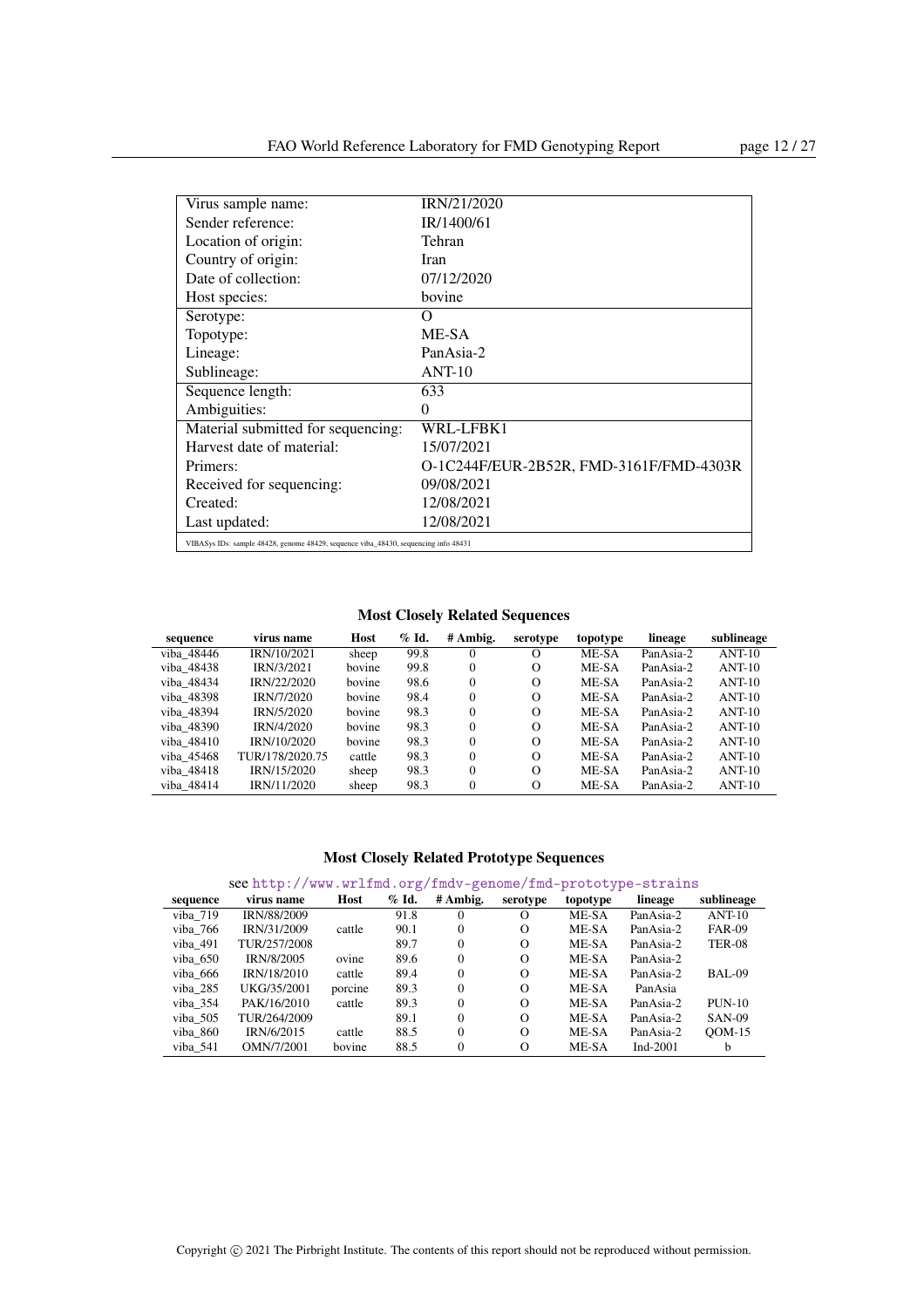| Virus sample name:                                                                  | IRN/22/2020                             |
|-------------------------------------------------------------------------------------|-----------------------------------------|
| Sender reference:                                                                   | IR/1400/55                              |
| Location of origin:                                                                 | Kordestan                               |
| Country of origin:                                                                  | Iran                                    |
| Date of collection:                                                                 | 09/12/2020                              |
| Host species:                                                                       | bovine                                  |
| Serotype:                                                                           | Ω                                       |
| Topotype:                                                                           | ME-SA                                   |
| Lineage:                                                                            | PanAsia-2                               |
| Sublineage:                                                                         | $ANT-10$                                |
| Sequence length:                                                                    | 633                                     |
| Ambiguities:                                                                        | $\theta$                                |
| Material submitted for sequencing:                                                  | WRL-LFBK2                               |
| Harvest date of material:                                                           | 20/07/2021                              |
| Primers:                                                                            | O-1C244F/EUR-2B52R, FMD-3161F/FMD-4303R |
| Received for sequencing:                                                            | 09/08/2021                              |
| Created:                                                                            | 12/08/2021                              |
| Last updated:                                                                       | 12/08/2021                              |
| VIBASys IDs: sample 48432, genome 48433, sequence viba 48434, sequencing info 48435 |                                         |

| sequence   | virus name        | Host   | $\%$ Id. | # Ambig. | serotype | topotype | lineage   | sublineage |
|------------|-------------------|--------|----------|----------|----------|----------|-----------|------------|
| viba 48390 | <b>IRN/4/2020</b> | bovine | 99.4     | 0        | O        | ME-SA    | PanAsia-2 | $ANT-10$   |
| viba 48394 | IRN/5/2020        | bovine | 99.1     | $\Omega$ | $\Omega$ | ME-SA    | PanAsia-2 | $ANT-10$   |
| viba 48418 | IRN/15/2020       | sheep  | 99.1     | $\Omega$ | $\Omega$ | ME-SA    | PanAsia-2 | $ANT-10$   |
| viba 48398 | IRN/7/2020        | bovine | 99.1     | $\Omega$ | $\Omega$ | ME-SA    | PanAsia-2 | $ANT-10$   |
| viba 48402 | <b>IRN/8/2020</b> | bovine | 98.9     | $\Omega$ | $\Omega$ | ME-SA    | PanAsia-2 | $ANT-10$   |
| viba 48410 | IRN/10/2020       | bovine | 98.7     | $\Omega$ | $\Omega$ | ME-SA    | PanAsia-2 | $ANT-10$   |
| viba 45468 | TUR/178/2020.75   | cattle | 98.7     | $\Omega$ | $\Omega$ | ME-SA    | PanAsia-2 | $ANT-10$   |
| viba 48414 | IRN/11/2020       | sheep  | 98.7     | $\Omega$ | $\Omega$ | ME-SA    | PanAsia-2 | $ANT-10$   |
| viba 48442 | IRN/7/2021        | bovine | 98.6     | $\Omega$ | $\Omega$ | ME-SA    | PanAsia-2 | $ANT-10$   |
| viba 45460 | TUR/156/2020.635  | cattle | 98.6     | 0        | $\Omega$ | ME-SA    | PanAsia-2 | $ANT-10$   |

### Most Closely Related Prototype Sequences

| sequence | virus name   | Host    | $%$ Id. | # Ambig. | serotype | topotype | lineage   | sublineage    |
|----------|--------------|---------|---------|----------|----------|----------|-----------|---------------|
| viba 719 | IRN/88/2009  |         | 92.3    | $^{0}$   | O        | ME-SA    | PanAsia-2 | $ANT-10$      |
| viba 766 | IRN/31/2009  | cattle  | 90.4    | $\Omega$ | $\Omega$ | ME-SA    | PanAsia-2 | <b>FAR-09</b> |
| viba 491 | TUR/257/2008 |         | 90.2    | $^{0}$   | $\Omega$ | ME-SA    | PanAsia-2 | <b>TER-08</b> |
| viba 354 | PAK/16/2010  | cattle  | 90.0    | $\Omega$ | $\Omega$ | ME-SA    | PanAsia-2 | $PUN-10$      |
| viba 650 | IRN/8/2005   | ovine   | 89.7    | $\Omega$ | $\Omega$ | ME-SA    | PanAsia-2 |               |
| viba 505 | TUR/264/2009 |         | 89.6    | $\Omega$ | $\Omega$ | ME-SA    | PanAsia-2 | <b>SAN-09</b> |
| viba 666 | IRN/18/2010  | cattle  | 89.6    | $\Omega$ | $\Omega$ | ME-SA    | PanAsia-2 | BAL-09        |
| viba 285 | UKG/35/2001  | porcine | 89.4    | $\Omega$ | $\Omega$ | ME-SA    | PanAsia   |               |
| viba 860 | IRN/6/2015   | cattle  | 88.6    | $\Omega$ | $\Omega$ | ME-SA    | PanAsia-2 | $OM-15$       |
| viba 850 | NEP/1/2015   | cattle  | 88.3    |          | $\Omega$ | ME-SA    | PanAsia-2 | $KAT-15$      |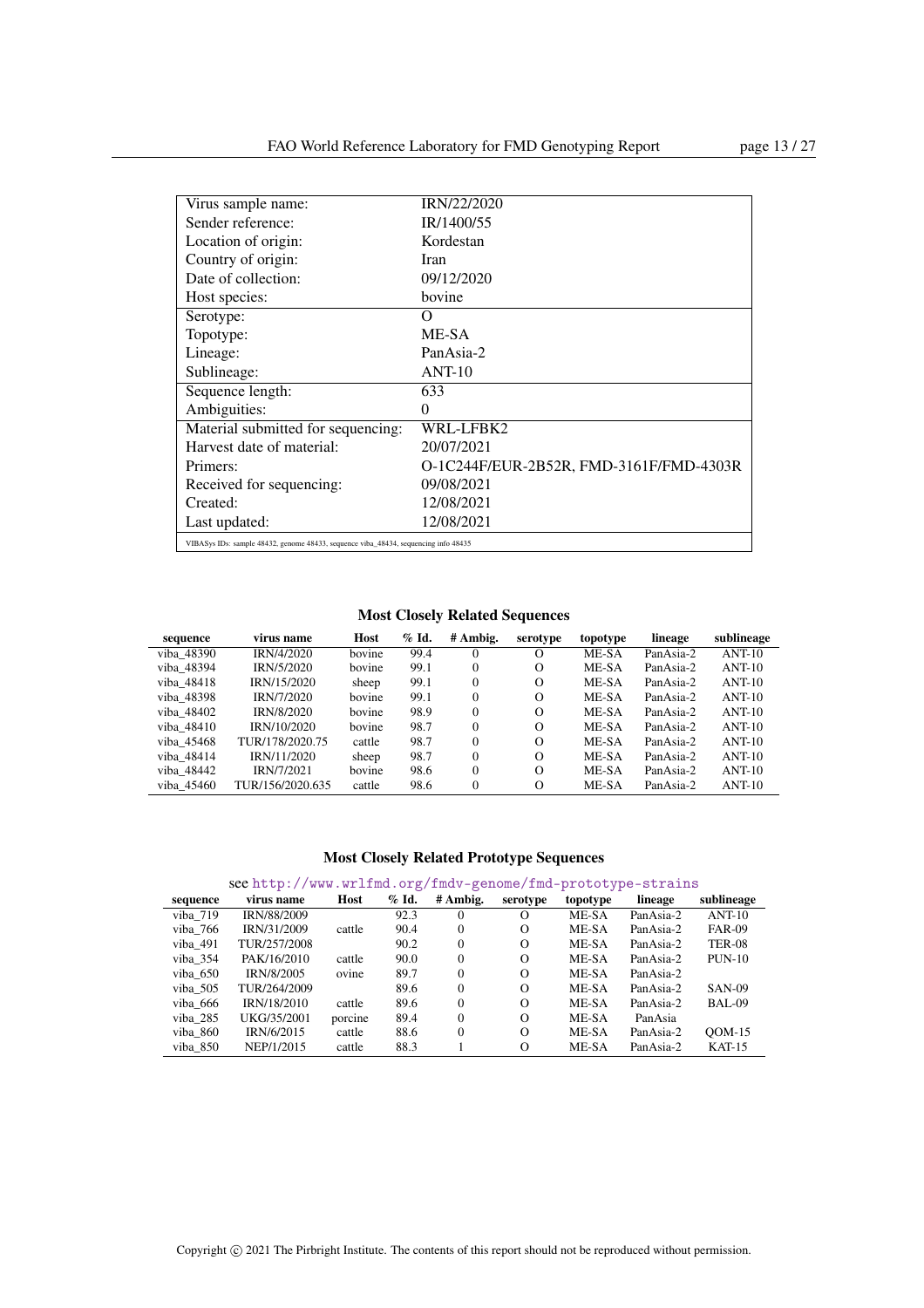| Virus sample name:                                                                  | IRN/3/2021                              |
|-------------------------------------------------------------------------------------|-----------------------------------------|
| Sender reference:                                                                   | IR/1400/53                              |
| Location of origin:                                                                 | Tehran                                  |
| Country of origin:                                                                  | Iran                                    |
| Date of collection:                                                                 | 20/01/2021                              |
| Host species:                                                                       | bovine                                  |
| Serotype:                                                                           | Ω                                       |
| Topotype:                                                                           | ME-SA                                   |
| Lineage:                                                                            | PanAsia-2                               |
| Sublineage:                                                                         | $ANT-10$                                |
| Sequence length:                                                                    | 633                                     |
| Ambiguities:                                                                        | $\theta$                                |
| Material submitted for sequencing:                                                  | WRL-LFBK2                               |
| Harvest date of material:                                                           | 06/08/2021                              |
| Primers:                                                                            | O-1C244F/EUR-2B52R, FMD-3161F/FMD-4303R |
| Received for sequencing:                                                            | 09/08/2021                              |
| Created:                                                                            | 12/08/2021                              |
| Last updated:                                                                       | 12/08/2021                              |
| VIBASys IDs: sample 48436, genome 48437, sequence viba_48438, sequencing info 48439 |                                         |

| sequence   | virus name      | Host   | $\%$ Id. | # Ambig. | serotype | topotype | lineage   | sublineage |
|------------|-----------------|--------|----------|----------|----------|----------|-----------|------------|
| viba 48430 | IRN/21/2020     | bovine | 99.8     | 0        | О        | ME-SA    | PanAsia-2 | $ANT-10$   |
| viba 48446 | IRN/10/2021     | sheep  | 99.7     | 0        | $\Omega$ | ME-SA    | PanAsia-2 | $ANT-10$   |
| viba 48434 | IRN/22/2020     | bovine | 98.4     | $\Omega$ | $\Omega$ | ME-SA    | PanAsia-2 | $ANT-10$   |
| viba 48398 | IRN/7/2020      | bovine | 98.3     | $\Omega$ | $\Omega$ | ME-SA    | PanAsia-2 | $ANT-10$   |
| viba 48394 | IRN/5/2020      | bovine | 98.1     | $\Omega$ | $\Omega$ | ME-SA    | PanAsia-2 | $ANT-10$   |
| viba 48390 | IRN/4/2020      | bovine | 98.1     | $\Omega$ | $\Omega$ | ME-SA    | PanAsia-2 | $ANT-10$   |
| viba 48410 | IRN/10/2020     | bovine | 98.1     | $\Omega$ | $\Omega$ | ME-SA    | PanAsia-2 | $ANT-10$   |
| viba 45468 | TUR/178/2020.75 | cattle | 98.1     | $\Omega$ | $\Omega$ | ME-SA    | PanAsia-2 | $ANT-10$   |
| viba 48418 | IRN/15/2020     | sheep  | 98.1     | $\Omega$ | $\Omega$ | ME-SA    | PanAsia-2 | $ANT-10$   |
| viba 48414 | IRN/11/2020     | sheep  | 98.1     | $\theta$ | Ω        | ME-SA    | PanAsia-2 | $ANT-10$   |

### Most Closely Related Prototype Sequences

| sequence   | virus name   | Host    | $\%$ Id. | # Ambig. | serotype | topotype | lineage     | sublineage    |
|------------|--------------|---------|----------|----------|----------|----------|-------------|---------------|
| viba 719   | IRN/88/2009  |         | 91.7     | $\Omega$ | О        | ME-SA    | PanAsia-2   | $ANT-10$      |
| viba 766   | IRN/31/2009  | cattle  | 89.9     | $\Omega$ | $\Omega$ | ME-SA    | PanAsia-2   | <b>FAR-09</b> |
| viba 491   | TUR/257/2008 |         | 89.6     | $\Omega$ | $\Omega$ | ME-SA    | PanAsia-2   | <b>TER-08</b> |
| viba 285   | UKG/35/2001  | porcine | 89.4     | $\Omega$ | $\Omega$ | ME-SA    | PanAsia     |               |
| viba 650   | IRN/8/2005   | ovine   | 89.4     | $\Omega$ | $\Omega$ | ME-SA    | PanAsia-2   |               |
| viba 666   | IRN/18/2010  | cattle  | 89.3     | $\Omega$ | $\Omega$ | ME-SA    | PanAsia-2   | <b>BAL-09</b> |
| viba 354   | PAK/16/2010  | cattle  | 89.1     | $\Omega$ | $\Omega$ | ME-SA    | PanAsia-2   | $PUN-10$      |
| viba 505   | TUR/264/2009 |         | 88.9     | $\Omega$ | $\Omega$ | ME-SA    | PanAsia-2   | <b>SAN-09</b> |
| viba $541$ | OMN/7/2001   | bovine  | 88.6     | $\Omega$ | $\Omega$ | ME-SA    | Ind- $2001$ | b             |
| viba 30238 | MUR/19/2016  | cattle  | 88.5     | $\Omega$ | $\Omega$ | ME-SA    | Ind- $2001$ | e             |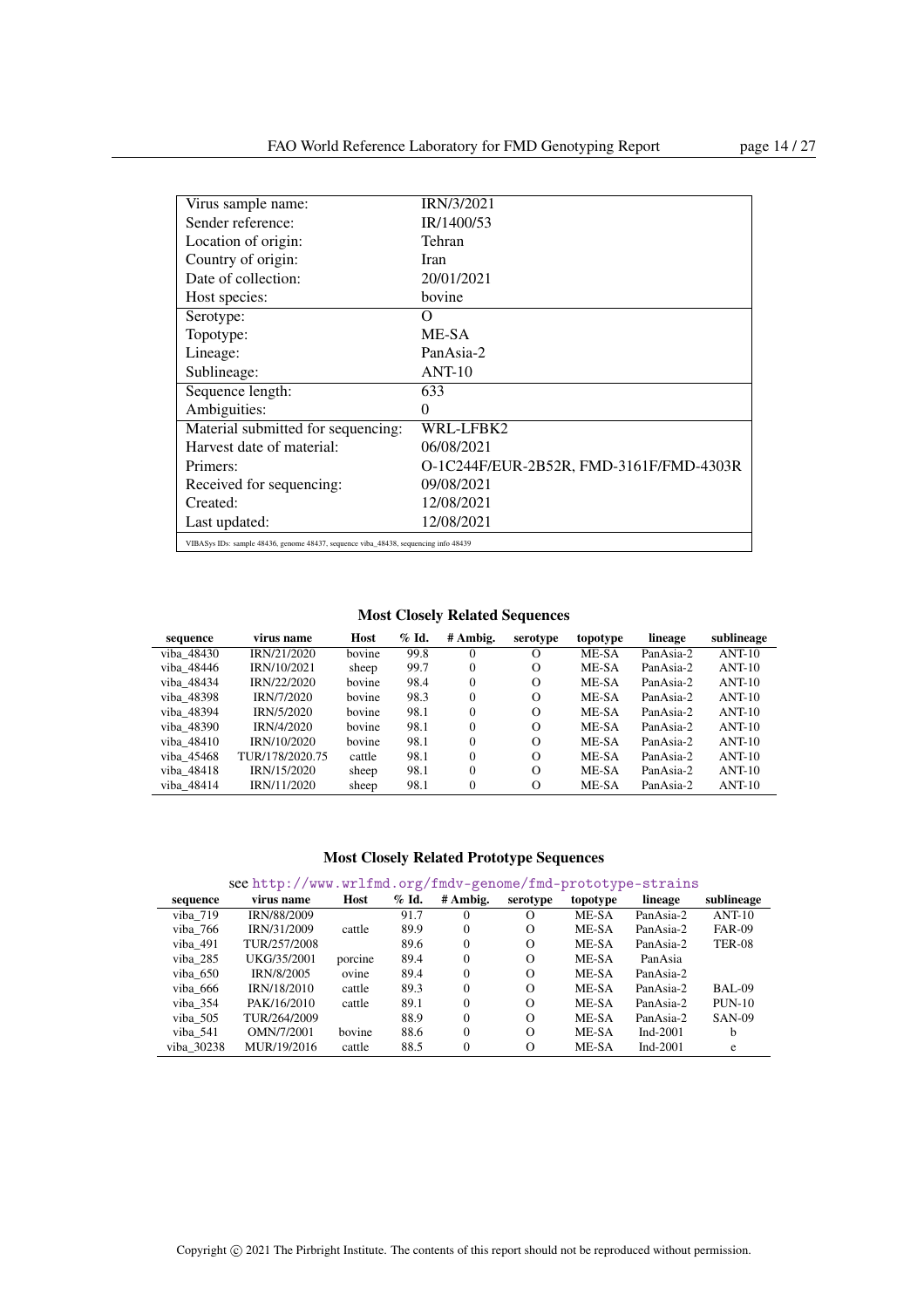| Virus sample name:                                                                  | <b>IRN/7/2021</b>                       |
|-------------------------------------------------------------------------------------|-----------------------------------------|
| Sender reference:                                                                   | IR/1400/47                              |
| Location of origin:                                                                 | Oom                                     |
| Country of origin:                                                                  | Iran                                    |
| Date of collection:                                                                 | 07/02/2021                              |
| Host species:                                                                       | bovine                                  |
| Serotype:                                                                           | O                                       |
| Topotype:                                                                           | ME-SA                                   |
| Lineage:                                                                            | PanAsia-2                               |
| Sublineage:                                                                         | $ANT-10$                                |
| Sequence length:                                                                    | 633                                     |
| Ambiguities:                                                                        | 0                                       |
| Material submitted for sequencing:                                                  | WRL-LFBK1                               |
| Harvest date of material:                                                           | 21/07/2021                              |
| Primers:                                                                            | O-1C244F/EUR-2B52R, FMD-3161F/FMD-4303R |
| Received for sequencing:                                                            | 09/08/2021                              |
| Created:                                                                            | 12/08/2021                              |
| Last updated:                                                                       | 12/08/2021                              |
| VIBASys IDs: sample 48440, genome 48441, sequence viba_48442, sequencing info 48443 |                                         |

Most Closely Related Sequences

| sequence   | virus name  | Host   | $%$ Id. | # Ambig. | serotype | topotype | lineage   | sublineage |
|------------|-------------|--------|---------|----------|----------|----------|-----------|------------|
| viba 48474 | IRN/25/2021 | bovine | 99.5    | $\Omega$ | $\Omega$ | ME-SA    | PanAsia-2 | $ANT-10$   |
| viba 48414 | IRN/11/2020 | sheep  | 99.5    | $\Omega$ | $\Omega$ | ME-SA    | PanAsia-2 | $ANT-10$   |
| viba 48410 | IRN/10/2020 | bovine | 99.2    | $\Omega$ | $\Omega$ | ME-SA    | PanAsia-2 | $ANT-10$   |
| viba 48466 | IRN/19/2021 | bovine | 98.9    | $\Omega$ | $\Omega$ | ME-SA    | PanAsia-2 | $ANT-10$   |
| viba 48426 | IRN/17/2020 | bovine | 98.7    | $\Omega$ | $\Omega$ | ME-SA    | PanAsia-2 | $ANT-10$   |
| viba 48422 | IRN/16/2020 | bovine | 98.7    | $\Omega$ | $\Omega$ | ME-SA    | PanAsia-2 | $ANT-10$   |
| viba 48450 | IRN/11/2021 | bovine | 98.6    | $\Omega$ | $\Omega$ | ME-SA    | PanAsia-2 | $ANT-10$   |
| viba 48454 | IRN/12/2021 | bovine | 98.6    | $\Omega$ | $\Omega$ | ME-SA    | PanAsia-2 | $ANT-10$   |
| viba 48434 | IRN/22/2020 | bovine | 98.6    | $\Omega$ | $\Omega$ | ME-SA    | PanAsia-2 | $ANT-10$   |
| viba 48470 | IRN/21/2021 | bovine | 98.4    | $\Omega$ | $\Omega$ | ME-SA    | PanAsia-2 | $ANT-10$   |

| sequence | virus name   | Host    | $\%$ Id. | # Ambig. | serotype | topotype | lineage     | sublineage    |
|----------|--------------|---------|----------|----------|----------|----------|-------------|---------------|
| viba 719 | IRN/88/2009  |         | 91.8     |          |          | ME-SA    | PanAsia-2   | $ANT-10$      |
| viba 766 | IRN/31/2009  | cattle  | 90.2     | 0        | $\Omega$ | ME-SA    | PanAsia-2   | <b>FAR-09</b> |
| viba 491 | TUR/257/2008 |         | 89.7     | 0        | $\Omega$ | ME-SA    | PanAsia-2   | <b>TER-08</b> |
| viba 354 | PAK/16/2010  | cattle  | 89.3     | 0        | $\Omega$ | ME-SA    | PanAsia-2   | $PUN-10$      |
| viba 650 | IRN/8/2005   | ovine   | 89.3     | 0        | $\Omega$ | ME-SA    | PanAsia-2   |               |
| viba 505 | TUR/264/2009 |         | 89.1     | 0        | $\Omega$ | ME-SA    | PanAsia-2   | <b>SAN-09</b> |
| viba 666 | IRN/18/2010  | cattle  | 89.1     | 0        | $\Omega$ | ME-SA    | PanAsia-2   | BAL-09        |
| viba 285 | UKG/35/2001  | porcine | 88.9     | 0        | $\Omega$ | ME-SA    | PanAsia     |               |
| viba 860 | IRN/6/2015   | cattle  | 88.5     | 0        | $\Omega$ | ME-SA    | PanAsia-2   | $OM-15$       |
| viba 293 | BHU/3/2009   | cattle  | 88.5     | 0        | $\Omega$ | ME-SA    | Ind- $2001$ | d             |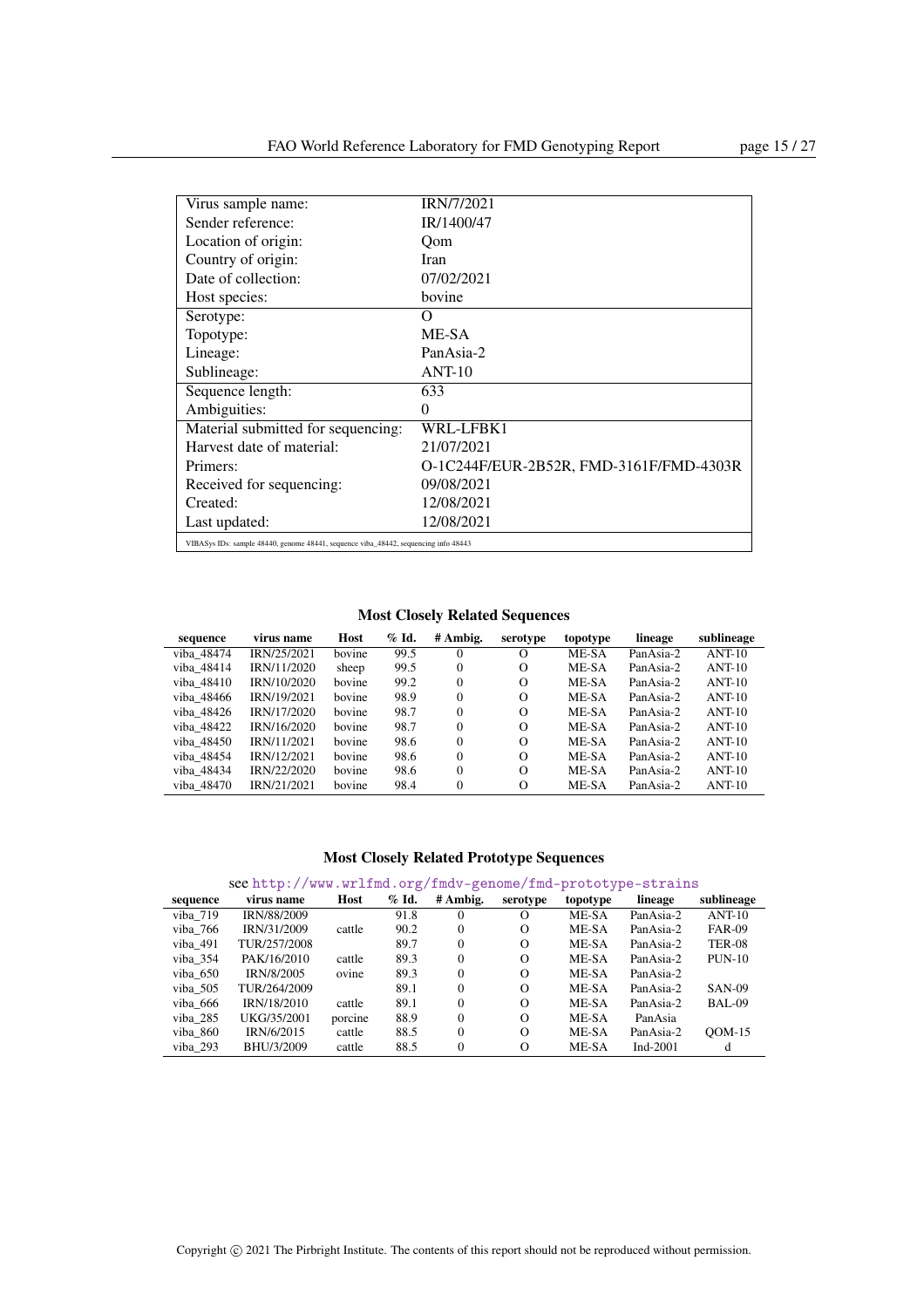| Virus sample name:                                                                  | IRN/10/2021                             |
|-------------------------------------------------------------------------------------|-----------------------------------------|
| Sender reference:                                                                   | IR/1400/43                              |
| Location of origin:                                                                 | East Azerbaijan                         |
| Country of origin:                                                                  | Iran                                    |
| Date of collection:                                                                 | 15/02/2021                              |
| Host species:                                                                       | sheep                                   |
| Serotype:                                                                           | Ω                                       |
| Topotype:                                                                           | ME-SA                                   |
| Lineage:                                                                            | PanAsia-2                               |
| Sublineage:                                                                         | $ANT-10$                                |
| Sequence length:                                                                    | 633                                     |
| Ambiguities:                                                                        | 0                                       |
| Material submitted for sequencing:                                                  | WRL-LFBK1                               |
| Harvest date of material:                                                           | 21/07/2021                              |
| Primers:                                                                            | O-1C244F/EUR-2B52R, FMD-3161F/FMD-4303R |
| Received for sequencing:                                                            | 09/08/2021                              |
| Created:                                                                            | 12/08/2021                              |
| Last updated:                                                                       | 12/08/2021                              |
| VIBASys IDs: sample 48444, genome 48445, sequence viba_48446, sequencing info 48447 |                                         |

| sequence   | virus name      | Host   | $\%$ Id. | # Ambig.     | serotype | topotype | lineage   | sublineage |
|------------|-----------------|--------|----------|--------------|----------|----------|-----------|------------|
| viba_48430 | IRN/21/2020     | bovine | 99.8     | 0            | $\Omega$ | ME-SA    | PanAsia-2 | $ANT-10$   |
| viba 48438 | IRN/3/2021      | bovine | 99.7     | 0            | $\Omega$ | ME-SA    | PanAsia-2 | $ANT-10$   |
| viba 48434 | IRN/22/2020     | hovine | 98.4     | $\Omega$     | $\Omega$ | ME-SA    | PanAsia-2 | $ANT-10$   |
| viba 48398 | IRN/7/2020      | bovine | 98.3     | $\Omega$     | $\Omega$ | ME-SA    | PanAsia-2 | $ANT-10$   |
| viba 48394 | IRN/5/2020      | bovine | 98.1     | 0            | $\Omega$ | ME-SA    | PanAsia-2 | $ANT-10$   |
| viba 48390 | IRN/4/2020      | bovine | 98.1     | $\mathbf{0}$ | $\Omega$ | ME-SA    | PanAsia-2 | $ANT-10$   |
| viba 48410 | IRN/10/2020     | bovine | 98.1     | $\Omega$     | $\Omega$ | ME-SA    | PanAsia-2 | $ANT-10$   |
| viba 45468 | TUR/178/2020.75 | cattle | 98.1     | $\Omega$     | $\Omega$ | ME-SA    | PanAsia-2 | $ANT-10$   |
| viba 48418 | IRN/15/2020     | sheep  | 98.1     | $\Omega$     | $\Omega$ | ME-SA    | PanAsia-2 | $ANT-10$   |
| viba 48414 | IRN/11/2020     | sheep  | 98.1     | $\theta$     | $\Omega$ | ME-SA    | PanAsia-2 | $ANT-10$   |

### Most Closely Related Prototype Sequences

| sequence | virus name   | Host    | $%$ Id. | # Ambig. | serotype | topotype | lineage   | sublineage    |
|----------|--------------|---------|---------|----------|----------|----------|-----------|---------------|
| viba 719 | IRN/88/2009  |         | 92.0    | $^{0}$   | O        | ME-SA    | PanAsia-2 | $ANT-10$      |
| viba 766 | IRN/31/2009  | cattle  | 90.2    | $\Omega$ | $\Omega$ | ME-SA    | PanAsia-2 | <b>FAR-09</b> |
| viba 491 | TUR/257/2008 |         | 89.9    | $\Omega$ | $\Omega$ | ME-SA    | PanAsia-2 | <b>TER-08</b> |
| viba 650 | IRN/8/2005   | ovine   | 89.7    | $\Omega$ | $\Omega$ | ME-SA    | PanAsia-2 |               |
| viba 666 | IRN/18/2010  | cattle  | 89.6    | $\Omega$ | $\Omega$ | ME-SA    | PanAsia-2 | <b>BAL-09</b> |
| viba 285 | UKG/35/2001  | porcine | 89.4    | $\Omega$ | $\Omega$ | ME-SA    | PanAsia   |               |
| viba 354 | PAK/16/2010  | cattle  | 89.4    | $\Omega$ | $\Omega$ | ME-SA    | PanAsia-2 | $PUN-10$      |
| viba 505 | TUR/264/2009 |         | 89.3    | $\Omega$ | $\Omega$ | ME-SA    | PanAsia-2 | <b>SAN-09</b> |
| viba 860 | IRN/6/2015   | cattle  | 88.6    | $\Omega$ | $\Omega$ | ME-SA    | PanAsia-2 | $OM-15$       |
| viba 850 | NEP/1/2015   | cattle  | 88.3    |          | $\Omega$ | ME-SA    | PanAsia-2 | $KAT-15$      |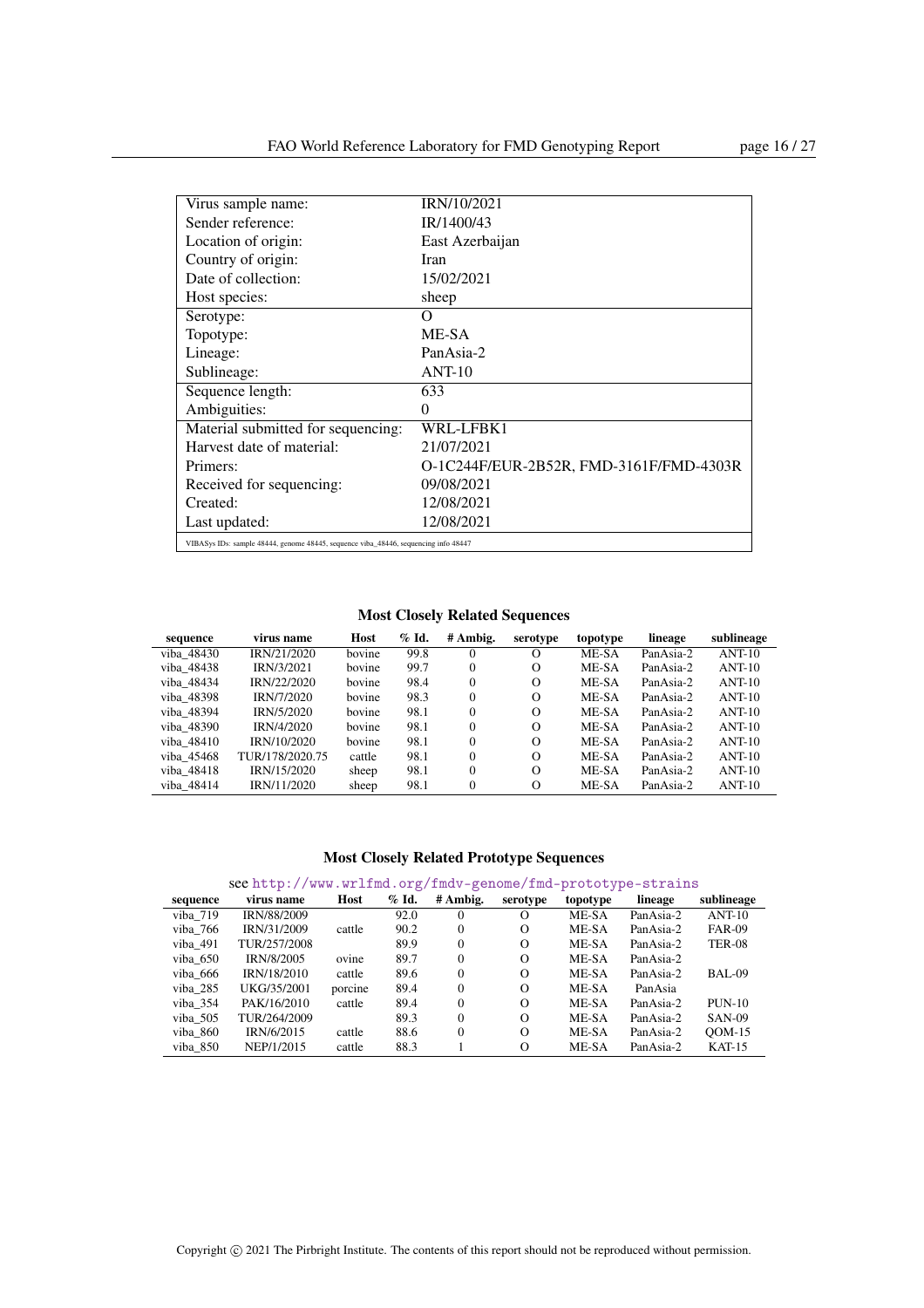| Virus sample name:                                                                  | IRN/11/2021                             |
|-------------------------------------------------------------------------------------|-----------------------------------------|
| Sender reference:                                                                   | IR/1400/41                              |
| Location of origin:                                                                 | Oom                                     |
| Country of origin:                                                                  | Iran                                    |
| Date of collection:                                                                 | 01/03/2021                              |
| Host species:                                                                       | bovine                                  |
| Serotype:                                                                           | O                                       |
| Topotype:                                                                           | ME-SA                                   |
| Lineage:                                                                            | PanAsia-2                               |
| Sublineage:                                                                         | $ANT-10$                                |
| Sequence length:                                                                    | 633                                     |
| Ambiguities:                                                                        | 0                                       |
| Material submitted for sequencing:                                                  | WRL-LFBK2                               |
| Harvest date of material:                                                           | 06/08/2021                              |
| Primers:                                                                            | O-1C244F/EUR-2B52R, FMD-3161F/FMD-4303R |
| Received for sequencing:                                                            | 09/08/2021                              |
| Created:                                                                            | 12/08/2021                              |
| Last updated:                                                                       | 12/08/2021                              |
| VIBASys IDs: sample 48448, genome 48449, sequence viba_48450, sequencing info 48451 |                                         |

Most Closely Related Sequences

| sequence   | virus name  | Host   | $\%$ Id. | # Ambig. | serotype | topotype | lineage   | sublineage |
|------------|-------------|--------|----------|----------|----------|----------|-----------|------------|
| viba 48454 | IRN/12/2021 | bovine | 100.0    | $\theta$ | O        | ME-SA    | PanAsia-2 | $ANT-10$   |
| viba 48458 | IRN/13/2021 | sheep  | 99.8     | $\Omega$ | $\Omega$ | ME-SA    | PanAsia-2 | $ANT-10$   |
| viba 48470 | IRN/21/2021 | bovine | 99.5     | $\Omega$ | $\Omega$ | ME-SA    | PanAsia-2 | $ANT-10$   |
| viba 48410 | IRN/10/2020 | bovine | 99.4     | $\Omega$ | $\Omega$ | ME-SA    | PanAsia-2 | $ANT-10$   |
| viba 48426 | IRN/17/2020 | bovine | 98.9     | $\Omega$ | $\Omega$ | ME-SA    | PanAsia-2 | $ANT-10$   |
| viba 48422 | IRN/16/2020 | bovine | 98.9     | $\Omega$ | $\Omega$ | ME-SA    | PanAsia-2 | $ANT-10$   |
| viba 48466 | IRN/19/2021 | bovine | 98.7     | $\Omega$ | $\Omega$ | ME-SA    | PanAsia-2 | $ANT-10$   |
| viba 48474 | IRN/25/2021 | bovine | 98.7     | $\Omega$ | $\Omega$ | ME-SA    | PanAsia-2 | $ANT-10$   |
| viba 48414 | IRN/11/2020 | sheep  | 98.7     | $\Omega$ | $\Omega$ | ME-SA    | PanAsia-2 | $ANT-10$   |
| viba 48442 | IRN/7/2021  | bovine | 98.6     | $\Omega$ | $\Omega$ | ME-SA    | PanAsia-2 | $ANT-10$   |

| sequence   | virus name        | Host    | $\%$ Id. | # Ambig. | serotype | topotype | lineage   | sublineage    |
|------------|-------------------|---------|----------|----------|----------|----------|-----------|---------------|
| viba 719   | IRN/88/2009       |         | 92.0     |          | O        | ME-SA    | PanAsia-2 | $ANT-10$      |
| viba 766   | IRN/31/2009       | cattle  | 90.0     | 0        | $\Omega$ | ME-SA    | PanAsia-2 | <b>FAR-09</b> |
| viba 491   | TUR/257/2008      |         | 89.6     | $\Omega$ | $\Omega$ | ME-SA    | PanAsia-2 | <b>TER-08</b> |
| viba 650   | <b>IRN/8/2005</b> | ovine   | 89.4     | $\Omega$ | $\Omega$ | ME-SA    | PanAsia-2 |               |
| viba 666   | IRN/18/2010       | cattle  | 89.3     | 0        | $\Omega$ | ME-SA    | PanAsia-2 | BAL-09        |
| viba $354$ | PAK/16/2010       | cattle  | 89.1     | 0        | $\Omega$ | ME-SA    | PanAsia-2 | $PUN-10$      |
| viba 860   | IRN/6/2015        | cattle  | 88.9     | $\Omega$ | $\Omega$ | ME-SA    | PanAsia-2 | $ODM-15$      |
| viba 505   | TUR/264/2009      |         | 88.9     | $\Omega$ | $\Omega$ | ME-SA    | PanAsia-2 | <b>SAN-09</b> |
| viba 285   | UKG/35/2001       | porcine | 88.8     | 0        | $\Omega$ | ME-SA    | PanAsia   |               |
| viba 850   | NEP/1/2015        | cattle  | 88.5     |          | $\Omega$ | ME-SA    | PanAsia-2 | $KAT-15$      |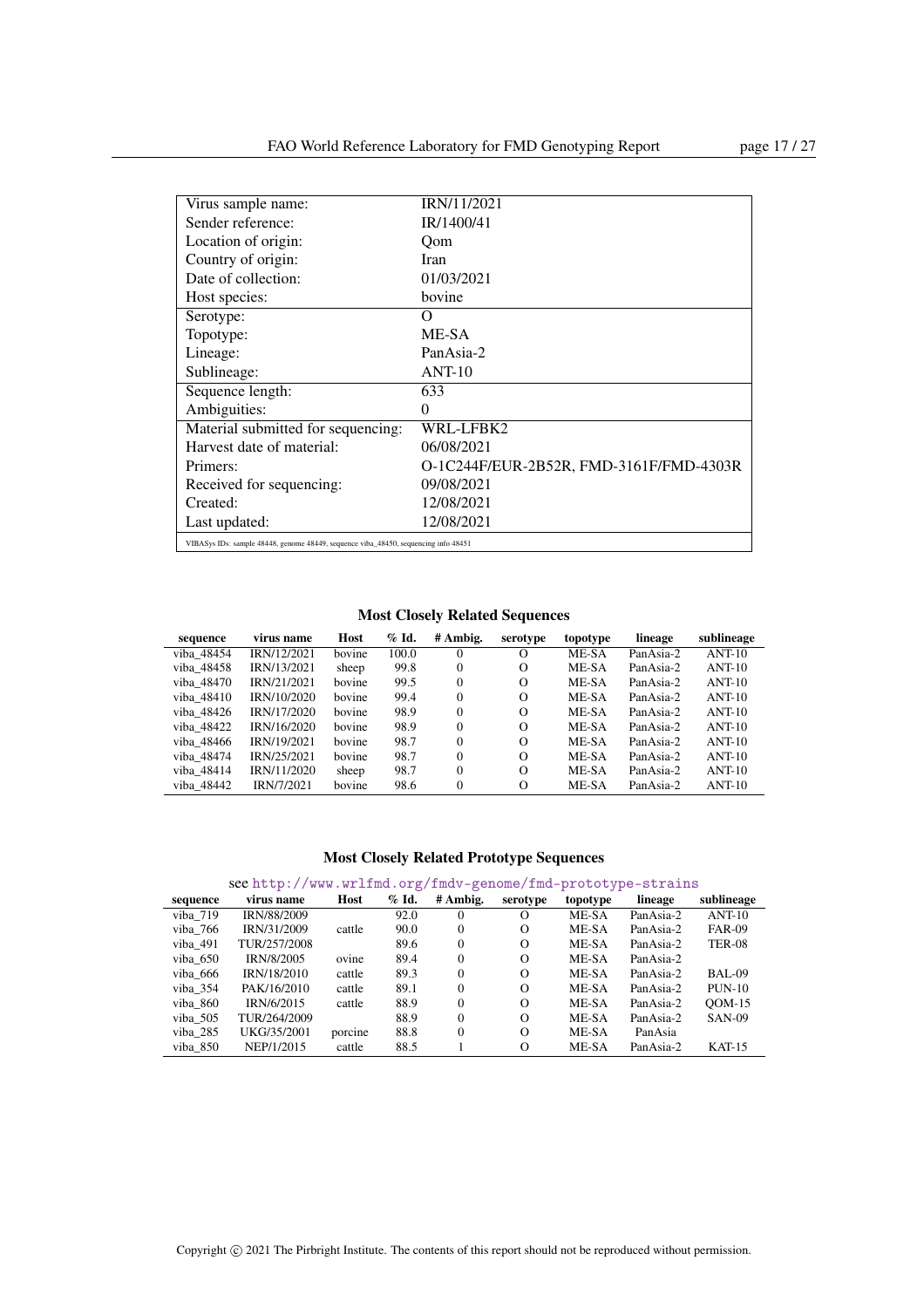| Virus sample name:                                                                  | <b>IRN/12/2021</b>                      |
|-------------------------------------------------------------------------------------|-----------------------------------------|
| Sender reference:                                                                   | IR/1400/42                              |
| Location of origin:                                                                 | Oom                                     |
| Country of origin:                                                                  | Iran                                    |
| Date of collection:                                                                 | 01/03/2021                              |
| Host species:                                                                       | bovine                                  |
| Serotype:                                                                           | Ω                                       |
| Topotype:                                                                           | ME-SA                                   |
| Lineage:                                                                            | PanAsia-2                               |
| Sublineage:                                                                         | $ANT-10$                                |
| Sequence length:                                                                    | 633                                     |
| Ambiguities:                                                                        | $\theta$                                |
| Material submitted for sequencing:                                                  | WRL-LFBK1                               |
| Harvest date of material:                                                           | 21/07/2021                              |
| Primers:                                                                            | O-1C244F/EUR-2B52R, FMD-3161F/FMD-4303R |
| Received for sequencing:                                                            | 09/08/2021                              |
| Created:                                                                            | 12/08/2021                              |
| Last updated:                                                                       | 12/08/2021                              |
| VIBASys IDs: sample 48452, genome 48453, sequence viba_48454, sequencing info 48455 |                                         |

Most Closely Related Sequences

| sequence   | virus name  | Host   | $\%$ Id. | # Ambig. | serotype | topotype | lineage   | sublineage |
|------------|-------------|--------|----------|----------|----------|----------|-----------|------------|
| viba 48450 | IRN/11/2021 | bovine | 100.0    | $\Omega$ | $\Omega$ | ME-SA    | PanAsia-2 | $ANT-10$   |
| viba 48458 | IRN/13/2021 | sheep  | 99.8     | $\Omega$ | $\Omega$ | ME-SA    | PanAsia-2 | $ANT-10$   |
| viba 48470 | IRN/21/2021 | hovine | 99.5     | $\Omega$ | $\Omega$ | ME-SA    | PanAsia-2 | $ANT-10$   |
| viba 48410 | IRN/10/2020 | bovine | 99.4     | $\Omega$ | $\Omega$ | ME-SA    | PanAsia-2 | $ANT-10$   |
| viba 48426 | IRN/17/2020 | bovine | 98.9     | $\Omega$ | $\Omega$ | ME-SA    | PanAsia-2 | $ANT-10$   |
| viba 48422 | IRN/16/2020 | bovine | 98.9     | $\Omega$ | $\Omega$ | ME-SA    | PanAsia-2 | $ANT-10$   |
| viba 48466 | IRN/19/2021 | bovine | 98.7     | $\Omega$ | $\Omega$ | ME-SA    | PanAsia-2 | $ANT-10$   |
| viba 48474 | IRN/25/2021 | bovine | 98.7     | $\Omega$ | $\Omega$ | ME-SA    | PanAsia-2 | $ANT-10$   |
| viba 48414 | IRN/11/2020 | sheep  | 98.7     | $\Omega$ | $\Omega$ | ME-SA    | PanAsia-2 | $ANT-10$   |
| viba 48442 | IRN/7/2021  | bovine | 98.6     | $\Omega$ | $\Omega$ | ME-SA    | PanAsia-2 | $ANT-10$   |

| sequence | virus name         | Host    | $\%$ Id. | # Ambig. | serotype | topotype | lineage   | sublineage    |
|----------|--------------------|---------|----------|----------|----------|----------|-----------|---------------|
| viba 719 | <b>IRN/88/2009</b> |         | 92.0     | 0        |          | ME-SA    | PanAsia-2 | $ANT-10$      |
| viba 766 | IRN/31/2009        | cattle  | 90.0     | $\Omega$ | $\Omega$ | ME-SA    | PanAsia-2 | <b>FAR-09</b> |
| viba 491 | TUR/257/2008       |         | 89.6     | $\Omega$ | $\Omega$ | ME-SA    | PanAsia-2 | <b>TER-08</b> |
| viba 650 | IRN/8/2005         | ovine   | 89.4     | $\Omega$ | $\Omega$ | ME-SA    | PanAsia-2 |               |
| viba 666 | IRN/18/2010        | cattle  | 89.3     | $\Omega$ | $\Omega$ | ME-SA    | PanAsia-2 | BAL-09        |
| viba 354 | PAK/16/2010        | cattle  | 89.1     | $\Omega$ | $\Omega$ | ME-SA    | PanAsia-2 | $PUN-10$      |
| viba 860 | IRN/6/2015         | cattle  | 88.9     | $\Omega$ | $\Omega$ | ME-SA    | PanAsia-2 | $OM-15$       |
| viba 505 | TUR/264/2009       |         | 88.9     | $\Omega$ | $\Omega$ | ME-SA    | PanAsia-2 | <b>SAN-09</b> |
| viba 285 | UKG/35/2001        | porcine | 88.8     | $\Omega$ | $\Omega$ | ME-SA    | PanAsia   |               |
| viba 850 | NEP/1/2015         | cattle  | 88.5     |          | $\Omega$ | ME-SA    | PanAsia-2 | $KAT-15$      |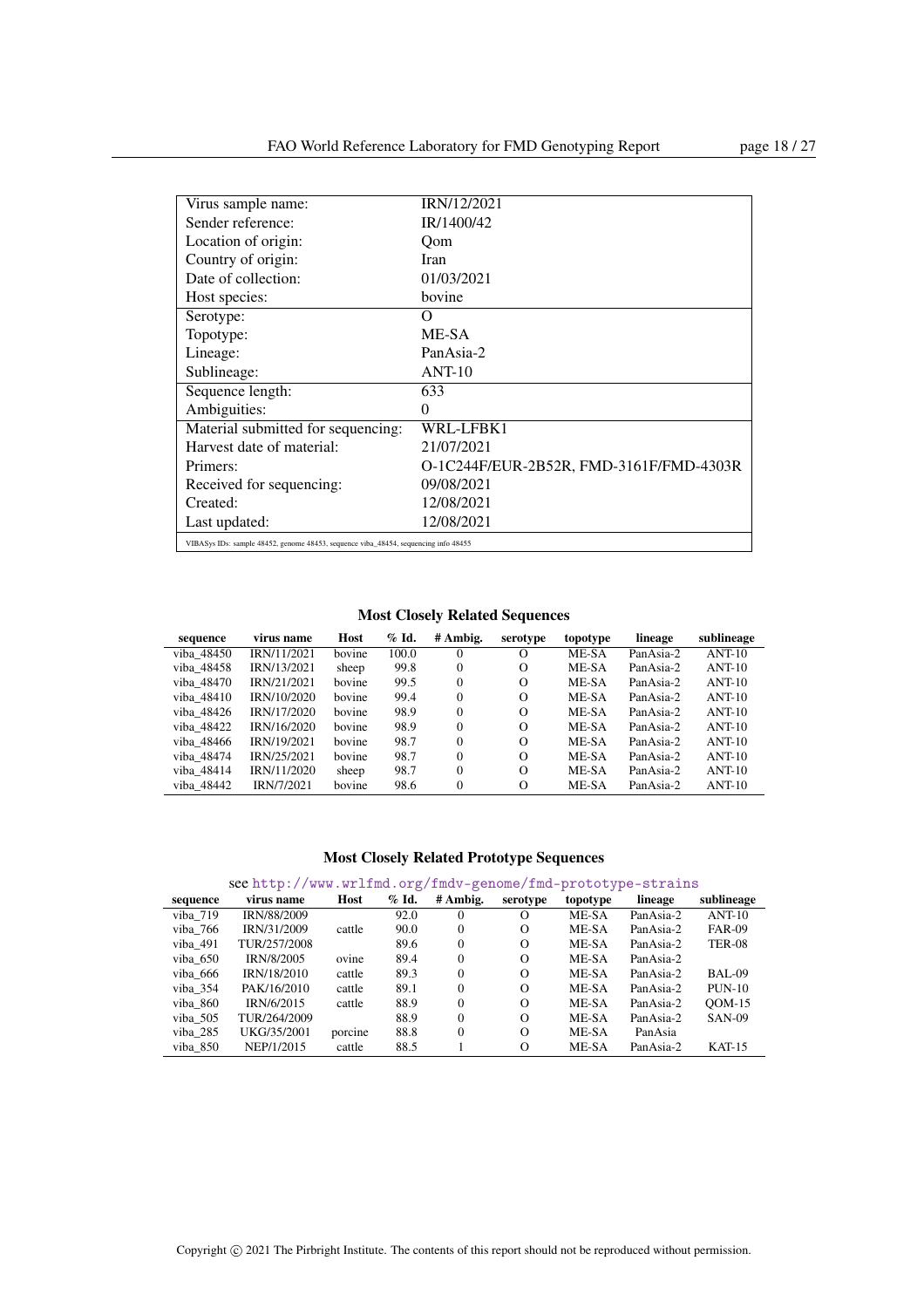| Virus sample name:                                                                  | IRN/13/2021                             |
|-------------------------------------------------------------------------------------|-----------------------------------------|
| Sender reference:                                                                   | IR/1400/40                              |
| Location of origin:                                                                 | Oom                                     |
| Country of origin:                                                                  | Iran                                    |
| Date of collection:                                                                 | 02/03/2021                              |
| Host species:                                                                       | sheep                                   |
| Serotype:                                                                           | O                                       |
| Topotype:                                                                           | ME-SA                                   |
| Lineage:                                                                            | PanAsia-2                               |
| Sublineage:                                                                         | $ANT-10$                                |
| Sequence length:                                                                    | 633                                     |
| Ambiguities:                                                                        | 0                                       |
| Material submitted for sequencing:                                                  | WRL-LFBK1                               |
| Harvest date of material:                                                           | 21/07/2021                              |
| Primers:                                                                            | O-1C244F/EUR-2B52R, FMD-3161F/FMD-4303R |
| Received for sequencing:                                                            | 09/08/2021                              |
| Created:                                                                            | 12/08/2021                              |
| Last updated:                                                                       | 12/08/2021                              |
| VIBASys IDs: sample 48456, genome 48457, sequence viba_48458, sequencing info 48459 |                                         |

Most Closely Related Sequences

| sequence   | virus name  | Host   | $\%$ Id. | # Ambig. | serotype | topotype | lineage   | sublineage |
|------------|-------------|--------|----------|----------|----------|----------|-----------|------------|
| viba 48450 | IRN/11/2021 | bovine | 99.8     | $\Omega$ | $\Omega$ | ME-SA    | PanAsia-2 | $ANT-10$   |
| viba 48454 | IRN/12/2021 | bovine | 99.8     | $\Omega$ | $\Omega$ | ME-SA    | PanAsia-2 | $ANT-10$   |
| viba 48470 | IRN/21/2021 | bovine | 99.4     | $\Omega$ | $\Omega$ | ME-SA    | PanAsia-2 | $ANT-10$   |
| viba 48410 | IRN/10/2020 | bovine | 99.2     | $\Omega$ | $\Omega$ | ME-SA    | PanAsia-2 | $ANT-10$   |
| viba 48426 | IRN/17/2020 | bovine | 98.7     | $\Omega$ | $\Omega$ | ME-SA    | PanAsia-2 | $ANT-10$   |
| viba 48422 | IRN/16/2020 | bovine | 98.7     | $\Omega$ | $\Omega$ | ME-SA    | PanAsia-2 | $ANT-10$   |
| viba 48466 | IRN/19/2021 | bovine | 98.6     | $\Omega$ | $\Omega$ | ME-SA    | PanAsia-2 | $ANT-10$   |
| viba 48474 | IRN/25/2021 | bovine | 98.6     | $\Omega$ | $\Omega$ | ME-SA    | PanAsia-2 | $ANT-10$   |
| viba 48414 | IRN/11/2020 | sheep  | 98.6     | $\Omega$ | $\Omega$ | ME-SA    | PanAsia-2 | $ANT-10$   |
| viba 48442 | IRN/7/2021  | bovine | 98.4     | $\Omega$ | $\Omega$ | ME-SA    | PanAsia-2 | $ANT-10$   |

| sequence | virus name         | Host    | $\%$ Id. | # Ambig. | serotype | topotype | lineage   | sublineage    |
|----------|--------------------|---------|----------|----------|----------|----------|-----------|---------------|
| viba 719 | <b>IRN/88/2009</b> |         | 91.8     | 0        |          | ME-SA    | PanAsia-2 | $ANT-10$      |
| viba 766 | IRN/31/2009        | cattle  | 89.9     | $\Omega$ | $\Omega$ | ME-SA    | PanAsia-2 | <b>FAR-09</b> |
| viba 491 | TUR/257/2008       |         | 89.4     | $\Omega$ | $\Omega$ | ME-SA    | PanAsia-2 | <b>TER-08</b> |
| viba 650 | IRN/8/2005         | ovine   | 89.3     | $\Omega$ | $\Omega$ | ME-SA    | PanAsia-2 |               |
| viba 666 | IRN/18/2010        | cattle  | 89.1     | $\Omega$ | $\Omega$ | ME-SA    | PanAsia-2 | BAL-09        |
| viba 354 | PAK/16/2010        | cattle  | 88.9     | $\Omega$ | $\Omega$ | ME-SA    | PanAsia-2 | $PUN-10$      |
| viba 860 | IRN/6/2015         | cattle  | 88.8     | $\Omega$ | $\Omega$ | ME-SA    | PanAsia-2 | $OM-15$       |
| viba 505 | TUR/264/2009       |         | 88.8     | $\Omega$ | $\Omega$ | ME-SA    | PanAsia-2 | <b>SAN-09</b> |
| viba 285 | UKG/35/2001        | porcine | 88.6     | $\Omega$ | $\Omega$ | ME-SA    | PanAsia   |               |
| viba 850 | NEP/1/2015         | cattle  | 88.3     |          | $\Omega$ | ME-SA    | PanAsia-2 | $KAT-15$      |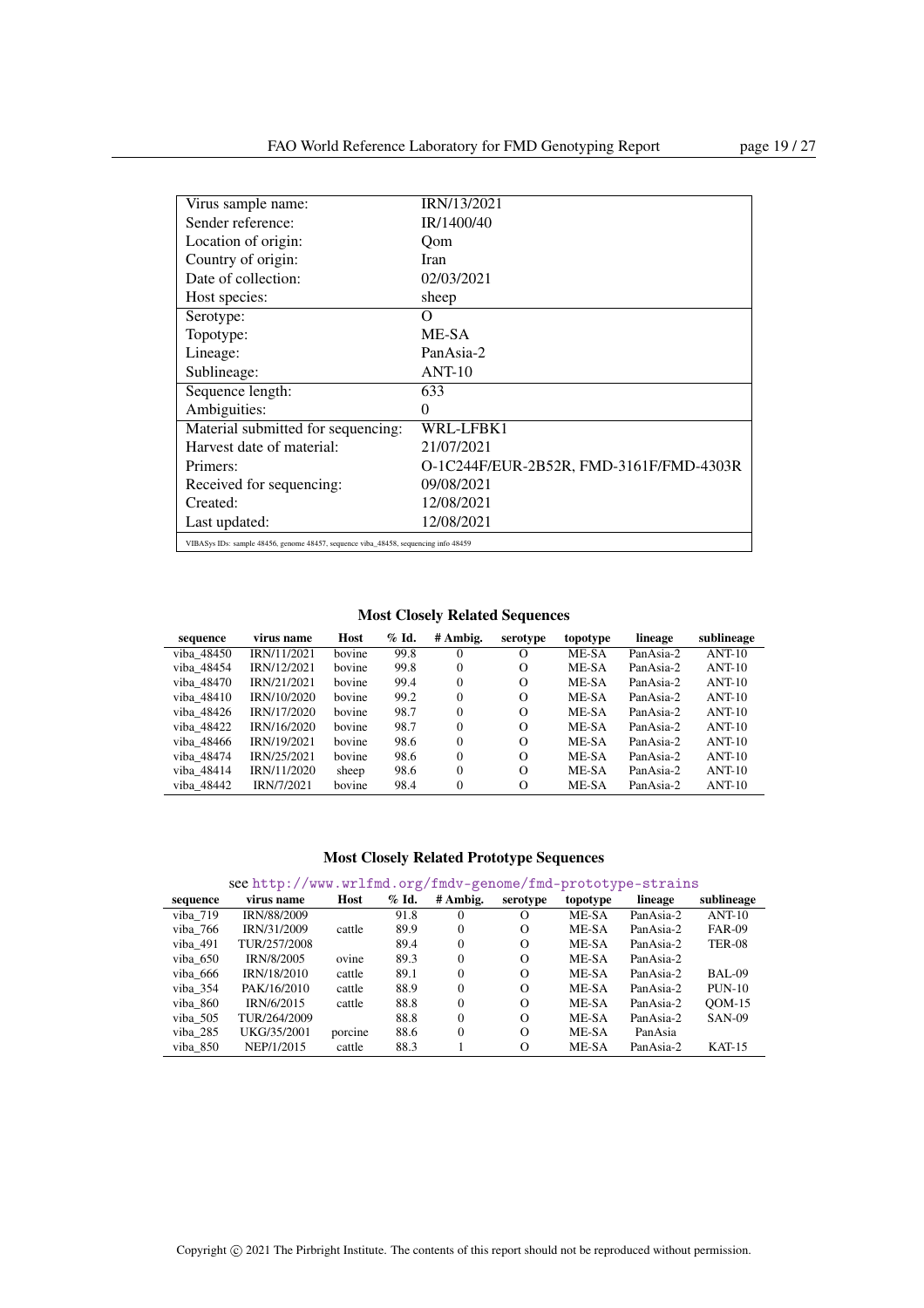| Virus sample name:                                                                  | IRN/17/2021                             |
|-------------------------------------------------------------------------------------|-----------------------------------------|
| Sender reference:                                                                   | IR/1400/37                              |
| Location of origin:                                                                 | Zanjan                                  |
| Country of origin:                                                                  | Iran                                    |
| Date of collection:                                                                 | 18/04/2021                              |
| Host species:                                                                       | sheep                                   |
| Serotype:                                                                           | Ω                                       |
| Topotype:                                                                           | ME-SA                                   |
| Lineage:                                                                            | PanAsia-2                               |
| Sublineage:                                                                         | $ANT-10$                                |
| Sequence length:                                                                    | 633                                     |
| Ambiguities:                                                                        | 0                                       |
| Material submitted for sequencing:                                                  | WRL-LFBK1                               |
| Harvest date of material:                                                           | 22/07/2021                              |
| Primers:                                                                            | O-1C244F/EUR-2B52R, FMD-3161F/FMD-4303R |
| Received for sequencing:                                                            | 09/08/2021                              |
| Created:                                                                            | 12/08/2021                              |
| Last updated:                                                                       | 12/08/2021                              |
| VIBASys IDs: sample 48460, genome 48461, sequence viba_48462, sequencing info 48463 |                                         |

| sequence   | virus name  | Host   | $\%$ Id. | # Ambig. | serotype | topotype | lineage   | sublineage |
|------------|-------------|--------|----------|----------|----------|----------|-----------|------------|
| viba 48434 | IRN/22/2020 | bovine | 98.3     |          | $\Omega$ | ME-SA    | PanAsia-2 | $ANT-10$   |
| viba 48390 | IRN/4/2020  | bovine | 97.6     | $\Omega$ | $\Omega$ | ME-SA    | PanAsia-2 | $ANT-10$   |
| viba 42512 | PAK/32/2019 | cattle | 97.5     | $\Omega$ | $\Omega$ | ME-SA    | PanAsia-2 | $ANT-10$   |
| viba 48430 | IRN/21/2020 | bovine | 97.5     | $\Omega$ | $\Omega$ | ME-SA    | PanAsia-2 | $ANT-10$   |
| viba 48394 | IRN/5/2020  | bovine | 97.3     | $\Omega$ | $\Omega$ | ME-SA    | PanAsia-2 | $ANT-10$   |
| viba 48446 | IRN/10/2021 | sheep  | 97.3     | $\Omega$ | $\Omega$ | ME-SA    | PanAsia-2 | $ANT-10$   |
| viba 48418 | IRN/15/2020 | sheep  | 97.3     | $\Omega$ | $\Omega$ | ME-SA    | PanAsia-2 | $ANT-10$   |
| viba 48398 | IRN/7/2020  | bovine | 97.3     | $\Omega$ | $\Omega$ | ME-SA    | PanAsia-2 | $ANT-10$   |
| viba 48438 | IRN/3/2021  | bovine | 97.3     | $\Omega$ | $\Omega$ | ME-SA    | PanAsia-2 | $ANT-10$   |
| viba 48402 | IRN/8/2020  | bovine | 97.2     | $\Omega$ | $\Omega$ | ME-SA    | PanAsia-2 | $ANT-10$   |

### Most Closely Related Prototype Sequences

| sequence | virus name   | Host    | $%$ Id. | # Ambig. | serotype | topotype | lineage   | sublineage    |
|----------|--------------|---------|---------|----------|----------|----------|-----------|---------------|
| viba 719 | IRN/88/2009  |         | 92.3    |          | $\Omega$ | ME-SA    | PanAsia-2 | $ANT-10$      |
| viba 354 | PAK/16/2010  | cattle  | 90.7    | $\Omega$ | $\Omega$ | ME-SA    | PanAsia-2 | $PUN-10$      |
| viba 766 | IRN/31/2009  | cattle  | 90.7    | $\Omega$ | $\Omega$ | ME-SA    | PanAsia-2 | <b>FAR-09</b> |
| viba 491 | TUR/257/2008 |         | 89.6    | $\Omega$ | $\Omega$ | ME-SA    | PanAsia-2 | <b>TER-08</b> |
| viba 666 | IRN/18/2010  | cattle  | 89.6    | $\Omega$ | $\Omega$ | ME-SA    | PanAsia-2 | BAL-09        |
| viba 650 | IRN/8/2005   | ovine   | 89.4    | $\Omega$ | $\Omega$ | ME-SA    | PanAsia-2 |               |
| viba 285 | UKG/35/2001  | porcine | 89.3    | $\Omega$ | $\Omega$ | ME-SA    | PanAsia   |               |
| viba 505 | TUR/264/2009 |         | 88.9    | $\Omega$ | $\Omega$ | ME-SA    | PanAsia-2 | <b>SAN-09</b> |
| viba 860 | IRN/6/2015   | cattle  | 88.6    | $\Omega$ | $\Omega$ | ME-SA    | PanAsia-2 | $OM-15$       |
| viba 850 | NEP/1/2015   | cattle  | 88.5    |          | $\Omega$ | ME-SA    | PanAsia-2 | $KAT-15$      |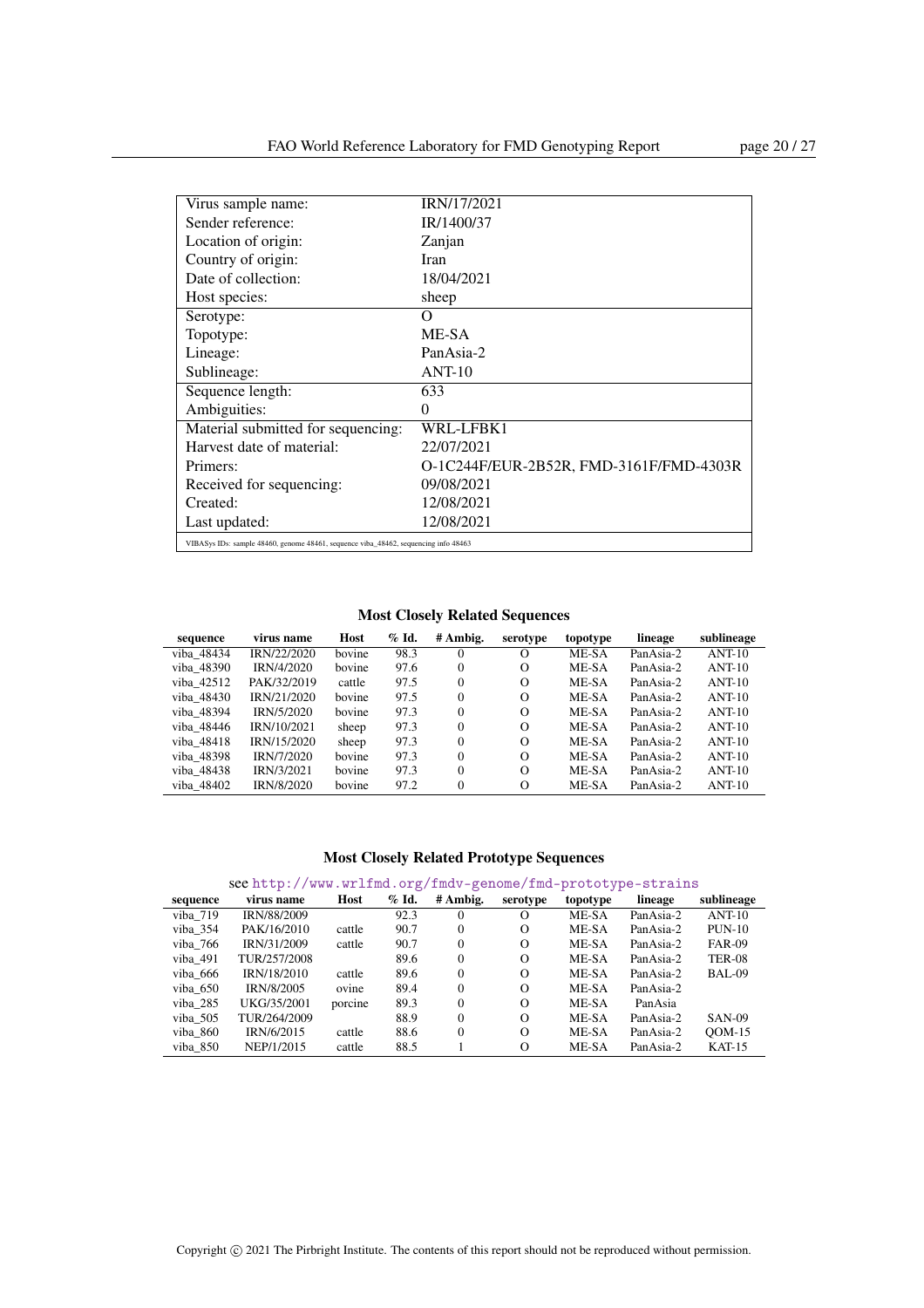| Virus sample name:                                                                  | IRN/19/2021                             |
|-------------------------------------------------------------------------------------|-----------------------------------------|
| Sender reference:                                                                   | IR/1400/33                              |
| Location of origin:                                                                 | Ardabil                                 |
| Country of origin:                                                                  | Iran                                    |
| Date of collection:                                                                 | 28/04/2021                              |
| Host species:                                                                       | bovine                                  |
| Serotype:                                                                           | Ω                                       |
| Topotype:                                                                           | ME-SA                                   |
| Lineage:                                                                            | PanAsia-2                               |
| Sublineage:                                                                         | $ANT-10$                                |
| Sequence length:                                                                    | 633                                     |
| Ambiguities:                                                                        | $\theta$                                |
| Material submitted for sequencing:                                                  | WRL-LFBK1                               |
| Harvest date of material:                                                           | 13/07/2021                              |
| Primers:                                                                            | O-1C244F/EUR-2B52R, FMD-3161F/FMD-4303R |
| Received for sequencing:                                                            | 09/08/2021                              |
| Created:                                                                            | 12/08/2021                              |
| Last updated:                                                                       | 12/08/2021                              |
| VIBASys IDs: sample 48464, genome 48465, sequence viba 48466, sequencing info 48467 |                                         |

Most Closely Related Sequences

| sequence   | virus name  | Host   | $\%$ Id. | # Ambig. | serotype | topotype | lineage   | sublineage |
|------------|-------------|--------|----------|----------|----------|----------|-----------|------------|
| viba 48410 | IRN/10/2020 | bovine | 99.4     | $\theta$ | $\Omega$ | ME-SA    | PanAsia-2 | $ANT-10$   |
| viba 48426 | IRN/17/2020 | bovine | 98.9     | $\Omega$ | $\Omega$ | ME-SA    | PanAsia-2 | $ANT-10$   |
| viba 48442 | IRN/7/2021  | bovine | 98.9     | $\Omega$ | $\Omega$ | ME-SA    | PanAsia-2 | $ANT-10$   |
| viba 48422 | IRN/16/2020 | bovine | 98.9     | $\Omega$ | $\Omega$ | ME-SA    | PanAsia-2 | $ANT-10$   |
| viba 48450 | IRN/11/2021 | bovine | 98.7     | $\Omega$ | $\Omega$ | ME-SA    | PanAsia-2 | $ANT-10$   |
| viba 48474 | IRN/25/2021 | bovine | 98.7     | $\Omega$ | $\Omega$ | ME-SA    | PanAsia-2 | $ANT-10$   |
| viba 48454 | IRN/12/2021 | bovine | 98.7     | $\Omega$ | $\Omega$ | ME-SA    | PanAsia-2 | $ANT-10$   |
| viba 48414 | IRN/11/2020 | sheep  | 98.7     | $\Omega$ | $\Omega$ | ME-SA    | PanAsia-2 | $ANT-10$   |
| viba 48470 | IRN/21/2021 | bovine | 98.6     | $\Omega$ | $\Omega$ | ME-SA    | PanAsia-2 | $ANT-10$   |
| viba 48458 | IRN/13/2021 | sheep  | 98.6     | $\Omega$ | $\Omega$ | ME-SA    | PanAsia-2 | $ANT-10$   |

|  |  |  | see http://www.wrlfmd.org/fmdv-genome/fmd-prototype-strains |
|--|--|--|-------------------------------------------------------------|
|--|--|--|-------------------------------------------------------------|

| sequence | virus name        | Host    | $\%$ Id. | # Ambig. | serotype | topotype | lineage   | sublineage    |
|----------|-------------------|---------|----------|----------|----------|----------|-----------|---------------|
| viba 719 | IRN/88/2009       |         | 92.3     |          | O        | ME-SA    | PanAsia-2 | $ANT-10$      |
| viba 766 | IRN/31/2009       | cattle  | 90.0     | $\Omega$ | $\Omega$ | ME-SA    | PanAsia-2 | <b>FAR-09</b> |
| viba 491 | TUR/257/2008      |         | 89.6     | $\Omega$ | $\Omega$ | ME-SA    | PanAsia-2 | <b>TER-08</b> |
| viba 650 | <b>IRN/8/2005</b> | ovine   | 89.6     | $\Omega$ | $\Omega$ | ME-SA    | PanAsia-2 |               |
| viba 860 | IRN/6/2015        | cattle  | 89.3     | $\Omega$ | $\Omega$ | ME-SA    | PanAsia-2 | $OM-15$       |
| viba 666 | IRN/18/2010       | cattle  | 89.3     | $\Omega$ | $\Omega$ | ME-SA    | PanAsia-2 | BAL-09        |
| viba 354 | PAK/16/2010       | cattle  | 89.1     | $\Omega$ | $\Omega$ | ME-SA    | PanAsia-2 | $PUN-10$      |
| viba 285 | UKG/35/2001       | porcine | 89.0     | $\Omega$ | $\Omega$ | ME-SA    | PanAsia   |               |
| viba 505 | TUR/264/2009      |         | 88.9     | $\Omega$ | $\Omega$ | ME-SA    | PanAsia-2 | <b>SAN-09</b> |
| viba 850 | NEP/1/2015        | cattle  | 88.6     |          | $\Omega$ | ME-SA    | PanAsia-2 | $KAT-15$      |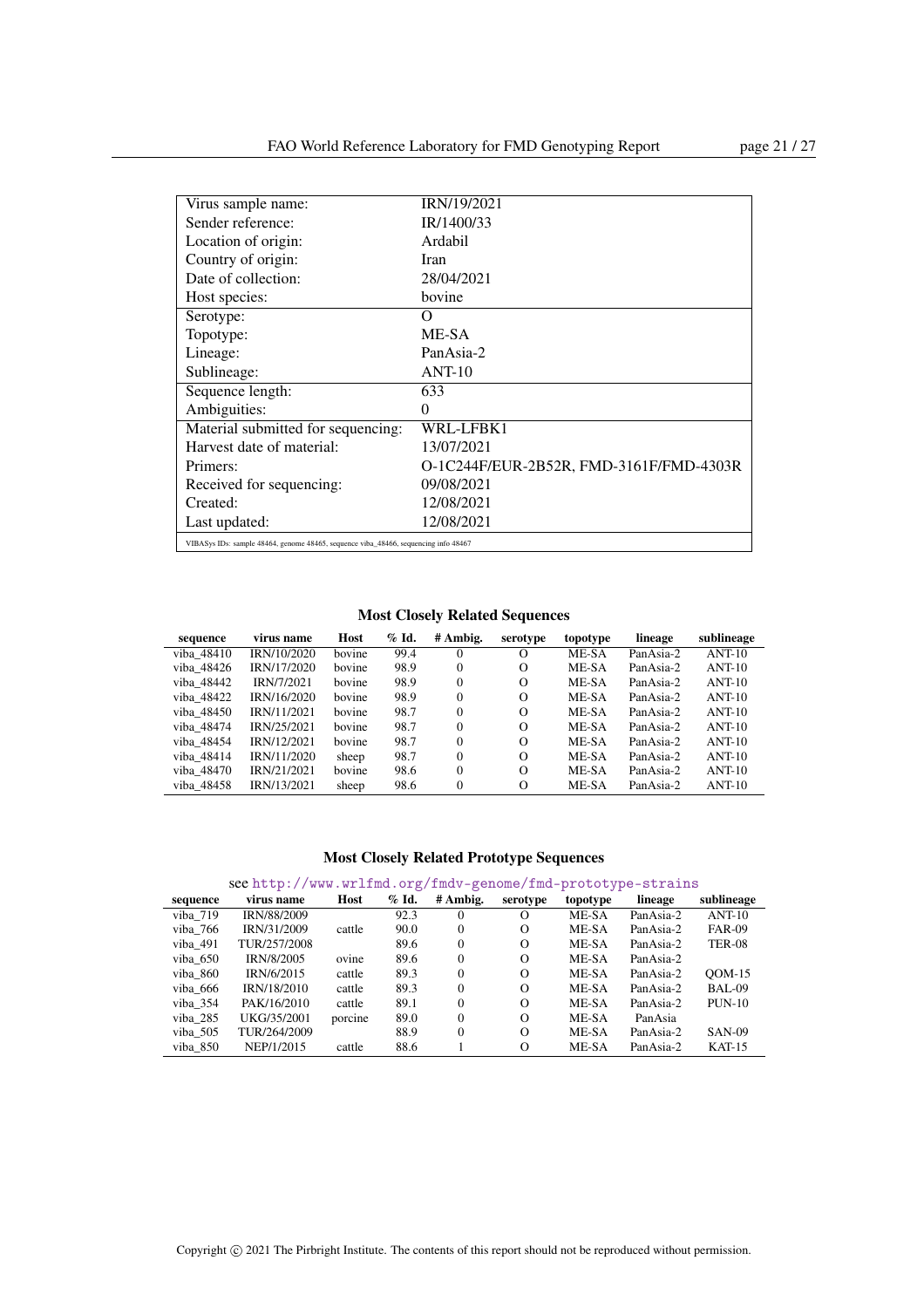| Virus sample name:                                                                  | IRN/21/2021                             |
|-------------------------------------------------------------------------------------|-----------------------------------------|
| Sender reference:                                                                   | IR/1400/32                              |
| Location of origin:                                                                 | Oom                                     |
| Country of origin:                                                                  | Iran                                    |
| Date of collection:                                                                 | 16/05/2021                              |
| Host species:                                                                       | bovine                                  |
| Serotype:                                                                           | O                                       |
| Topotype:                                                                           | ME-SA                                   |
| Lineage:                                                                            | PanAsia-2                               |
| Sublineage:                                                                         | $ANT-10$                                |
| Sequence length:                                                                    | 633                                     |
| Ambiguities:                                                                        | 0                                       |
| Material submitted for sequencing:                                                  | WRL-LFBK1                               |
| Harvest date of material:                                                           | 23/07/2021                              |
| Primers:                                                                            | O-1C244F/EUR-2B52R, FMD-3161F/FMD-4303R |
| Received for sequencing:                                                            | 09/08/2021                              |
| Created:                                                                            | 12/08/2021                              |
| Last updated:                                                                       | 12/08/2021                              |
| VIBASys IDs: sample 48468, genome 48469, sequence viba_48470, sequencing info 48471 |                                         |

Most Closely Related Sequences

| sequence   | virus name  | Host   | $%$ Id. | # Ambig. | serotype | topotype | lineage   | sublineage |
|------------|-------------|--------|---------|----------|----------|----------|-----------|------------|
| viba 48450 | IRN/11/2021 | bovine | 99.5    | $\Omega$ | $\Omega$ | ME-SA    | PanAsia-2 | $ANT-10$   |
| viba 48454 | IRN/12/2021 | bovine | 99.5    | $\Omega$ | $\Omega$ | ME-SA    | PanAsia-2 | $ANT-10$   |
| viba 48458 | IRN/13/2021 | sheep  | 99.4    | $\Omega$ | $\Omega$ | ME-SA    | PanAsia-2 | $ANT-10$   |
| viba 48410 | IRN/10/2020 | bovine | 99.2    | $\Omega$ | $\Omega$ | ME-SA    | PanAsia-2 | $ANT-10$   |
| viba 48426 | IRN/17/2020 | bovine | 98.7    | $\Omega$ | $\Omega$ | ME-SA    | PanAsia-2 | $ANT-10$   |
| viba 48422 | IRN/16/2020 | bovine | 98.7    | $\Omega$ | $\Omega$ | ME-SA    | PanAsia-2 | $ANT-10$   |
| viba 48466 | IRN/19/2021 | bovine | 98.6    | $\Omega$ | $\Omega$ | ME-SA    | PanAsia-2 | $ANT-10$   |
| viba 48474 | IRN/25/2021 | bovine | 98.6    | $\Omega$ | $\Omega$ | ME-SA    | PanAsia-2 | $ANT-10$   |
| viba 48414 | IRN/11/2020 | sheep  | 98.6    | $\Omega$ | $\Omega$ | ME-SA    | PanAsia-2 | $ANT-10$   |
| viba 48442 | IRN/7/2021  | bovine | 98.4    | $\Omega$ | $\Omega$ | ME-SA    | PanAsia-2 | $ANT-10$   |

| sequence | virus name         | Host    | $\%$ Id. | # Ambig. | serotype | topotype | lineage   | sublineage    |
|----------|--------------------|---------|----------|----------|----------|----------|-----------|---------------|
| viba 719 | <b>IRN/88/2009</b> |         | 91.5     |          | O        | ME-SA    | PanAsia-2 | $ANT-10$      |
| viba 766 | IRN/31/2009        | cattle  | 89.6     | $\Omega$ | $\Omega$ | ME-SA    | PanAsia-2 | <b>FAR-09</b> |
| viba 491 | TUR/257/2008       |         | 89.1     | $\Omega$ | $\Omega$ | ME-SA    | PanAsia-2 | <b>TER-08</b> |
| viba 650 | IRN/8/2005         | ovine   | 88.9     | $\Omega$ | $\Omega$ | ME-SA    | PanAsia-2 |               |
| viba 666 | <b>IRN/18/2010</b> | cattle  | 88.8     | $\Omega$ | $\Omega$ | ME-SA    | PanAsia-2 | BAL-09        |
| viba 354 | PAK/16/2010        | cattle  | 88.6     | $\Omega$ | $\Omega$ | ME-SA    | PanAsia-2 | $PUN-10$      |
| viba 860 | IRN/6/2015         | cattle  | 88.5     | $\Omega$ | $\Omega$ | ME-SA    | PanAsia-2 | $ODM-15$      |
| viba 505 | TUR/264/2009       |         | 88.5     | $\Omega$ | $\Omega$ | ME-SA    | PanAsia-2 | <b>SAN-09</b> |
| viba 285 | UKG/35/2001        | porcine | 88.3     | $\Omega$ | $\Omega$ | ME-SA    | PanAsia   |               |
| viba 850 | NEP/1/2015         | cattle  | 88.3     |          | $\Omega$ | ME-SA    | PanAsia-2 | $KAT-15$      |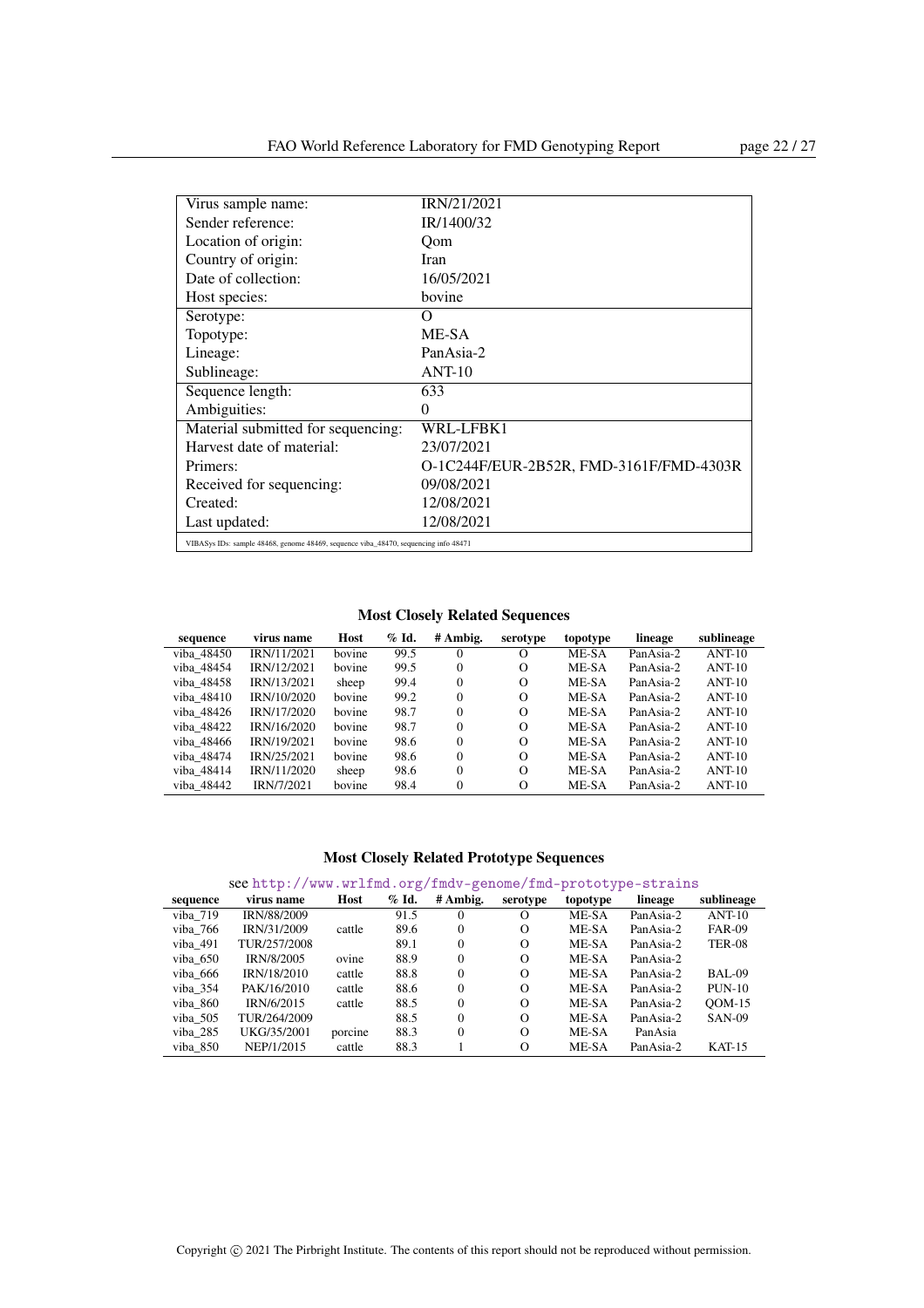| Virus sample name:                                                                  | IRN/25/2021                             |
|-------------------------------------------------------------------------------------|-----------------------------------------|
| Sender reference:                                                                   | IR/1400/26                              |
| Location of origin:                                                                 | West Azerbaijan                         |
| Country of origin:                                                                  | Iran                                    |
| Date of collection:                                                                 | 07/06/2021                              |
| Host species:                                                                       | bovine                                  |
| Serotype:                                                                           | Ω                                       |
| Topotype:                                                                           | ME-SA                                   |
| Lineage:                                                                            | PanAsia-2                               |
| Sublineage:                                                                         | $ANT-10$                                |
| Sequence length:                                                                    | 633                                     |
| Ambiguities:                                                                        | $\theta$                                |
| Material submitted for sequencing:                                                  | WRL-LFBK1                               |
| Harvest date of material:                                                           | 23/07/2021                              |
| Primers:                                                                            | O-1C244F/EUR-2B52R, FMD-3161F/FMD-4303R |
| Received for sequencing:                                                            | 09/08/2021                              |
| Created:                                                                            | 12/08/2021                              |
| Last updated:                                                                       | 12/08/2021                              |
| VIBASys IDs: sample 48472, genome 48473, sequence viba 48474, sequencing info 48475 |                                         |

| sequence   | virus name  | Host   | $\%$ Id. | # Ambig. | serotype | topotype | lineage   | sublineage |
|------------|-------------|--------|----------|----------|----------|----------|-----------|------------|
| viba 48442 | IRN/7/2021  | bovine | 99.5     |          | O        | ME-SA    | PanAsia-2 | $ANT-10$   |
| viba 48410 | IRN/10/2020 | bovine | 99.4     | $\Omega$ | $\Omega$ | ME-SA    | PanAsia-2 | $ANT-10$   |
| viba 48414 | IRN/11/2020 | sheep  | 99.4     | $\Omega$ | $\Omega$ | ME-SA    | PanAsia-2 | $ANT-10$   |
| viba 48426 | IRN/17/2020 | bovine | 98.9     | $\Omega$ | $\Omega$ | ME-SA    | PanAsia-2 | $ANT-10$   |
| viba 48422 | IRN/16/2020 | bovine | 98.9     | $\Omega$ | $\Omega$ | ME-SA    | PanAsia-2 | $ANT-10$   |
| viba 48466 | IRN/19/2021 | bovine | 98.7     | $\Omega$ | $\Omega$ | ME-SA    | PanAsia-2 | $ANT-10$   |
| viba 48450 | IRN/11/2021 | bovine | 98.7     | $\Omega$ | $\Omega$ | ME-SA    | PanAsia-2 | $ANT-10$   |
| viba 48454 | IRN/12/2021 | bovine | 98.7     | $\Omega$ | $\Omega$ | ME-SA    | PanAsia-2 | $ANT-10$   |
| viba 48470 | IRN/21/2021 | bovine | 98.6     | $\Omega$ | $\Omega$ | ME-SA    | PanAsia-2 | $ANT-10$   |
| viba 48458 | IRN/13/2021 | sheep  | 98.6     | $\Omega$ | $\Omega$ | ME-SA    | PanAsia-2 | $ANT-10$   |

### Most Closely Related Prototype Sequences

| sequence   | virus name   | Host    | $%$ Id. | # Ambig. | serotype | topotype | lineage     | sublineage    |
|------------|--------------|---------|---------|----------|----------|----------|-------------|---------------|
| viba 719   | IRN/88/2009  |         | 92.0    | $\Omega$ | О        | ME-SA    | PanAsia-2   | $ANT-10$      |
| viba 766   | IRN/31/2009  | cattle  | 90.0    | $\Omega$ | $\Omega$ | ME-SA    | PanAsia-2   | <b>FAR-09</b> |
| viba 491   | TUR/257/2008 |         | 89.6    | $\Omega$ | $\Omega$ | ME-SA    | PanAsia-2   | <b>TER-08</b> |
| viba 505   | TUR/264/2009 |         | 89.3    | $\Omega$ | $\Omega$ | ME-SA    | PanAsia-2   | <b>SAN-09</b> |
| viba 666   | IRN/18/2010  | cattle  | 89.3    | $\Omega$ | $\Omega$ | ME-SA    | PanAsia-2   | BAL-09        |
| viba 354   | PAK/16/2010  | cattle  | 89.1    | $\Omega$ | $\Omega$ | ME-SA    | PanAsia-2   | $PUN-10$      |
| viba 650   | IRN/8/2005   | ovine   | 89.1    | $\Omega$ | $\Omega$ | ME-SA    | PanAsia-2   |               |
| viba 285   | UKG/35/2001  | porcine | 88.8    | $\Omega$ | $\Omega$ | ME-SA    | PanAsia     |               |
| viba 860   | IRN/6/2015   | cattle  | 88.3    | $\Omega$ | $\Omega$ | ME-SA    | PanAsia-2   | $OM-15$       |
| viba 30238 | MUR/19/2016  | cattle  | 88.3    | $\Omega$ | $\Omega$ | ME-SA    | Ind- $2001$ | e             |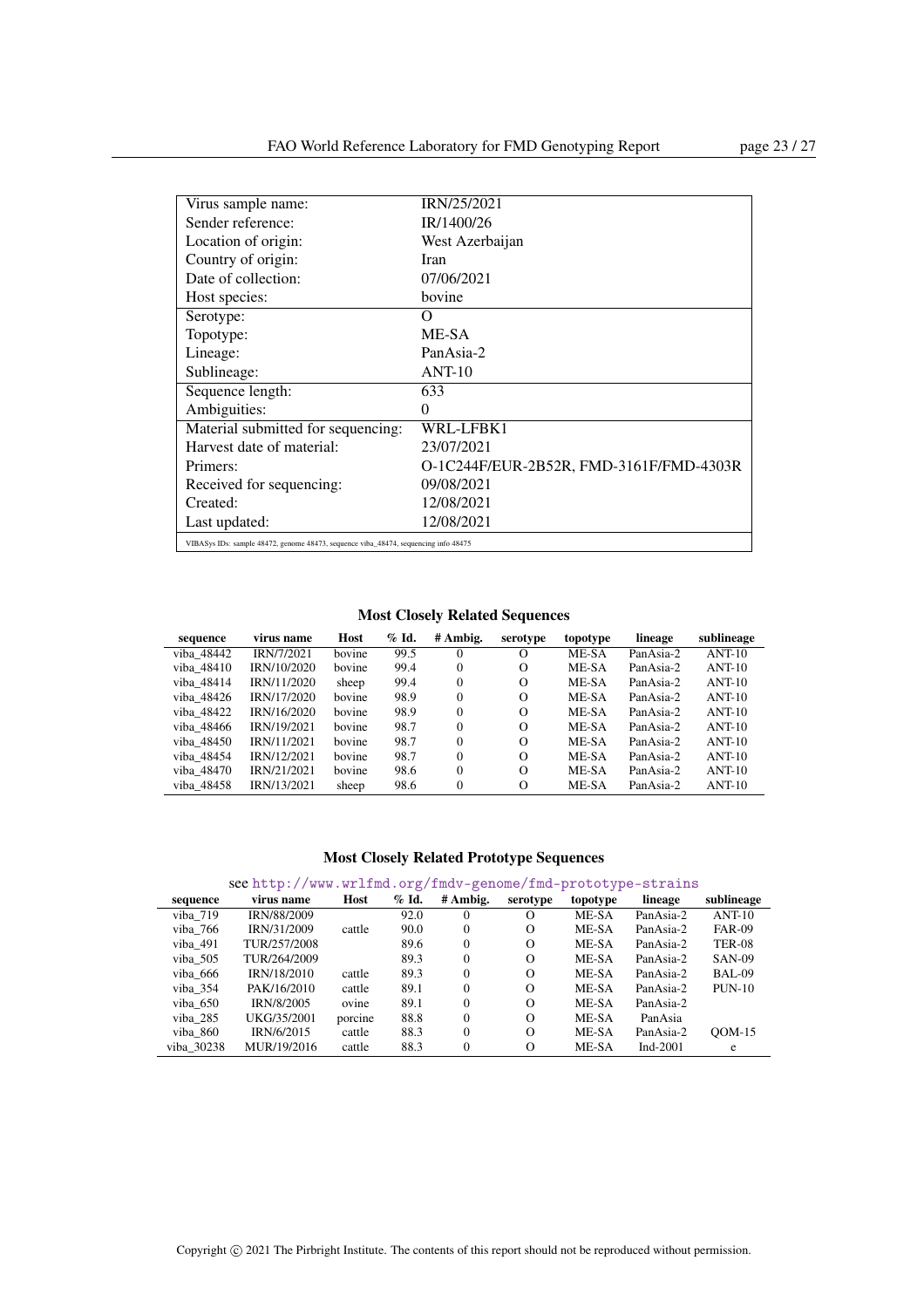![](_page_23_Figure_2.jpeg)

\*, not a WRLFMD Reference Number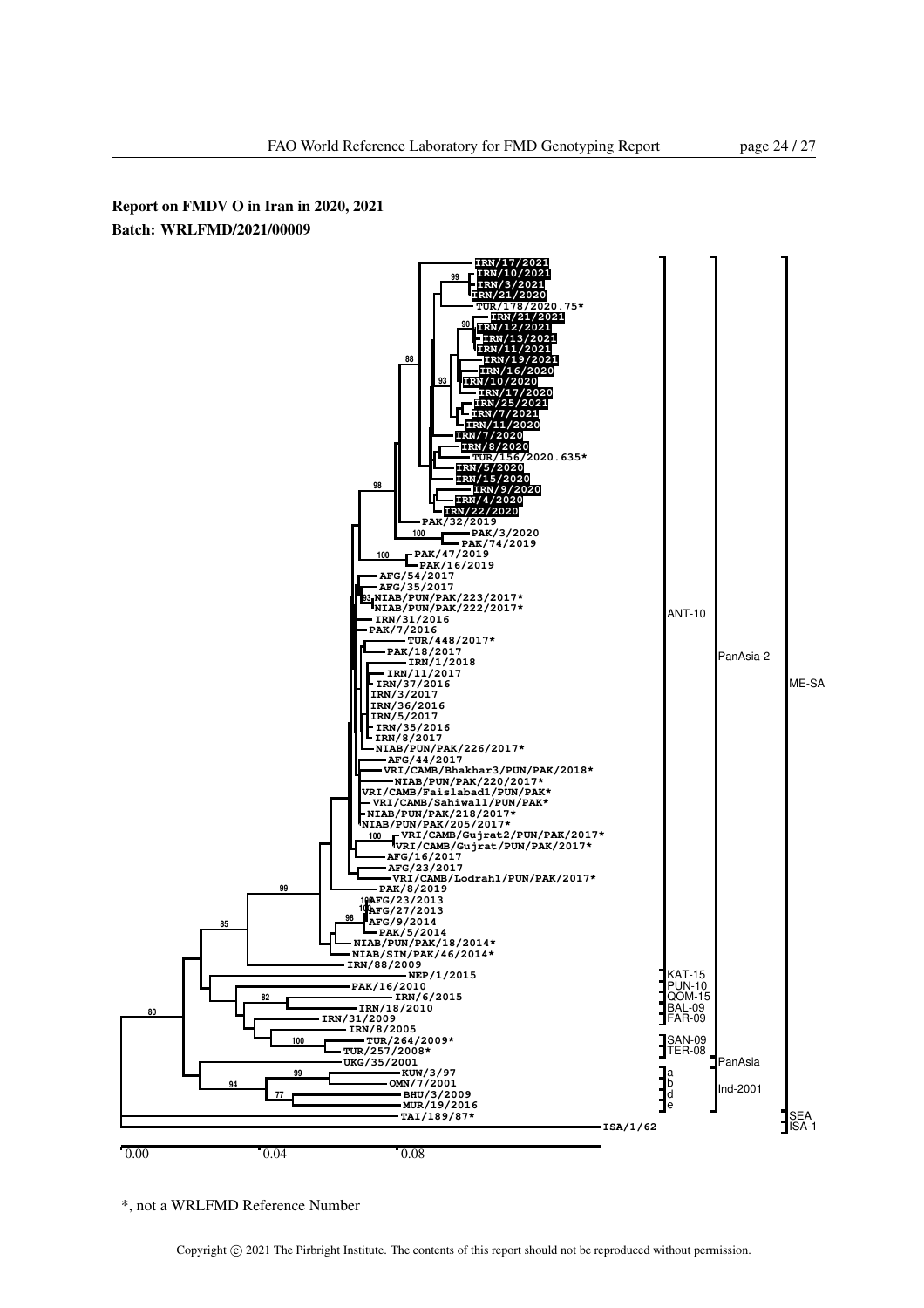## Analysis Parameters

| $vp1$ O                                 |
|-----------------------------------------|
| WRLFMD/2021/00009-Iran-O (22 sequences) |
| allseqs_O (5286 sequences)              |
| !prototypes_O (49 sequences)            |
| 10                                      |
| 600                                     |
| muscle (default parameters)             |
| 636                                     |
| fdnadist, fneighbor                     |
| 1000                                    |
|                                         |
| 70.0%                                   |
| 100                                     |
| 14                                      |
| reflabs- $1.1.2$                        |
|                                         |

## Sequences in the Phylogenetic Tree

All sequences in the tree are in taxonomic group FMDV/O

| label             | accession | host(s) | lab           | country | taxonomic information            |
|-------------------|-----------|---------|---------------|---------|----------------------------------|
| IRN/17/2021       | n/a       | sheep   | <b>WRLFMD</b> | Iran    | ME-SA/PanAsia-2/ANT-             |
| IRN/10/2021       | n/a       | sheep   | <b>WRLFMD</b> | Iran    | 10<br>ME-SA/PanAsia-2/ANT-<br>10 |
| IRN/3/2021        | n/a       | bovine  | <b>WRLFMD</b> | Iran    | ME-SA/PanAsia-2/ANT-<br>10       |
| IRN/21/2020       | n/a       | bovine  | <b>WRLFMD</b> | Iran    | ME-SA/PanAsia-2/ANT-<br>10       |
| TUR/178/2020.75*  | n/a       | cattle  | <b>FMDI</b>   | Turkey  | ME-SA/PanAsia-2/ANT-<br>10       |
| IRN/21/2021       | n/a       | bovine  | <b>WRLFMD</b> | Iran    | ME-SA/PanAsia-2/ANT-<br>10       |
| IRN/12/2021       | n/a       | bovine  | <b>WRLFMD</b> | Iran    | ME-SA/PanAsia-2/ANT-<br>10       |
| IRN/13/2021       | n/a       | sheep   | <b>WRLFMD</b> | Iran    | ME-SA/PanAsia-2/ANT-<br>10       |
| IRN/11/2021       | n/a       | bovine  | <b>WRLFMD</b> | Iran    | ME-SA/PanAsia-2/ANT-             |
| IRN/19/2021       | n/a       | bovine  | <b>WRLFMD</b> | Iran    | 10<br>ME-SA/PanAsia-2/ANT-       |
| IRN/16/2020       | n/a       | bovine  | <b>WRLFMD</b> | Iran    | 10<br>ME-SA/PanAsia-2/ANT-       |
| IRN/10/2020       | n/a       | bovine  | <b>WRLFMD</b> | Iran    | 10<br>ME-SA/PanAsia-2/ANT-       |
| IRN/17/2020       | n/a       | bovine  | <b>WRLFMD</b> | Iran    | 10<br>ME-SA/PanAsia-2/ANT-       |
| IRN/25/2021       | n/a       | bovine  | <b>WRLFMD</b> | Iran    | 10<br>ME-SA/PanAsia-2/ANT-       |
| IRN/7/2021        | n/a       | bovine  | <b>WRLFMD</b> | Iran    | 10<br>ME-SA/PanAsia-2/ANT-       |
| IRN/11/2020       | n/a       | sheep   | <b>WRLFMD</b> | Iran    | 10<br>ME-SA/PanAsia-2/ANT-       |
| IRN/7/2020        | n/a       | bovine  | <b>WRLFMD</b> | Iran    | 10<br>ME-SA/PanAsia-2/ANT-       |
| IRN/8/2020        | n/a       | bovine  | <b>WRLFMD</b> | Iran    | 10<br>ME-SA/PanAsia-2/ANT-       |
| TUR/156/2020.635* | n/a       | cattle  | <b>FMDI</b>   | Turkey  | 10<br>ME-SA/PanAsia-2/ANT-       |
|                   |           |         |               |         | 10<br>continued on next page     |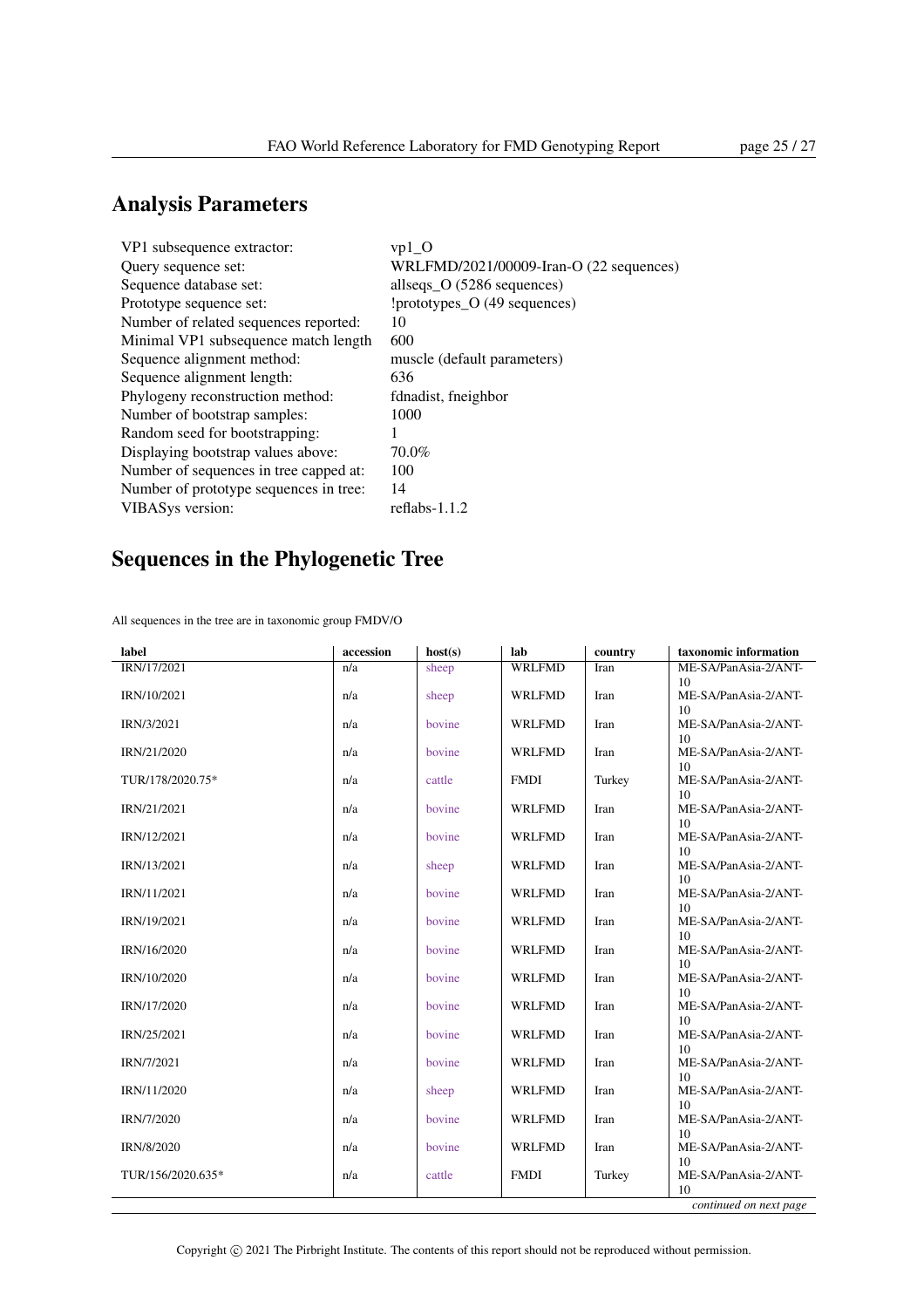| label<br><b>IRN/5/2020</b>      | accession<br>n/a | host(s)<br><b>bovine</b> | lab<br><b>WRLFMD</b> | country<br>Iran | taxonomic information<br>ME-SA/PanAsia-2/ANT- |
|---------------------------------|------------------|--------------------------|----------------------|-----------------|-----------------------------------------------|
| IRN/15/2020                     | n/a              | sheep                    | <b>WRLFMD</b>        | Iran            | 10<br>ME-SA/PanAsia-2/ANT-                    |
| IRN/9/2020                      | n/a              | bovine                   | <b>WRLFMD</b>        | Iran            | 10<br>ME-SA/PanAsia-2/ANT-                    |
| IRN/4/2020                      | n/a              | bovine                   | <b>WRLFMD</b>        | Iran            | 10<br>ME-SA/PanAsia-2/ANT-                    |
| IRN/22/2020                     | n/a              | bovine                   | WRLFMD               | Iran            | 10<br>ME-SA/PanAsia-2/ANT-                    |
| PAK/32/2019                     | n/a              | cattle                   | <b>WRLFMD</b>        | Pakistan        | 10<br>ME-SA/PanAsia-2/ANT-                    |
| PAK/3/2020                      | n/a              | cattle                   | <b>WRLFMD</b>        | Pakistan        | 10<br>ME-SA/PanAsia-2/ANT-                    |
| PAK/74/2019                     | n/a              | water buffalo            | <b>WRLFMD</b>        | Pakistan        | 10<br>ME-SA/PanAsia-2/ANT-                    |
| PAK/47/2019                     | n/a              | cattle                   | WRLFMD               | Pakistan        | 10<br>ME-SA/PanAsia-2/ANT-                    |
| PAK/16/2019                     | n/a              | cattle                   | WRLFMD               | Pakistan        | 10<br>ME-SA/PanAsia-2/ANT-                    |
| AFG/54/2017                     | n/a              | bovine                   | WRLFMD               | Afghanistan     | 10<br>ME-SA/PanAsia-2/ANT-                    |
| AFG/35/2017                     | n/a              | cattle                   | WRLFMD               | Afghanistan     | 10<br>ME-SA/PanAsia-2/ANT-                    |
| NIAB/PUN/PAK/223/2017*          | MH085207         | n/a                      | <b>NIAB</b>          | Pakistan        | 10<br>ME-SA/PanAsia-2/ANT-                    |
| NIAB/PUN/PAK/222/2017*          | MH085206         | n/a                      | <b>NIAB</b>          | Pakistan        | 10<br>ME-SA/PanAsia-2/ANT-                    |
| IRN/31/2016                     | n/a              | cattle                   | <b>WRLFMD</b>        | Iran            | 10<br>ME-SA/PanAsia-2/ANT-                    |
| PAK/7/2016                      | n/a              | cattle                   | <b>WRLFMD</b>        | Pakistan        | 10<br>ME-SA/PanAsia-2/ANT-                    |
| TUR/448/2017*                   | n/a              | sheep                    | <b>FMDI</b>          | Turkey          | 10<br>ME-SA/PanAsia-2/ANT-                    |
| PAK/18/2017                     | n/a              | cattle                   | WRLFMD               | Pakistan        | 10<br>ME-SA/PanAsia-2/ANT-                    |
| IRN/1/2018                      | n/a              | cattle                   | WRLFMD               | Iran            | 10<br>ME-SA/PanAsia-2/ANT-                    |
| IRN/11/2017                     | n/a              | cattle                   | WRLFMD               | Iran            | 10<br>ME-SA/PanAsia-2/ANT-                    |
| IRN/37/2016                     | n/a              | cattle                   | <b>WRLFMD</b>        | Iran            | 10<br>ME-SA/PanAsia-2/ANT-                    |
| IRN/3/2017                      | n/a              | sheep                    | WRLFMD               | Iran            | 10<br>ME-SA/PanAsia-2/ANT-                    |
| IRN/36/2016                     | n/a              | sheep                    | <b>WRLFMD</b>        | Iran            | 10<br>ME-SA/PanAsia-2/ANT-                    |
| IRN/5/2017                      | n/a              | cattle                   | <b>WRLFMD</b>        | Iran            | 10<br>ME-SA/PanAsia-2/ANT-                    |
| IRN/35/2016                     | n/a              | cattle                   | <b>WRLFMD</b>        | Iran            | 10<br>ME-SA/PanAsia-2/ANT-<br>10              |
| IRN/8/2017                      | n/a              | cattle                   | WRLFMD               | Iran            | ME-SA/PanAsia-2/ANT-<br>10                    |
| NIAB/PUN/PAK/226/2017*          | MH085208         | n/a                      | <b>NIAB</b>          | Pakistan        | ME-SA/PanAsia-2/ANT-<br>10                    |
| AFG/44/2017                     | n/a              | bovine                   | WRLFMD               | Afghanistan     | ME-SA/PanAsia-2/ANT-<br>10                    |
| VRI/CAMB/Bhakhar3/PUN/PAK/2018* | MK342186         | cattle                   | <b>VRI-CAMB</b>      | Pakistan        | ME-SA/PanAsia-2/ANT-<br>10                    |
| NIAB/PUN/PAK/220/2017*          | MH085205         | n/a                      | <b>NIAB</b>          | Pakistan        | ME-SA/PanAsia-2/ANT-<br>10                    |
| VRI/CAMB/Faislabad1/PUN/PAK*    | MK292142         | cattle                   | <b>VRI-CAMB</b>      | Pakistan        | ME-SA/PanAsia-2/ANT-<br>10                    |
| VRI/CAMB/Sahiwal1/PUN/PAK*      | MK292143         | cattle                   | <b>VRI-CAMB</b>      | Pakistan        | ME-SA/PanAsia-2/ANT-<br>10                    |
| NIAB/PUN/PAK/218/2017*          | MH085204         | n/a                      | <b>NIAB</b>          | Pakistan        | ME-SA/PanAsia-2/ANT-<br>10                    |
| NIAB/PUN/PAK/205/2017*          | MF140436         | water buffalo            | <b>NIAB</b>          | Pakistan        | ME-SA/PanAsia-2/ANT-<br>10                    |
| VRI/CAMB/Gujrat2/PUN/PAK/2017*  | MK342183         | cattle                   | <b>VRI-CAMB</b>      | Pakistan        | ME-SA/PanAsia-2/ANT-<br>10                    |
|                                 |                  |                          |                      |                 | continued on next page                        |